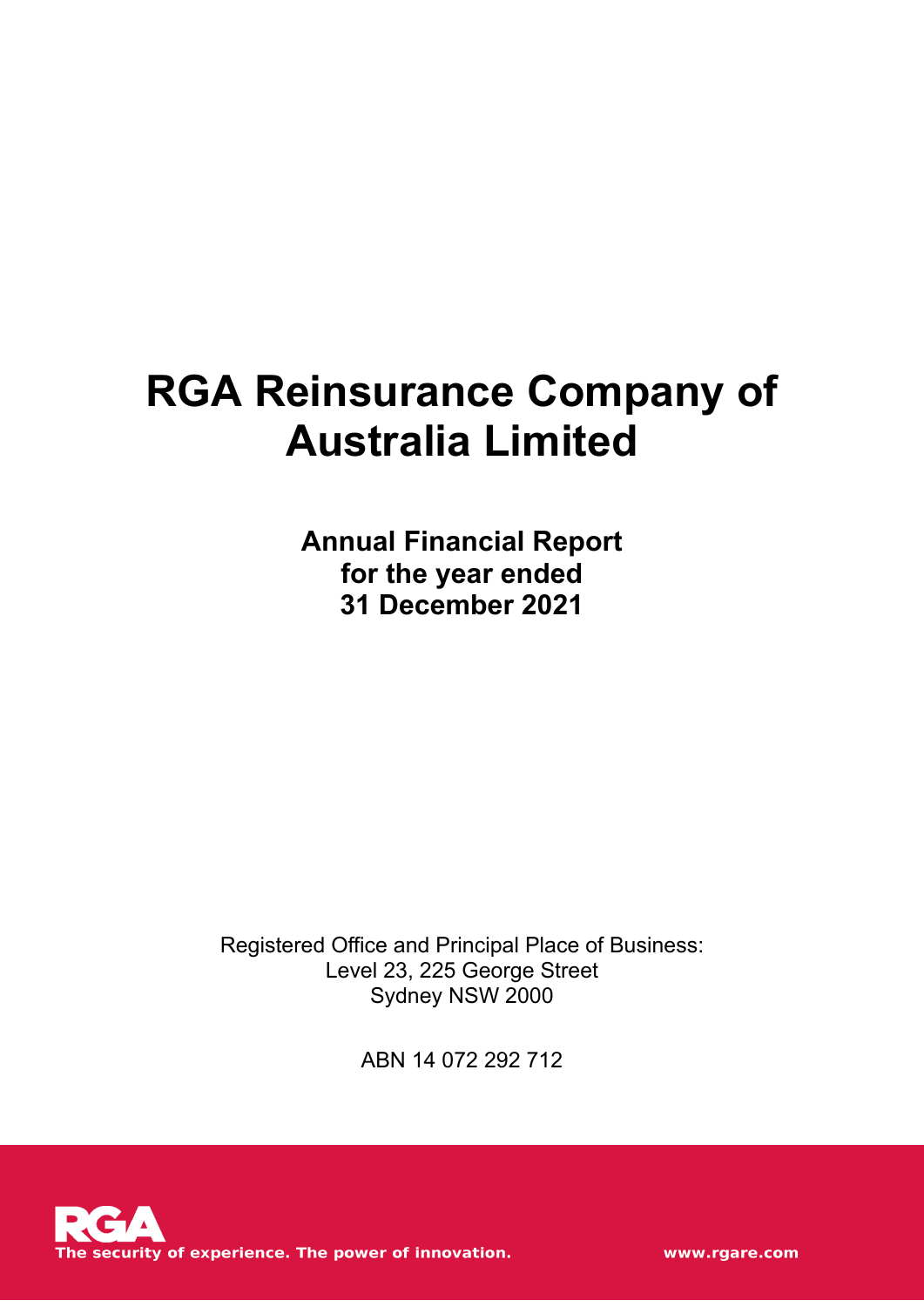### **BOARD**

### **Directors**

| Ian A. Pollard      | (Chairman of the Board and Investment Committee)                                                         |
|---------------------|----------------------------------------------------------------------------------------------------------|
| Mark E. Turner      | (Chairman of the Board Audit Committee, Board Risk Committee and<br><b>Board Remuneration Committee)</b> |
| Angela C. Emslie    |                                                                                                          |
| Alain P. Neemeh     | (resigned effective 23 September 2021)                                                                   |
| Tony Kin Shun Cheng | (appointed effective 23 September 2021)                                                                  |
| Mark A. Stewart     | (Managing Director)                                                                                      |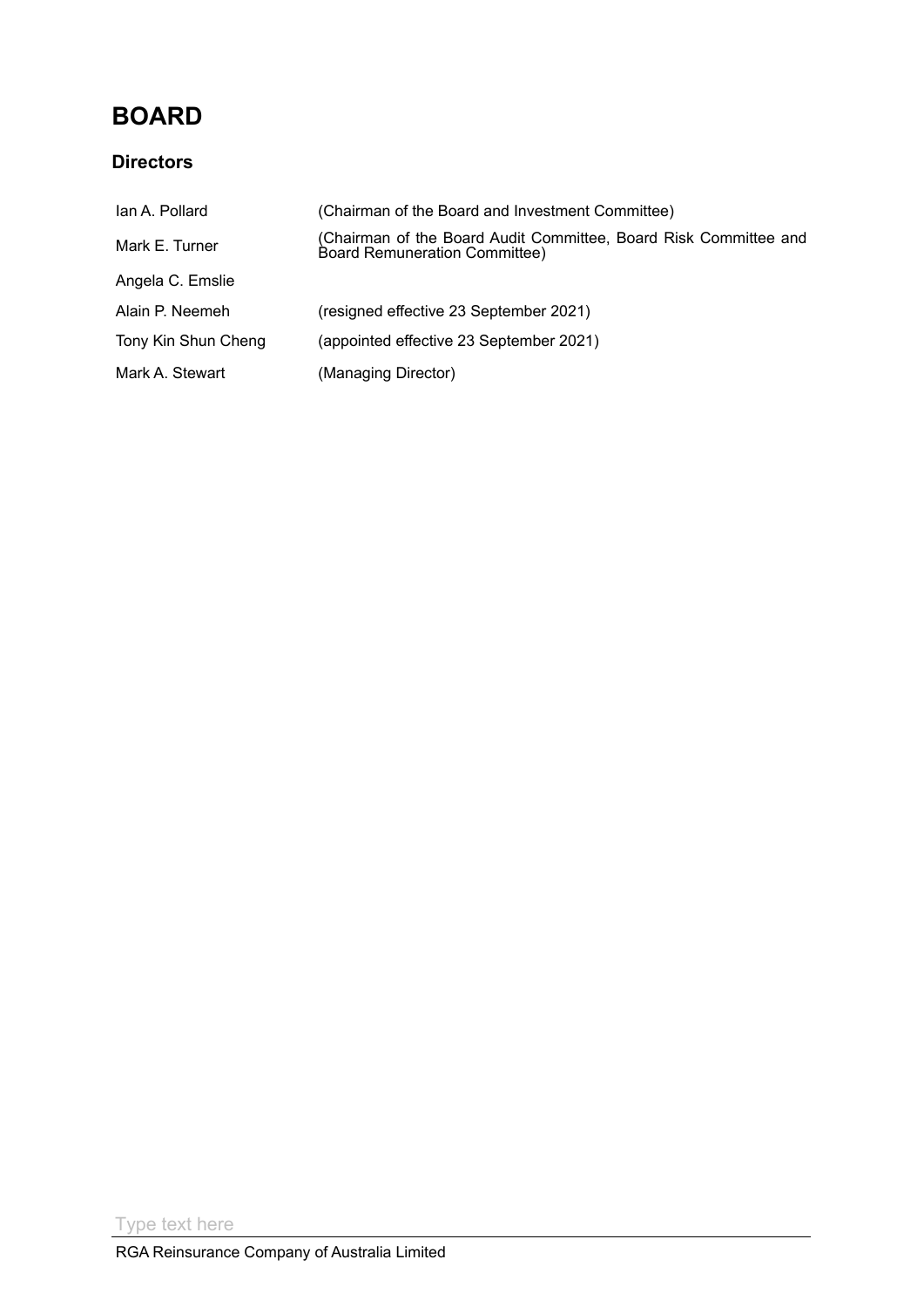### **Table of Contents Page**

| Directors' Report                                          |    |
|------------------------------------------------------------|----|
| Auditor's Independence Declaration                         | 4  |
| Statement of Profit or Loss and Other Comprehensive Income | 5  |
| <b>Statement of Financial Position</b>                     | 6  |
| Statement of Changes in Equity                             | 7  |
| <b>Statement of Cash Flows</b>                             | 8  |
| Notes to the Financial Statements                          | 9  |
| Directors' Declaration                                     | 53 |
| Independent Auditor's Report                               | 54 |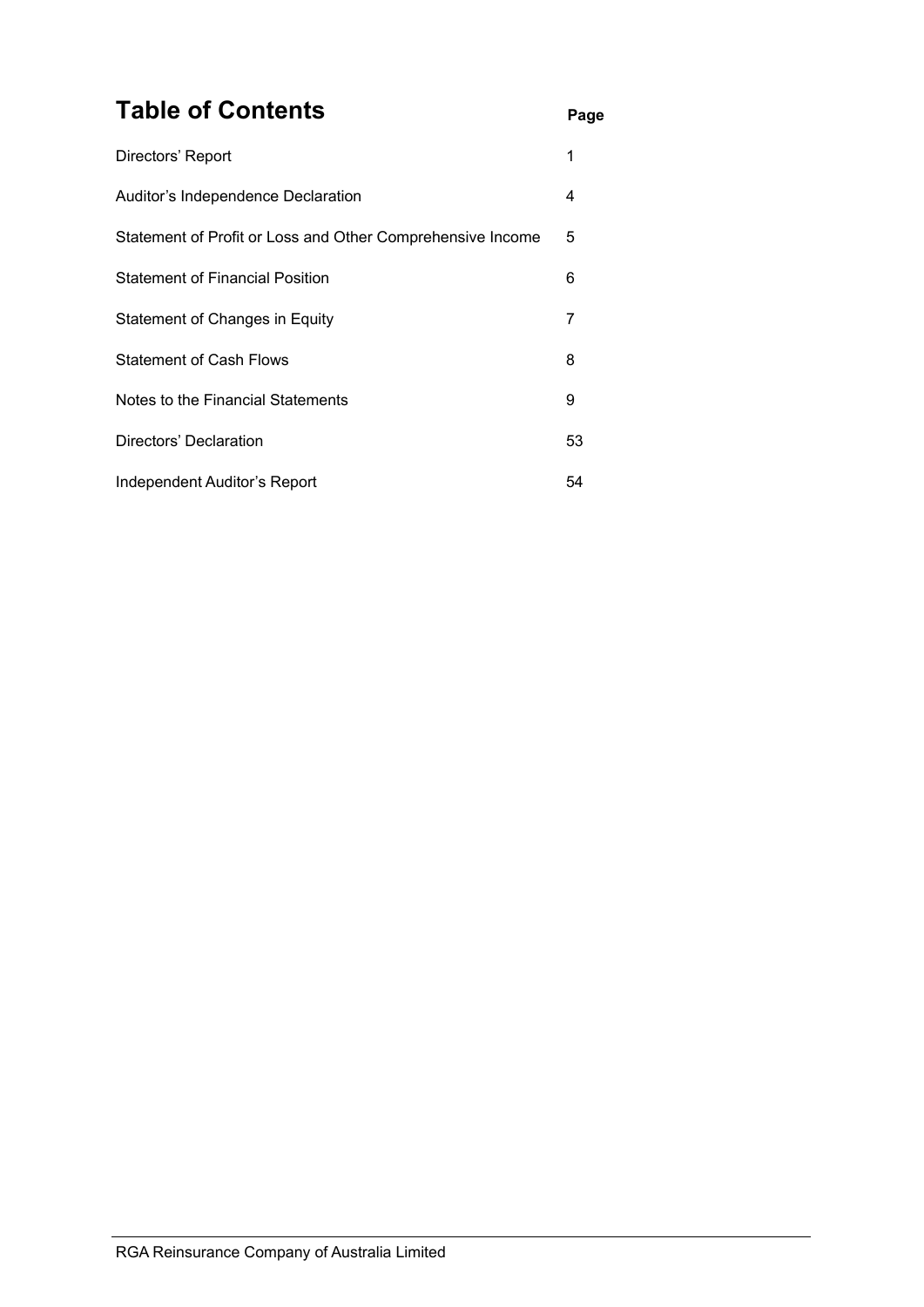### <span id="page-3-0"></span>**Directors' Report**

The Directors present their report together with the financial report of RGA Reinsurance Company of Australia Limited ("the Company") for the year ended 31 December 2021, and the auditor's report thereon.

### *Directors*

The Directors of the Company at any time during the financial year and up to the date of this report are:

Ian A. Pollard (*Chairman of the Board and Investment Committee*)

Mark E. Turner (*Chairman of the Board Audit Committee, Board Risk Committee and Board Remuneration Committee*)

Angela C. Emslie

Alain P. Neemeh (Resigned effective 23 September 2021)

Tony Kin Shun Cheng (Appointed effective 23 September 2021)

Mark A. Stewart (*Managing Director*)

### *Secretary*

Jacquie Shanahan

#### *Principal activities*

The principal activity of the Company during the course of the financial year was life reinsurance including treaty and facultative underwriting. There were no significant changes in the nature of the activities of the Company during the year.

#### *Review and results of operations*

Key operating indicators for the Company are summarised as follows:

|                                                 | 2021<br>\$'000 | 2020<br>\$'000 |
|-------------------------------------------------|----------------|----------------|
| Gross premium revenue from insurance contracts  | 475,733        | 599,290        |
| Investment (loss)/income                        | (41,796)       | 75,200         |
| Net (loss)/profit for the year after income tax | (29, 808)      | 62,485         |
| Net assets as at the end of the year            | 667,265        | 696,864        |

Gross premium income decreased by \$123.5m compared to the prior year primarily due to nonrenewals of some group treaties.

For the 2021 year, the Company recorded a net loss after income tax of \$29.8m (2020: profit of \$62.5m). Net investment income decreased by \$117.0m as compared to the previous year. The decrease was driven predominantly by mark to market investment losses of \$91.1m (2020: gains of \$25.9m), reflecting the impact of an increase in yields on fixed income security prices during 2021.

The Company has recognised an income tax benefit of \$17.7m in 2021. This was largely due to the partial re-recognition of a deferred tax asset in relation to unused cumulative tax losses brought forward from prior years for its Australian business.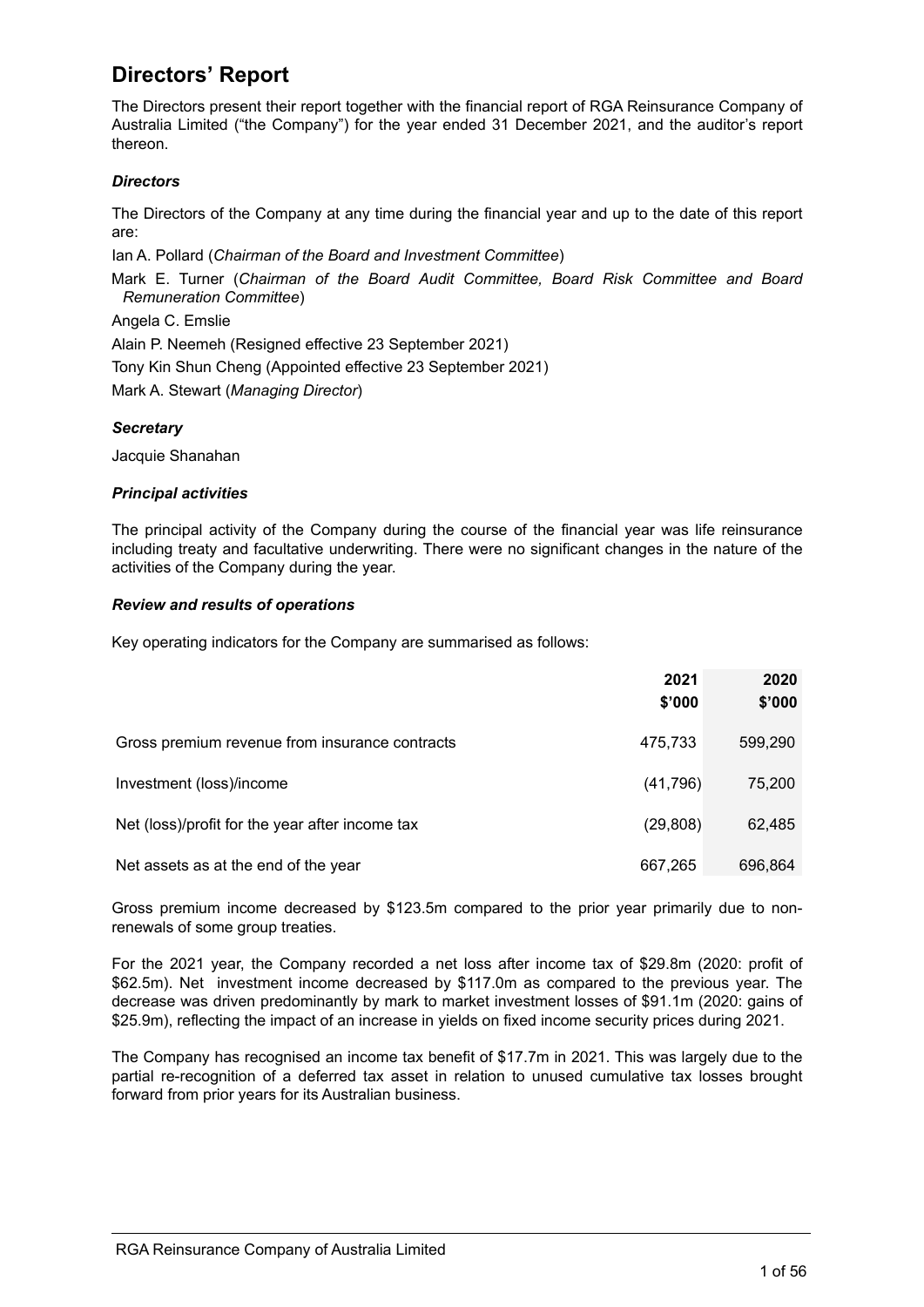### **Directors' Report**

### *Dividends*

No dividends were declared or paid during the 2021 financial year (2020: nil).

#### *Ultimate parent entity*

Reinsurance Group of America, Incorporated ("RGA Inc."), a company incorporated in the United States of America, is the ultimate parent entity of the Company.

#### *State of affairs*

During the reporting period, there was no significant change in the state of affairs of the Company other than that referred to in the financial statements or notes thereto.

#### *Events subsequent to reporting date*

There have been no material or unusual events or transactions between balance date and the date of this report which are likely, in the opinion of the Directors of the Company, to affect significantly the operations of the Company, the results of those operations, or the state of affairs of the Company, in subsequent financial years.

#### *Likely developments*

Information as to likely developments in the operations of the Company and the expected results of those operations in subsequent financial years has not been included in this report because the Directors believe that to include such information would be likely to result in unreasonable prejudice to the Company.

#### *Corporate governance*

Corporate governance refers to the way a company is organised, managed and controlled. The Company is committed to meeting appropriate standards of corporate governance in all its operations. Compliance with this principle means the upholding of appropriate legal, regulatory and ethical standards. This is achieved through, among other things, a group-wide code of conduct that expresses RGA's core principles and values and provides guidance on their application in all business conduct, stipulating the behavioural requirements expected of everyone in the RGA Group, including Directors and employees.

#### *Staff*

The Directors wish to record their appreciation of the commitment and dedication of all staff (as well as the support of their families) to the continued development of the Company during 2021.

### *Indemnification and insurance for directors and officers*

#### *Indemnification*

The Constitution of the Company provides an indemnification (to the maximum extent permitted by law) in favour of each Director, Secretary or Executive Officer ("Officers") of the Company and previous Officers of the Company and its related bodies corporate, against any liability to third parties (other than related RGA Group companies) incurred by such Officers unless the liability arises out of conduct involving a lack of good faith. The indemnity includes costs or expenses incurred by an Officer in successfully defending proceedings or in connection with an application in which the Court grants relief to the specified persons under the Corporations Act 2001. In addition, RGA Inc. (the controlling entity of the Company) provides certain indemnities in favour of the Independent Non-Executive Directors of the Company.

The Company has not, during or since the financial year, indemnified or agreed to indemnify an auditor of the Company or of any related body corporate against a liability incurred as an auditor.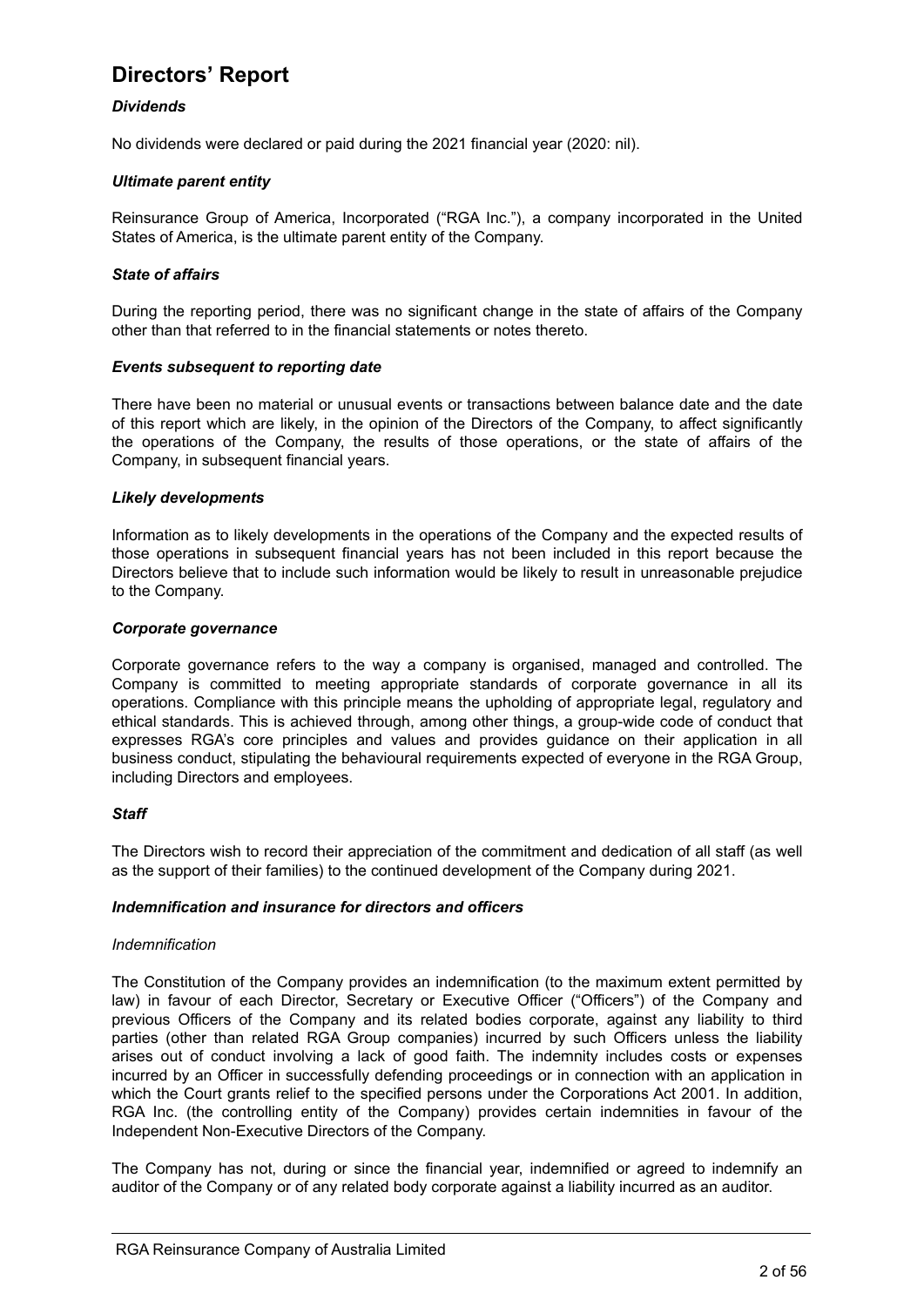### <span id="page-5-0"></span>**Directors' Report**

### *Indemnification and insurance for directors and officers (continued)*

#### *Insurance premiums*

During or since the end of the financial period, RGA Inc. has paid or agreed to pay a premium in respect of a contract of insurance insuring Officers (and any persons who are Officers in the future) and employees of the Company against certain liabilities incurred in that capacity. Disclosure of the total amount of the premiums and the nature of the liabilities in respect of such insurance is not permitted by the terms of the policy.

#### *Auditor's independence declaration*

Deloitte Touche Tohmatsu has continued in office as the Company's auditor. A copy of the auditor's independence declaration as required under section 307C of the *Corporations Act 2001* is set out on page 4.

#### *Rounding of amounts*

The amounts contained in this report and the financial statements have been rounded in accordance with the instrument available to the Company under ASIC Legislative Instrument 2016/191. Amounts in the financial report have been rounded to the nearest thousand dollars in accordance with that instrument, unless otherwise stated. The Company is an entity to which the instrument applies.

This report is made in accordance with a resolution of the Board of Directors and is signed for and on behalf of the Directors by:

Dated at Sydney this 17th day of March 2022

Ian A. Pollard Mark A. Stewart *Chairman Managing Director*

17/03/2022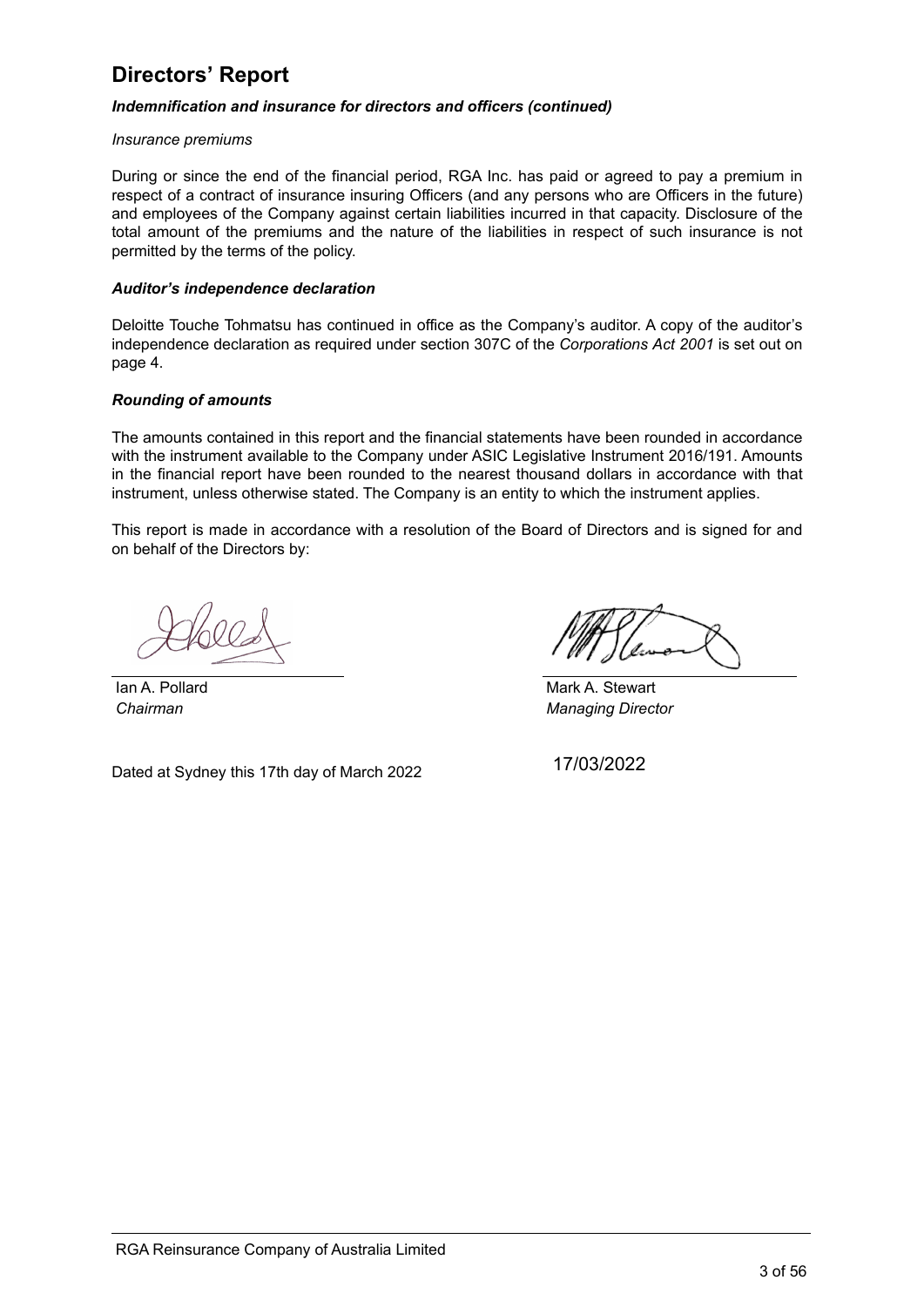Deloitte Touche Tohmatsu ABN 74 490 121 060 Grosvenor Place 225 George Street Sydney, NSW, 2000 Australia

Tel: +61 2 9322 7000 www.deloitte.com.au www.deloitte.com.au

17 March 2022

The Board of Directors RGA Reinsurance Company of Australia Limited Grosvenor Place Level 23, 225 George Street Sydney NSW 2000

Dear Directors

#### **Auditor's Independence Declaration to RGA Reinsurance Company of Australia Limited**

In accordance with section 307C of the Corporations Act 2001, I am pleased to provide the following declaration of independence to the directors of RGA Reinsurance Company of Australia Limited.

As lead audit partner for the audit of the financial statements of RGA Reinsurance Company of Australia Limited for the financial year ended 31 December 2021, I declare that to the best of my knowledge and belief, there have been no contraventions of:

- The auditor independence requirements of the Corporations Act 2001 in relation to the audit; and
- Any applicable code of professional conduct in relation to the audit.

Yours faithfully

Deloitte Touche Tohmatsu

DELOITTE TOUCHE TOHMATSU

flgorton

Joanne Gorton Partner Chartered Accountants

Liability limited by a scheme approved under Professional Standards Legislation. Member of Deloitte Asia Pacific Limited and the Deloitte organisation.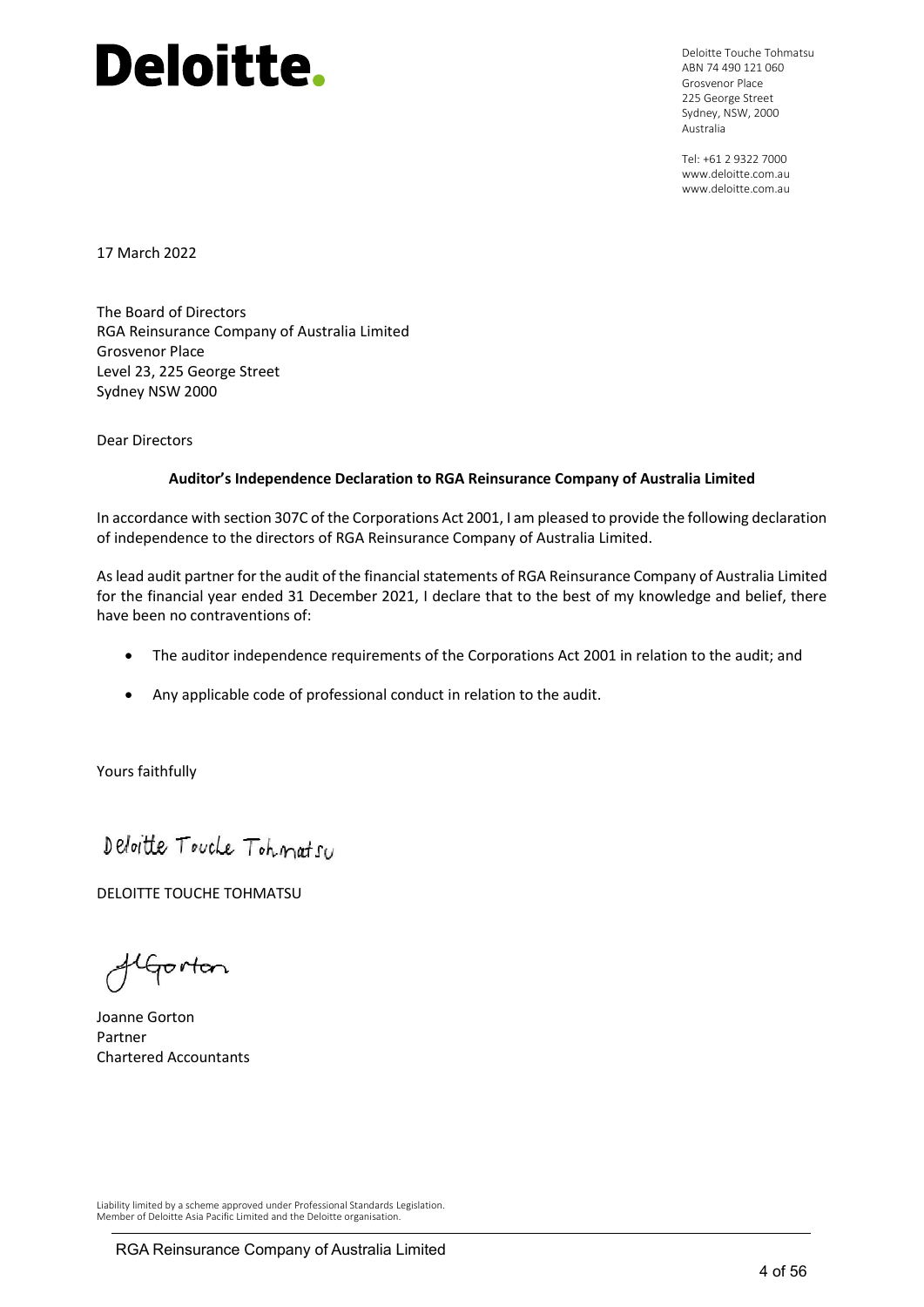### <span id="page-7-0"></span>**Statement of Profit or Loss and Other Comprehensive Income for the year ended 31 December 2021**

|                                                                       | 2020       |
|-----------------------------------------------------------------------|------------|
| \$'000                                                                | \$'000     |
| <b>Revenue</b>                                                        |            |
| Premium revenue from reinsurance contracts<br>475,733                 | 599,290    |
| Outward reinsurance expense<br>(69, 764)                              | (82, 892)  |
| 405,969<br>Net insurance premium revenue                              | 516,398    |
| Investment (loss)/income<br>5(a)<br>(41,796)                          | 75,200     |
| 5(b)<br>Other income<br>14,333                                        | 22,893     |
| 378,506<br>Net revenue                                                | 614,491    |
|                                                                       |            |
| <b>Claims and expenses</b>                                            |            |
| 475,339<br>Claims expense from reinsurance contracts                  | 615,129    |
| Reinsurance recoveries<br>(101,006)                                   | (114, 426) |
| 374,333<br>Net claims expense                                         | 500,703    |
| Movement in net insurance contract liabilities<br>15(a)<br>(111, 331) | (131,005)  |
| 7<br>12,409<br>Policy acquisition costs                               | 15,850     |
| 7<br>148,565<br>Other expenses                                        | 159,735    |
| Finance costs<br>2,064                                                | 4,488      |
| 426,040<br><b>Total claims and expenses</b>                           | 549,771    |
|                                                                       |            |
| Net (loss)/profit before related income tax expense<br>(47, 534)      | 64,720     |
|                                                                       |            |
| 9<br>17,726<br>Income tax benefit/(expense)                           | (2, 235)   |
| (29, 808)<br>6<br>Net (loss)/profit for the year                      | 62,485     |
|                                                                       |            |
| Other comprehensive income/(expenditure), net of tax                  |            |
| Items that may be reclassified to profit or loss:                     |            |
| 209<br>Foreign currency translation reserve movement                  | (2,635)    |
| Total other comprehensive income/(expenditure) for the                |            |
| 209<br>year                                                           | (2,635)    |
| Total comprehensive (expenditure)/income for the year<br>(29, 599)    | 59,850     |

Net loss for the year and total other comprehensive income for the year are attributable to the members of RGA Reinsurance Company of Australia Limited.

The Statement of Profit or Loss and Other Comprehensive Income is to be read in conjunction with<br>the assempanting pates the accompanying notes.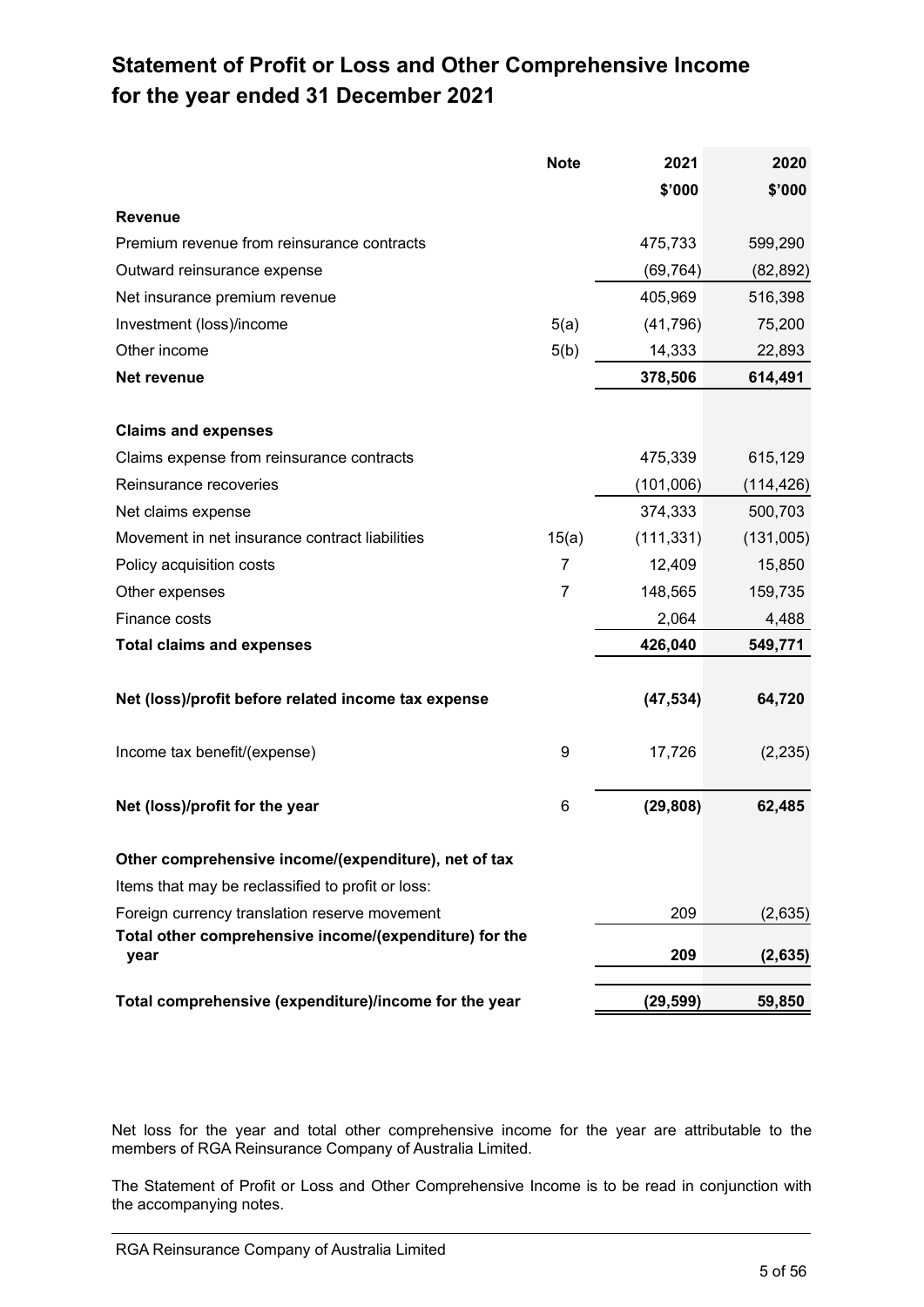### <span id="page-8-0"></span>**Statement of Financial Position as at 31 December 2021**

|                                                                                                    | <b>Note</b> | 2021      | 2020      |
|----------------------------------------------------------------------------------------------------|-------------|-----------|-----------|
|                                                                                                    |             | \$'000    | \$'000    |
| <b>Assets</b>                                                                                      |             |           |           |
| Cash and cash equivalents                                                                          | 22(a)       | 147,129   | 287,563   |
| Investments                                                                                        | 10          | 1,685,791 | 1,569,977 |
| Premium receivable                                                                                 | 11          | 79,822    | 70,856    |
| Other receivables                                                                                  | 11          | 89,452    | 97,728    |
| Gross insurance contract liabilities ceded                                                         | 15(a)       | 798,480   | 1,004,761 |
| Deferred tax assets                                                                                | 12          | 15,000    |           |
| <b>Total assets</b>                                                                                |             | 2,815,674 | 3,030,885 |
|                                                                                                    |             |           |           |
| <b>Liabilities</b>                                                                                 |             |           |           |
| Outstanding claims                                                                                 | 13          | 386,477   | 404,771   |
| Payables                                                                                           | 14          | 37,545    | 33,873    |
| Gross insurance contract liabilities assumed                                                       | 15(a)       | 1,719,156 | 1,889,301 |
| Deferred tax liabilities                                                                           | 12          | 5,231     | 6,076     |
| <b>Total liabilities</b>                                                                           |             | 2,148,409 | 2,334,021 |
| <b>Net assets</b>                                                                                  |             | 667,265   | 696,864   |
|                                                                                                    |             |           |           |
| <b>Equity</b>                                                                                      |             |           |           |
| <b>Issued capital</b>                                                                              | 16          | 268,250   | 268,250   |
| Entities under common control reserve                                                              |             | 64,949    | 64,949    |
| Foreign currency translation reserve                                                               |             | 8,917     | 8,708     |
| Retained earnings                                                                                  |             | 325,149   | 354,957   |
| Total equity attributable to the members of RGA<br><b>Reinsurance Company of Australia Limited</b> |             | 667,265   | 696,864   |

The Statement of Financial Position is to be read in conjunction with the accompanying notes.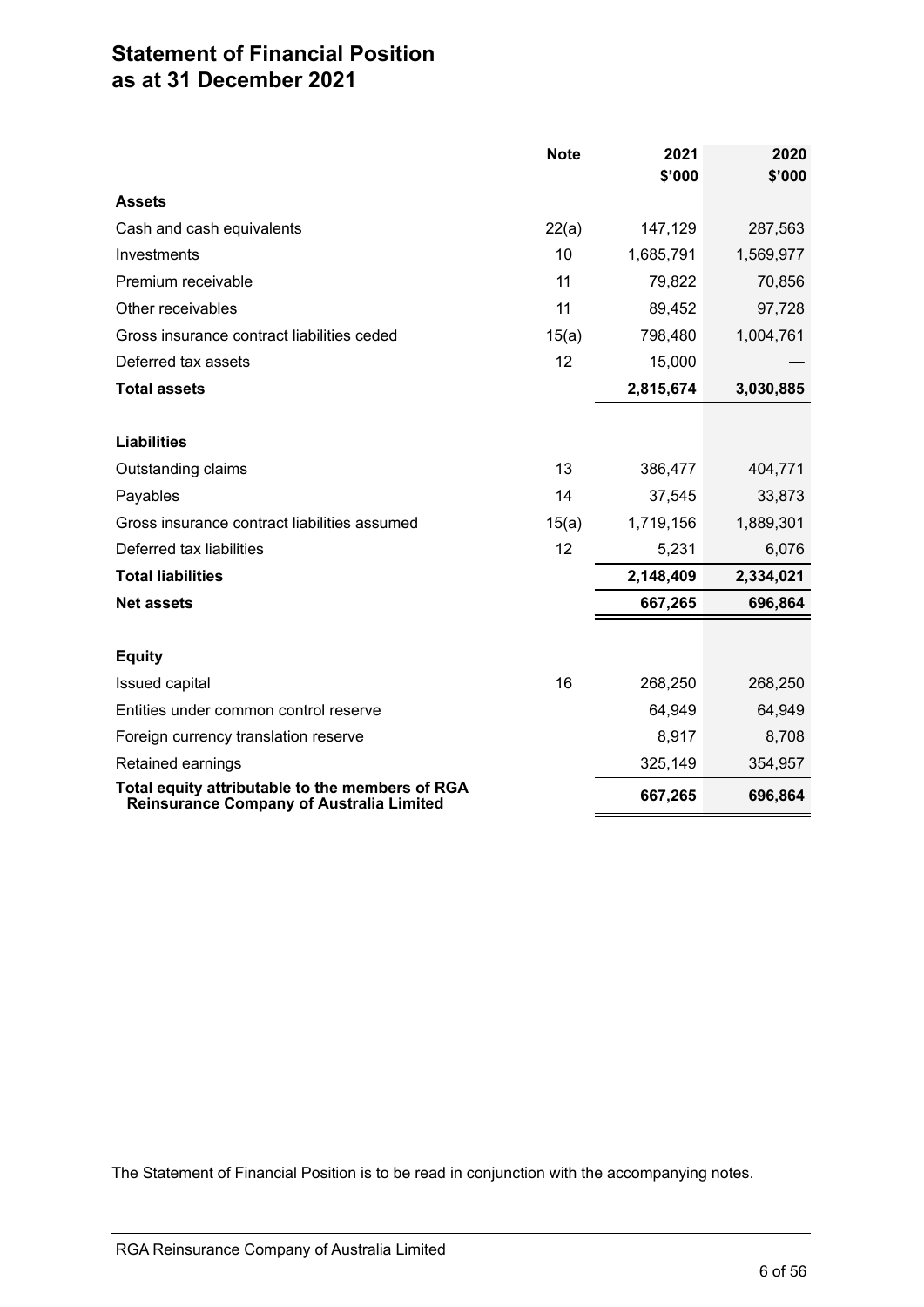### <span id="page-9-0"></span>**Statement of Changes in Equity for the year ended 31 December 2021**

|                                    | <b>Issued</b><br>share<br>capital<br>\$'000 | <b>Entities</b><br>under<br>common<br>control<br>reserve<br>\$'000 | Foreign<br>currency<br>translation<br>reserve<br>\$'000 | <b>Retained</b><br>earnings<br>\$'000 | Total<br>\$'000 |
|------------------------------------|---------------------------------------------|--------------------------------------------------------------------|---------------------------------------------------------|---------------------------------------|-----------------|
| <b>Balance at 1 January 2020</b>   | 268,250                                     | 64,949                                                             | 11,343                                                  | 292,472                               | 637,014         |
| Net profit for the year            |                                             |                                                                    |                                                         | 62,485                                | 62,485          |
| Foreign currency translation       |                                             |                                                                    | (2,635)                                                 |                                       | (2,635)         |
| Balance at 31 December 2020        | 268,250                                     | 64,949                                                             | 8,708                                                   | 354,957                               | 696,864         |
| Net loss for the year              |                                             |                                                                    |                                                         | (29, 808)                             | (29, 808)       |
| Foreign currency translation       |                                             |                                                                    | 209                                                     |                                       | 209             |
| <b>Balance at 31 December 2021</b> | 268,250                                     | 64,949                                                             | 8,917                                                   | 325,149                               | 667,265         |

The Statement of Changes in Equity is to be read in conjunction with the accompanying notes.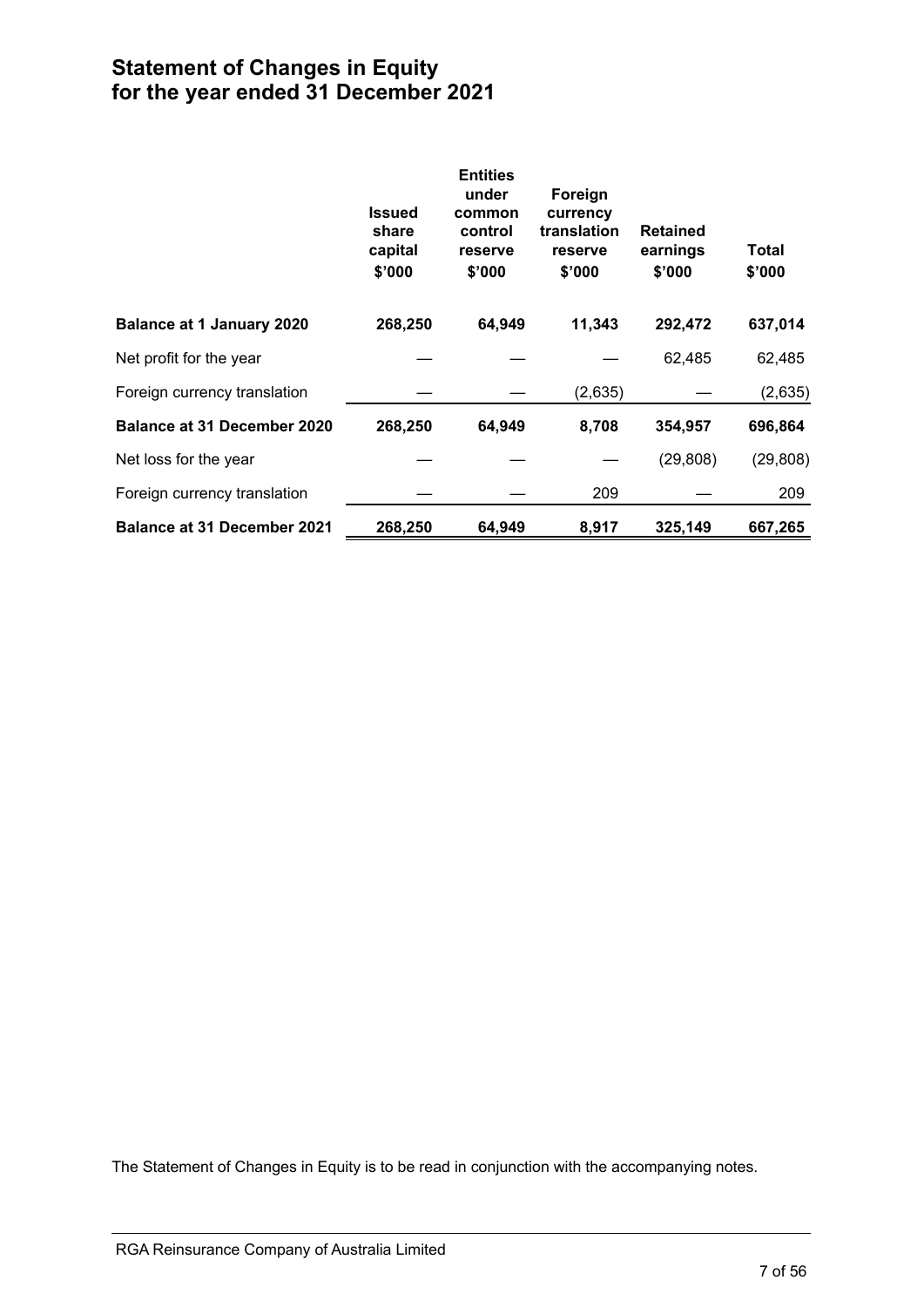### <span id="page-10-0"></span>**Statement of Cash Flows for the year ended 31 December 2021**

|                                                   | <b>Note</b> | 2021<br>\$'000 | 2020<br>\$'000 |
|---------------------------------------------------|-------------|----------------|----------------|
| <b>Cash flows from operating activities</b>       |             |                |                |
| Premium received                                  |             | 466,946        | 648,236        |
| Retrocession premium paid                         |             | (69, 369)      | (97, 239)      |
| Allowances paid                                   |             | (103, 182)     | (143, 300)     |
| Retrocession allowances received                  |             | 14,863         | 26,843         |
| Claims paid                                       |             | (502, 830)     | (624, 299)     |
| Retrocession recoveries received                  |             | 266,374        | 368,995        |
| Interest received                                 |             | 49,135         | 50,303         |
| Payments to suppliers and employees               |             | (55, 643)      | (57, 153)      |
| Net cash generated from operating activities      | 22(b)       | 66,294         | 172,386        |
| <b>Cash flows from investing activities</b>       |             |                |                |
| Proceeds from sales and maturities of investments |             | 273,941        | 256,495        |
| Purchases of investments                          |             | (480, 791)     | (257, 301)     |
| Net cash used in investing activities             |             | (206, 850)     | (806)          |
|                                                   |             |                |                |
| Net (decrease)/increase in cash held              |             | (140, 556)     | 171,580        |
| Cash at the beginning of the financial year       |             | 287,563        | 116,115        |
| Foreign exchange effect on cash held              |             | 122            | (132)          |
| Cash at the end of the financial year             | 22(a)       | 147,129        | 287,563        |

The Statement of Cash Flows is to be read in conjunction with the accompanying notes.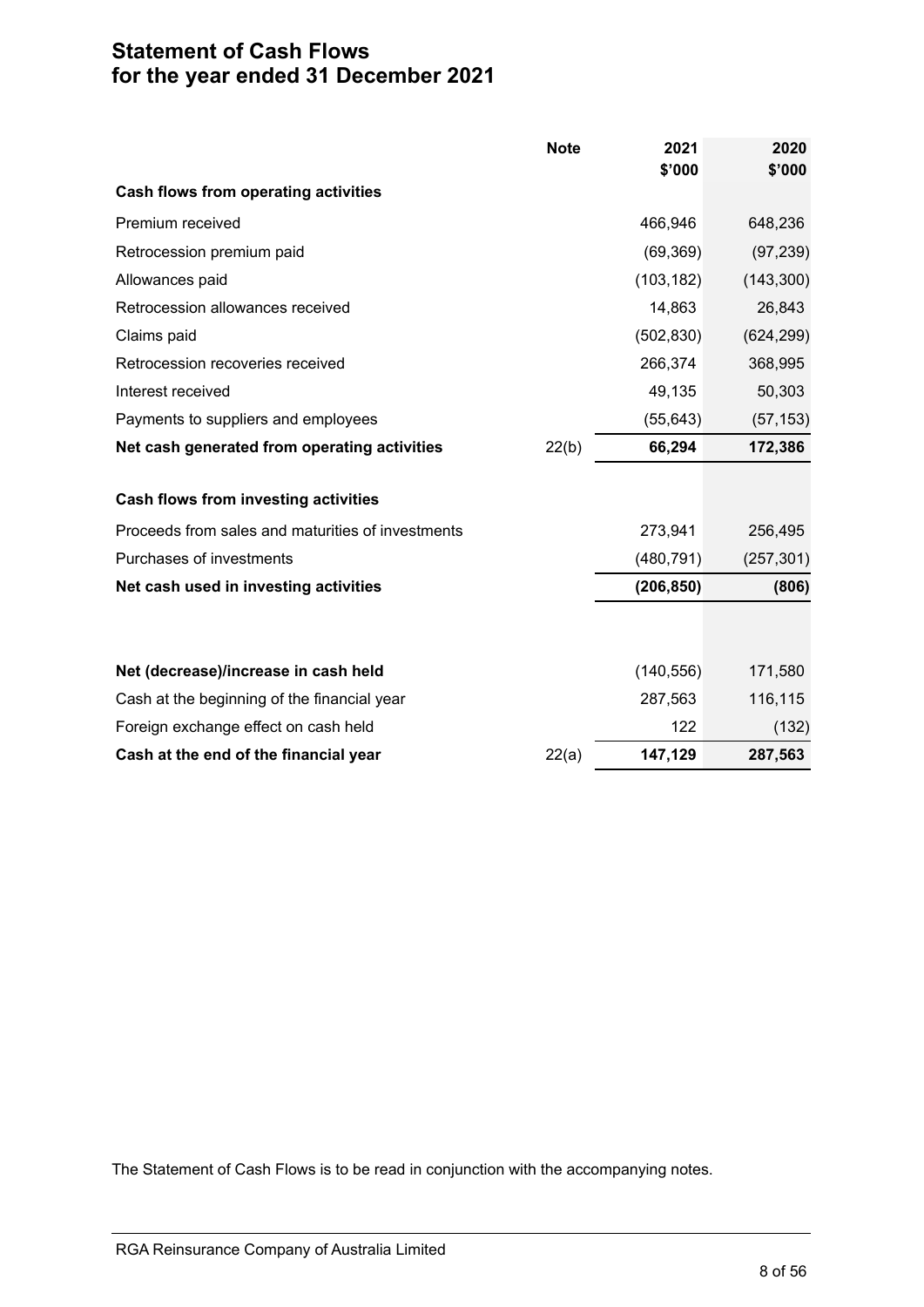<span id="page-11-0"></span>

| <b>Note</b>    | <b>Contents</b>                                     | Page |
|----------------|-----------------------------------------------------|------|
| 1              | Summary of significant accounting policies          | 10   |
| $\overline{2}$ | Critical accounting estimates and judgements        | 18   |
| 3              | Actuarial assumptions and methods                   | 18   |
| 4              | Risk and capital management policies and procedures | 25   |
| 5              | Revenue                                             | 28   |
| 6              | Net (loss)/profit for the year                      | 29   |
| 7              | Operating expenses                                  | 29   |
| 8              | <b>Dividends</b>                                    | 29   |
| 9              | Income tax benefit/(expense)                        | 30   |
| 10             | Fair value measurement                              | 31   |
| 11             | Receivables                                         | 32   |
| 12             | Deferred tax                                        | 33   |
| 13             | Outstanding claims                                  | 34   |
| 14             | Payables                                            | 34   |
| 15             | Insurance contract liabilities                      | 35   |
| 16             | Share capital                                       | 39   |
| 17             | Auditor's remuneration                              | 39   |
| 18             | Share based payments                                | 40   |
| 19             | Director and key management personnel disclosures   | 42   |
| 20             | Related party transactions                          | 43   |
| 21             | Disaggregated information                           | 45   |
| 22             | Notes to the Statement of Cash Flows                | 47   |
| 23             | Financial risk management                           | 48   |
| 24             | Contingencies                                       | 51   |
| 25             | COVID-19                                            | 52   |
| 26             | Events subsequent to reporting date                 | 52   |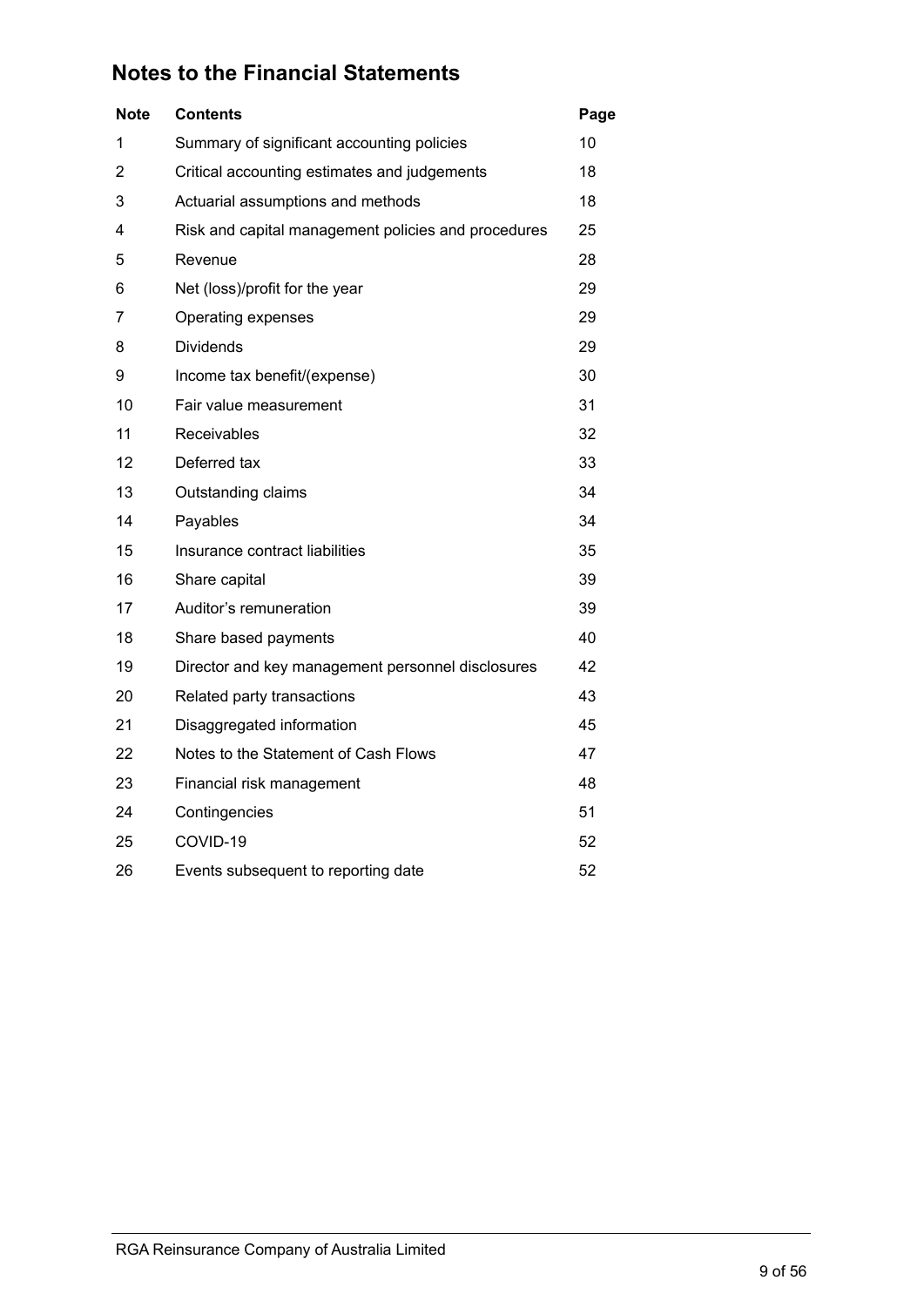### **1 Summary of significant accounting policies**

### *(a) Statement of compliance*

This financial report is a general purpose financial report which has been prepared in accordance with Australian Accounting Standards, other authoritative pronouncements of the Australian Accounting Standards Board ("AASB"), the *Corporations Act 2001* and the *Life Insurance Act 1995 ("the Life Act").*

Australian Accounting Standards include Australian equivalents to International Financial Reporting Standards ("AIFRS"). Compliance with AIFRS ensures that the financial reporting of the Company, comprising the financial statements and notes thereto, complies with International Financial Reporting Standards ("IFRS").

The financial report was authorised for issue by the Directors on 17 March 2022.

### *(b) Adoption of new and revised accounting standards*

In the current year, a number of new and revised Standards and Interpretations issued by the Australian Accounting Standards Board (the AASB) became effective for accounting periods beginning on or after 1 January 2021. The application of these new and revised Standards has not resulted in any changes in accounting policy or changes in disclosures.

At the date of authorisation of the financial report, the following Standards, relevant to the Company, were in issue but not yet adopted or effective:

| Title                                                                     | Operative Date |
|---------------------------------------------------------------------------|----------------|
| AASB 9 - Financial Instruments (including relevant amending<br>standards) | 1 January 2019 |
| <b>AASB 17 - Insurance Contracts</b>                                      | 1 January 2023 |

### *AASB 9 - Financial Instruments (including relevant amending standards)*

AASB 9 was issued during 2014 and replaces existing accounting requirements for financial instruments. AASB 9 is effective for annual reporting periods beginning on or after 1 January 2019. However the Company has deferred the adoption of AASB 9 to align with the implementation of AASB 17, which is permissible under AASB 2016-6 *Amendments to Australian Accounting Standards – Applying AASB 9 Financial Instruments with AASB 4 Insurance Contracts* and AASB 2017-3 *Amendments to Australian Accounting Standards – Clarifications to AASB 4.*

Currently, the Company's investments are designated as at fair value through profit or loss on initial recognition and are subsequently remeasured to fair value at each reporting date, reflecting the business model applied by the Company to manage and evaluate its investment portfolio. Under this business model, the adoption of AASB 9 is expected to have limited application to the Company and is not expected to result in significant changes to accounting for investments.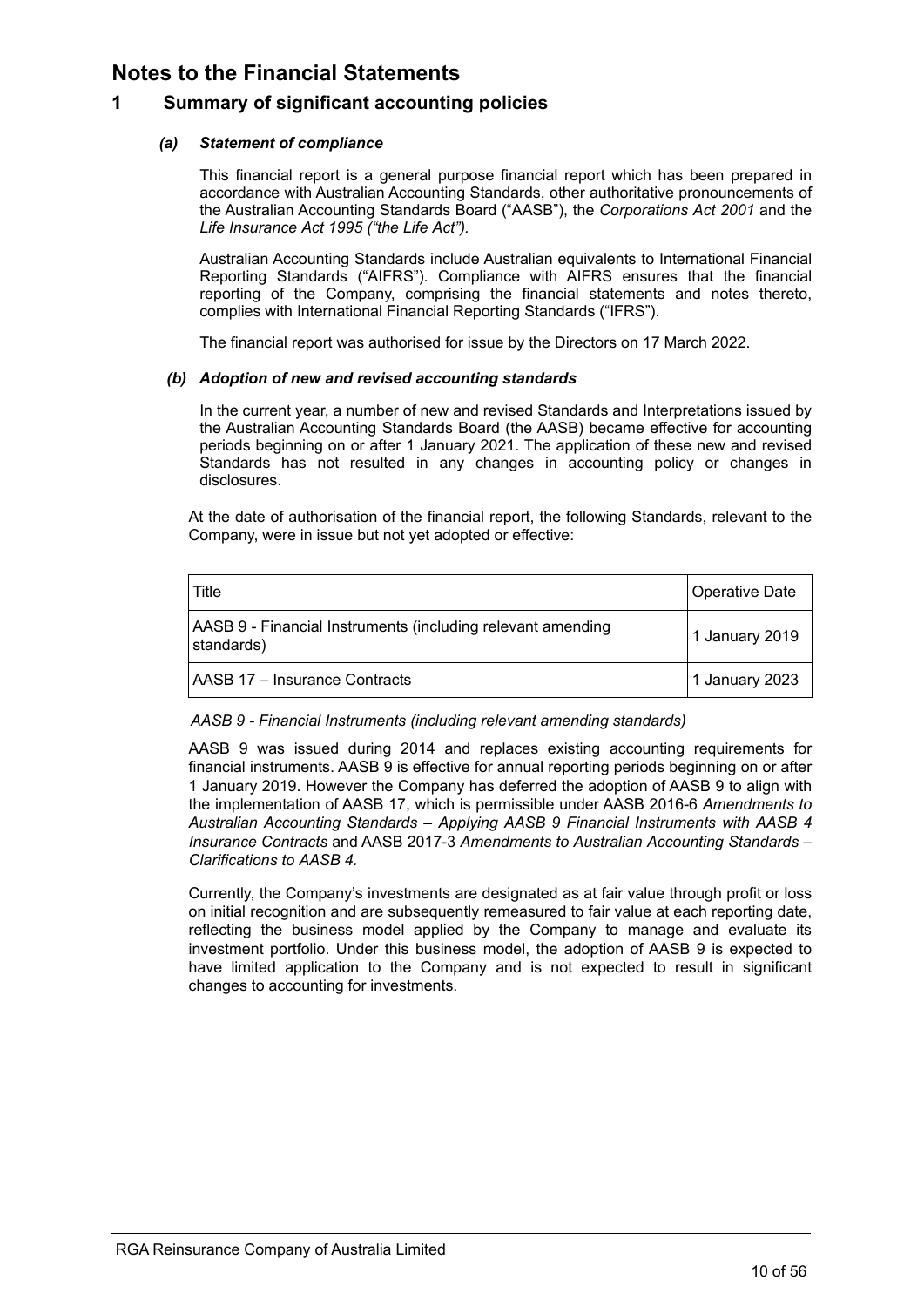### **1 Summary of significant accounting policies (continued)**

### *(b) Adoption of new and revised accounting standards (continued)*

### *AASB 17 – Insurance Contracts*

AASB 17 Insurance Contracts replaces AASB 4 Insurance Contracts and AASB 1038 Life Insurance Contracts, and is effective for the Company from 1 January 2023. AASB 17 aims to establish globally consistent principles for the recognition, measurement, presentation and disclosure of insurance contracts issued. Although the new standard does not change the underlying economics or cashflows of the Company's business, it is expected to have an impact on the emergence of profits.

The Company intends to first apply AASB 17 on 1 January 2023. There is a global project in place within the RGA group of companies to implement the new standard in multiple locations. The required systems, data and process changes are currently in the final stages of development and are being tested. The project is currently on schedule in meeting the implementation timeline.

Below are some of the key changes applicable to the Company:

- The standard will apply to all reinsurance business in the Company and introduces a 'General Measurement Model' for recognition and measurement of insurance contracts. In addition, it also allows the application of a simplified model if the coverage period of the contract is 12 months or less or if the liability for remaining coverage under the simplified model would not materially differ from the general model. It is likely that the Company may adopt the General Measurement Model for most of its products.
- Changes to the level of aggregation, as AASB 17 requires that insurance contracts to be pooled into portfolios of insurance contracts that have similar risks and are managed together. These portfolios are to be separated into groups of insurance contracts split by profitability (or onerous) categories. AASB 17 also requires the measurement and disclosure of underlying (gross) insurance contracts to be separated from their related reinsurance contracts held. These groups of insurance contracts under AASB 17 are expected to be more granular than the current related product groups under AASB 1038.
- Although conceptually similar, the Contractual Service Margin (CSM) requirement under AASB 17 recognises profit on a different basis to the Margin on Services (MoS) approach under AASB 1038, and therefore the emergence of profit is likely to change for portfolios with positive profit margins.
- Changes to the determination of discount rate. AASB 1038 requires the insurance contract liabilities to be discounted using risk free rates. Under AASB 17, the Company has the option to apply a "top down" or "bottom up" approach to determine the discount rates used to discount insurance contract liabilities. The Company expects to apply a 'bottom-up approach' which uses risk-free rates adjusted to reflect the liquidity characteristics of the reinsurance contracts which could result in higher discount rates relative to current requirements;
- The introduction of a risk adjustment for non-financial risk which reflects the compensation that the Company requires for bearing the uncertainty in relation to the amount and timing of cash flows. The confidence level used to determine the risk adjustment will need to be disclosed.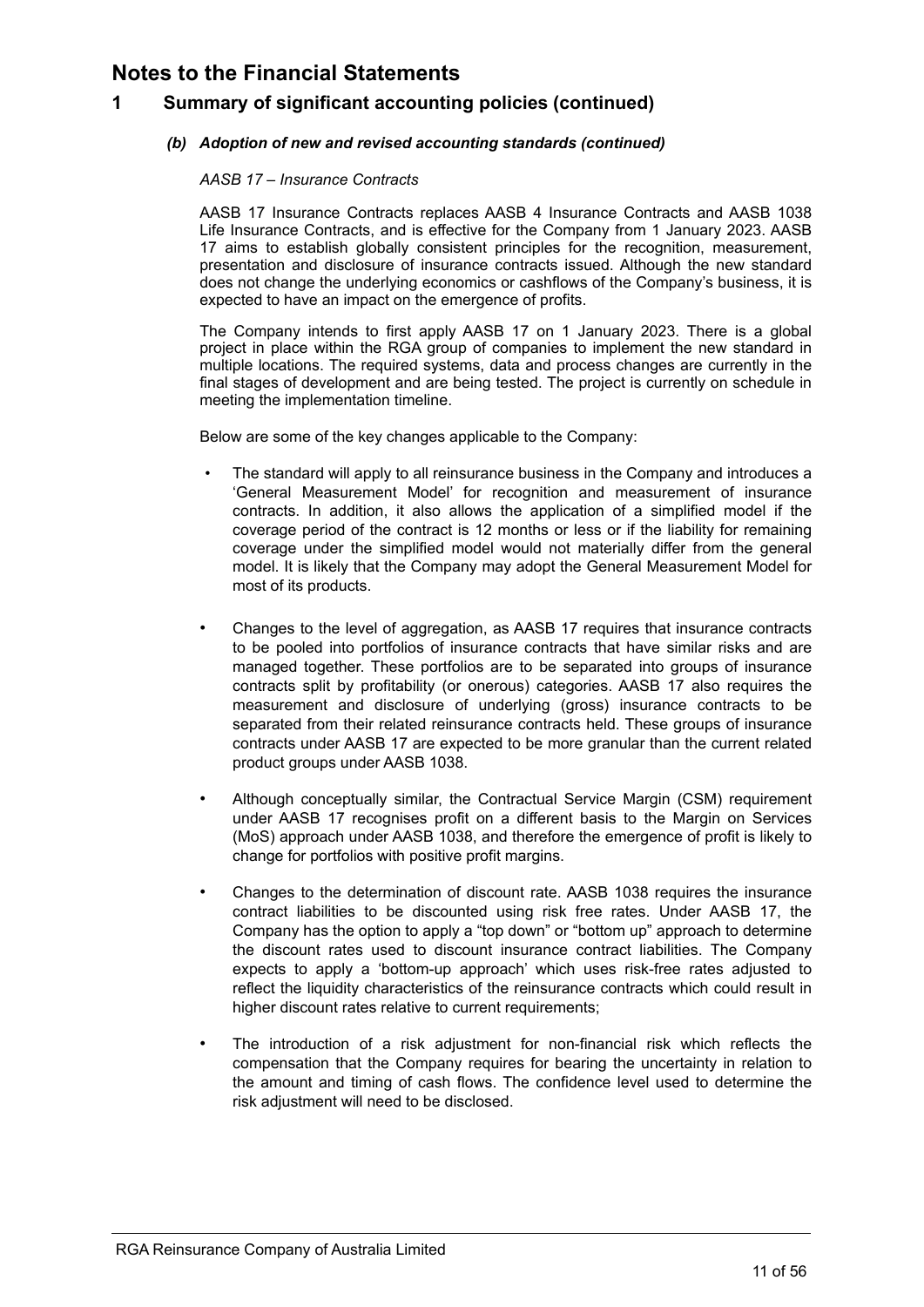### **1 Summary of significant accounting policies (continued)**

### *(b) Adoption of new and revised accounting standards (continued)*

• The standard introduces significant changes to the presentation and disclosure of insurance line items in the financial statements, introducing new line items on the balance sheet and statement of comprehensive income and increased disclosure requirements compared with current reporting requirements.

On 13 December 2021 APRA released a number of draft prudential and reporting standards with the purpose of integrating AASB 17 into the insurance capital and reporting frameworks after seeking industry feedback to its discussion paper published in November 2020.

For the capital framework, most of the existing requirements for the regulatory capital calculation for insurers will be maintained. For the reporting framework, insurers can use the AASB 17 accounting policies and principles to report financial statement information to APRA. The release of the final standards is expected in the second half of 2022.

Given the complexity of the key requirements of the accounting standard and the industry interpretation of certain requirements in the standard is still evolving, the impact of AASB 17 on the Company's financial statements cannot be reasonably estimated at the date of this report. We expect the quantification of AASB 17 financial impacts to be performed in the second half of 2022 once the requisite data, systems and models are in place.

### *(c) Basis of preparation*

The financial report is presented in Australian dollars, unless otherwise noted.

The financial report is prepared in accordance with the fair value basis of accounting with certain exceptions as described in the accounting policies below. For the purposes of preparing the financial report, the Company is a for-profit entity.

The Company is of the kind referred to in ASIC Corporations (Rounding in Financials/ Director's Report) Instrument 2016/19 and in accordance with that Corporations Instrument, amounts in the financial report and Directors' Report have been rounded off to the nearest thousand dollars, unless otherwise noted.

The preparation of a financial report in conformity with Australian Accounting Standards requires management to make judgements, estimates and assumptions that affect the application of policies and reported amounts of assets, liabilities, income and expenses. The estimates and associated assumptions are based on historical experience and various other factors that are believed to be reasonable under the circumstances, the results of which form the basis of making judgements about carrying values of assets and liabilities that are not readily apparent from other sources. Actual results may vary from estimates. These accounting policies have been consistently applied by the Company.

These estimates and underlying assumptions are reviewed on an ongoing basis. Revisions to accounting estimates are recognised in the period in which the estimate is revised if the revision affects only that period or in the period of the revision and future periods if the revision affects both current and future periods.

Judgements made by management in the application of Australian Accounting Standards that have a significant effect on the financial report and estimates with a significant risk of material adjustment in the financial year are discussed in Notes 2 and 3.

The accounting policies set out below have been applied consistently to all periods presented in the financial report. Certain comparative amounts have been represented to conform with the current year's presentation.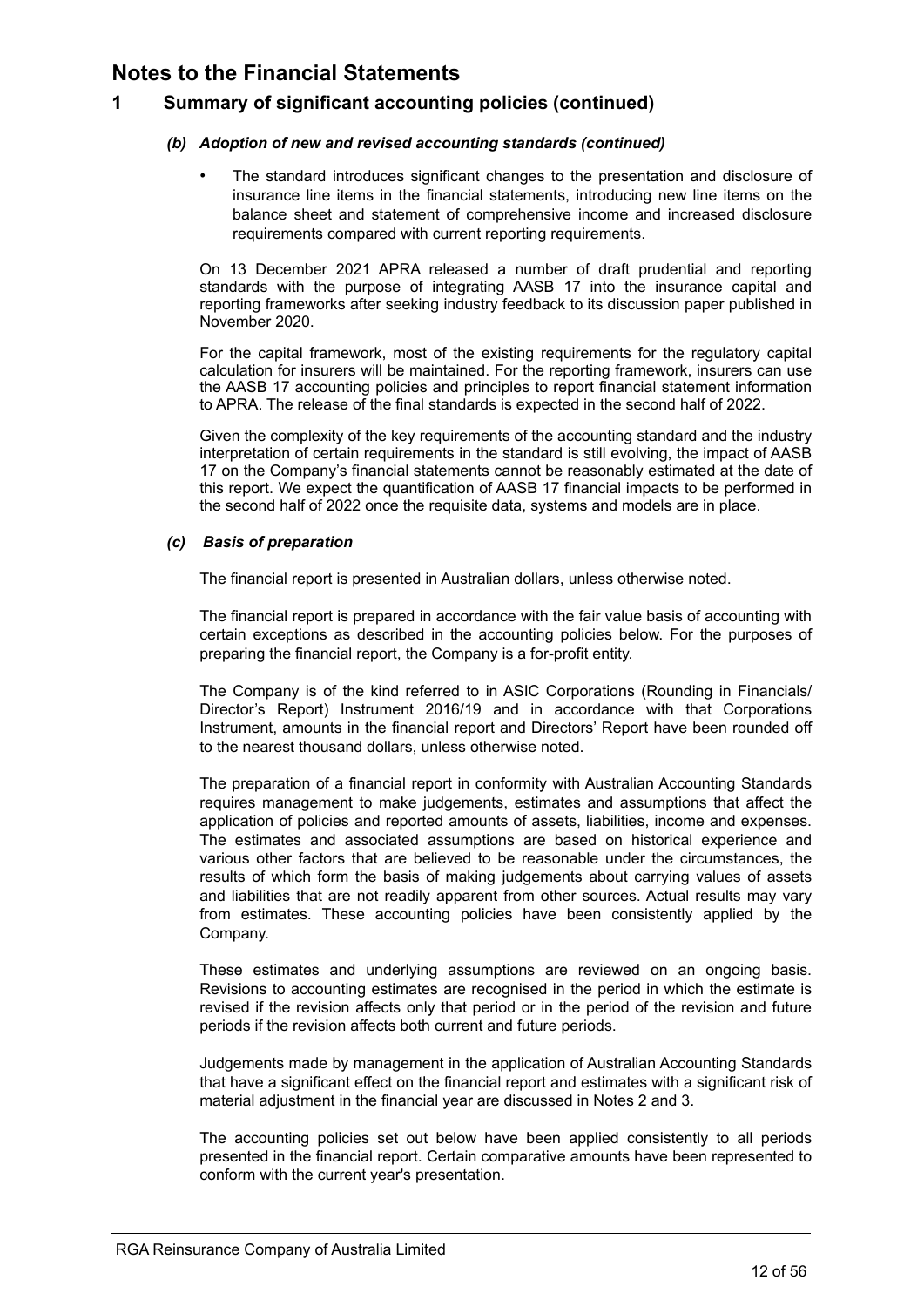### **1 Summary of significant accounting policies (continued)**

### *(d) Business combinations under common control*

Business combinations under common control are accounted for in the Company accounts prospectively from the date the Company obtains the ownership interest. Assets and liabilities are recognised at their carrying amounts at the highest level of common control. Any difference between the fair value of the consideration paid by the Company and the amounts at which the assets and liabilities are recorded in the financial statements of the Company, is recognised directly in equity in the 'entities under common control' reserve.

#### *(e) Principles for life insurance business*

The life insurance operations of the Company are conducted within Statutory Funds as required by the Life Act and are reported in aggregate with the Shareholders' Fund in the Statement of Profit or Loss and Other Comprehensive Income, Statement of Financial Position, Statement of Changes in Equity and Statement of Cash Flows of the Company. The life reinsurance operations of the Company comprise the selling and administration of life reinsurance contracts. All contracts are non-investment linked business. All business written by the Company is non-participating and all profits and losses are allocated to the shareholders.

Life insurance contracts involve the acceptance of significant insurance risk. Insurance risk is defined as significant if and only if "an insured event could cause an insurer to pay significant additional benefits in any scenario, excluding scenarios that lack commercial substance" i.e. have no discernible effects on the economics of the transaction (AASB 1038 Life Insurance Contracts). Insurance contracts include those where the insured benefit is payable on the occurrence of a specified event such as death, critical illness event or injury or disability caused by accident or illness.

#### *(f) Revenue recognition*

Revenue is recognised for the major business activities as follows:

#### *Premium revenue*

Premiums due are recognised as revenue on an accrual basis. All deposit components of receipts under reinsurance contracts are recognised as a change in insurance contract liabilities.

As is customary in the reinsurance business, ceding companies continually update, refine and revise information provided to the reinsurers. Such revised information is used by the Company in the preparation of its financial statements. Financial effects resulting from the incorporation of revised data are reflected in the current year's Statement of Profit or Loss and Other Comprehensive Income.

#### *Interest income*

Interest income from financial assets is recognised when it is probable that the economic benefits will flow to the Company and the amount of revenue can be measured reliably.

#### *Other income*

Allowances received from reinsurers under retrocession contracts are recorded as other income and recognised in accordance with the pattern of reinsurance services received. Accordingly, a portion of other income may be deferred at the balance date.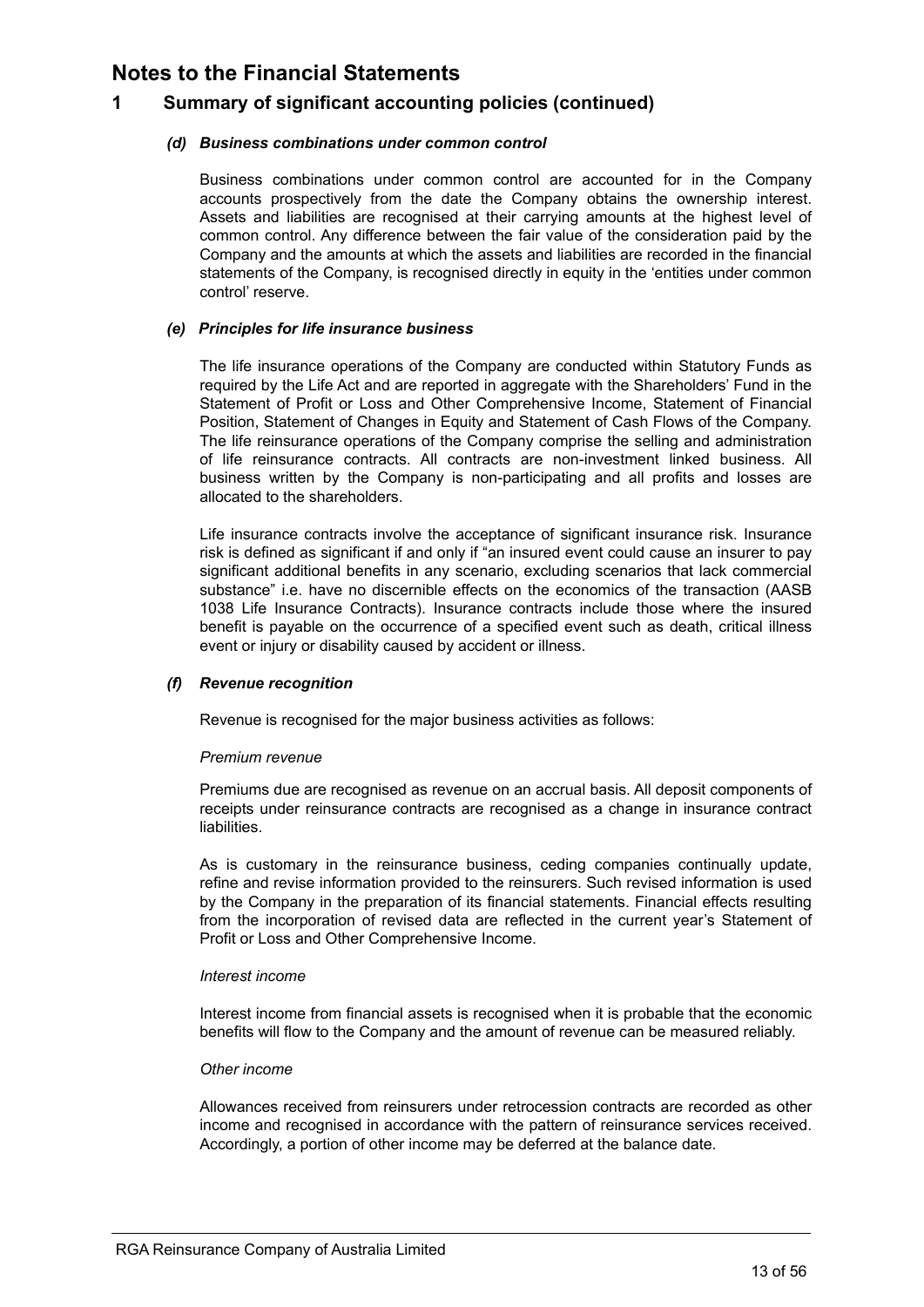### **1 Summary of significant accounting policies (continued)**

### *(g) Outwards reinsurance expense*

Premiums ceded to reinsurers under retrocession contracts are recorded as an outward reinsurance expense and recognised in accordance with the pattern of reinsurance service received. Accordingly, a portion of outwards reinsurance premium may be deferred at the balance date. All deposit components of payments made under retrocession contracts are recognised as a change in insurance contract liabilities ceded.

#### *(h) Claims expense*

Claims expense from reinsurance contracts relate to life insurance contracts (providing services and bearing risks including income protection business) and are treated as expenses. Claims are recognised upon notification of the insured event.

### *(i) Policy acquisition costs*

Policy acquisition costs relate to the fixed and variable costs incurred in acquiring new business during the financial year. They do not include general growth and development costs incurred. The actual acquisition costs incurred are recorded in the Statement of Profit or Loss and Other Comprehensive Income.

#### *(j) Basis of expense apportionments for insurance products*

Expenses are incurred in relation to the acquisition and maintenance of life insurance contracts.

Expense apportionments have been made as follows:

- Where an item of expense relates directly to a category of business, the expense will be allocated directly to that category of business.
- Where an item of expense does not relate directly to a category of business, the expense will be apportioned between the relevant categories of business on the basis of an appropriate underlying driver. Drivers include time spent, number of staff and premium income.

### *(k) Tax Consolidation*

Legislation allows groups under a common ultimate parent, comprising Australian parent entities and their Australian resident wholly-owned entities, to elect to consolidate and be treated as a single entity for income tax purposes.

The Company and other related Australian resident entities wholly owned by the ultimate parent entity are eligible to consolidate for tax purposes under this legislation and have elected to be taxed as a single entity. The provisional head entity within the taxconsolidated group for the purposes of the tax consolidation system is RGA Australian Holdings Pty Ltd ("RGAH").

The Company and each of the entities in the tax consolidated group has agreed to settle a tax equivalent amount to or from the provisional head entity, based on the tax position of the entity. Such amounts are reflected in amounts receivable or payable to the other entities in the tax consolidated group.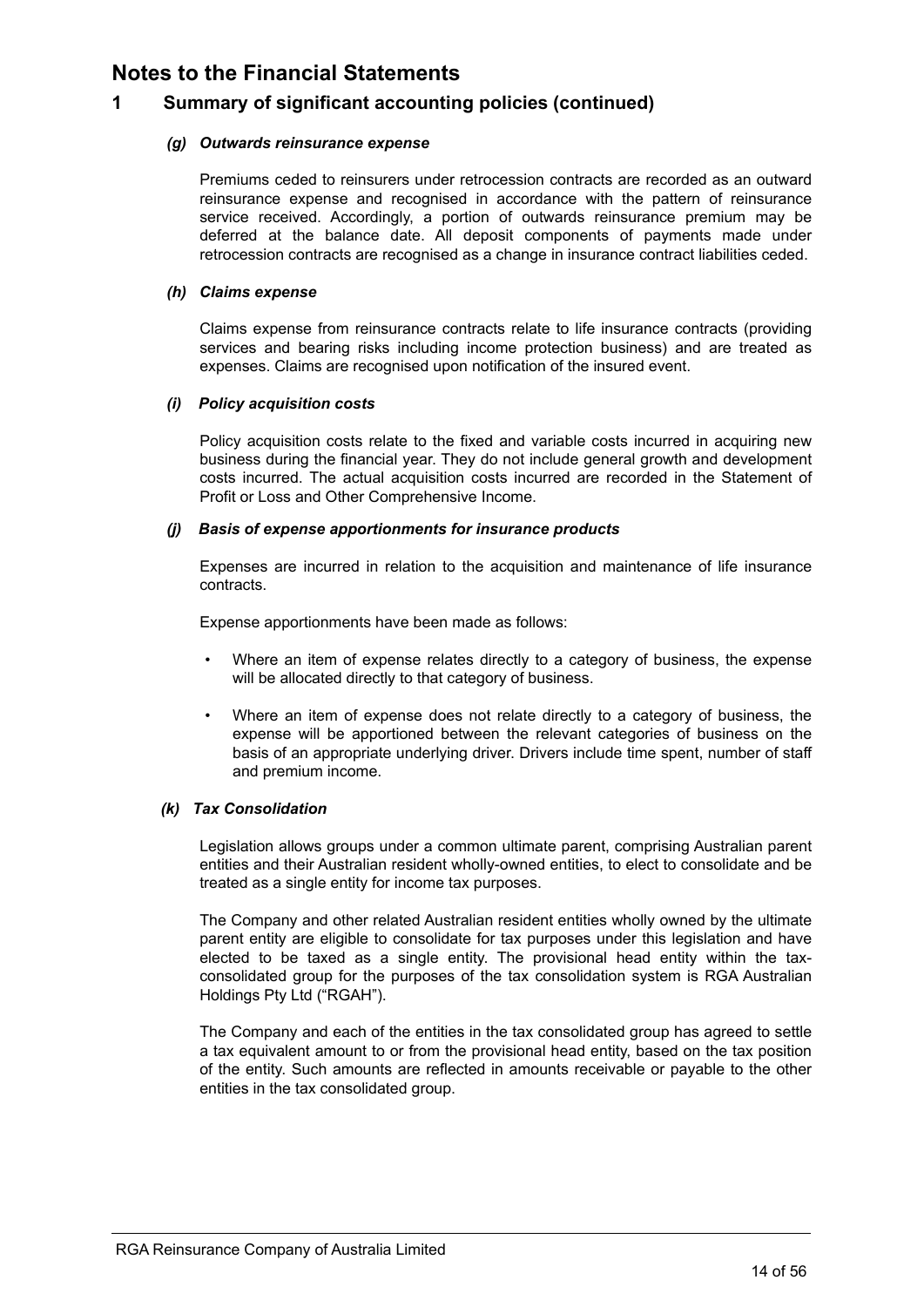### **1 Summary of significant accounting policies (continued)**

### *(l) Income tax*

### *Current tax*

Current tax is calculated by reference to the amount of income taxes payable or recoverable in respect of the taxable profit or tax loss for the period. It is calculated using tax rates and tax laws that have been enacted or substantively enacted by the reporting date. Current tax for current and prior periods is recognised as a liability or asset to the extent that it is unpaid or refundable.

Current tax payable or receivable balances are recognised as an intercompany payable to or receivable from the provisional head entity within the tax-consolidated group, in accordance with the tax funding agreement.

#### *Deferred tax*

Deferred tax assets and liabilities are recognised for temporary differences at the tax rates expected to apply when the assets are recovered or liabilities are settled, based on tax rates which are enacted or substantively enacted. The relevant tax rates are applied to the cumulative amounts of deductible and assessable temporary differences to measure the deferred tax asset or liability. Deferred tax assets are recognised for deductible temporary differences and unused tax losses to the extent that it is considered probable that future taxable amounts will be available to utilise those temporary differences and losses. Deferred tax assets and liabilities are offset when they relate to income taxes levied by the same taxation authority and the Company intends to settle its current tax assets and liabilities on a net basis.

### *(m) Foreign currency translation*

Foreign currency transactions are translated at the rates of exchange ruling at the dates of the transactions. Monetary assets and liabilities denominated in foreign currencies at balance date are translated at the rates of exchange ruling on that date. Foreign exchange differences arising on translation are recognised in the Statement of Profit or Loss and Other Comprehensive Income.

Assets and liabilities of the Company's New Zealand Statutory Fund 2 are translated at the rates of exchange ruling at balance date. The revenues and expenses are translated at a weighted average rate for the year. The effect of movements in exchange rates on the translation of assets and liabilities denominated in New Zealand dollars is recognised as a separate component of equity.

### *(n) Assets backing insurance contract liabilities*

The Company has determined that all assets held within its Statutory Funds are assets backing insurance contract liabilities.

Financial assets held to back life insurance activities are designated at fair value through profit and loss. Initial recognition and subsequent measurement is at fair value. Unrealised profits and losses on subsequent measurement to fair value are recognised in the Statement of Profit or Loss and Other Comprehensive Income. Fair value is determined as follows:

Cash and cash equivalents are carried at the face value of the amounts deposited. The carrying amount of cash and cash equivalents approximates to its fair value. For the purposes of the Statement of Cash Flows, cash and cash equivalents includes cash on hand and deposits held at call;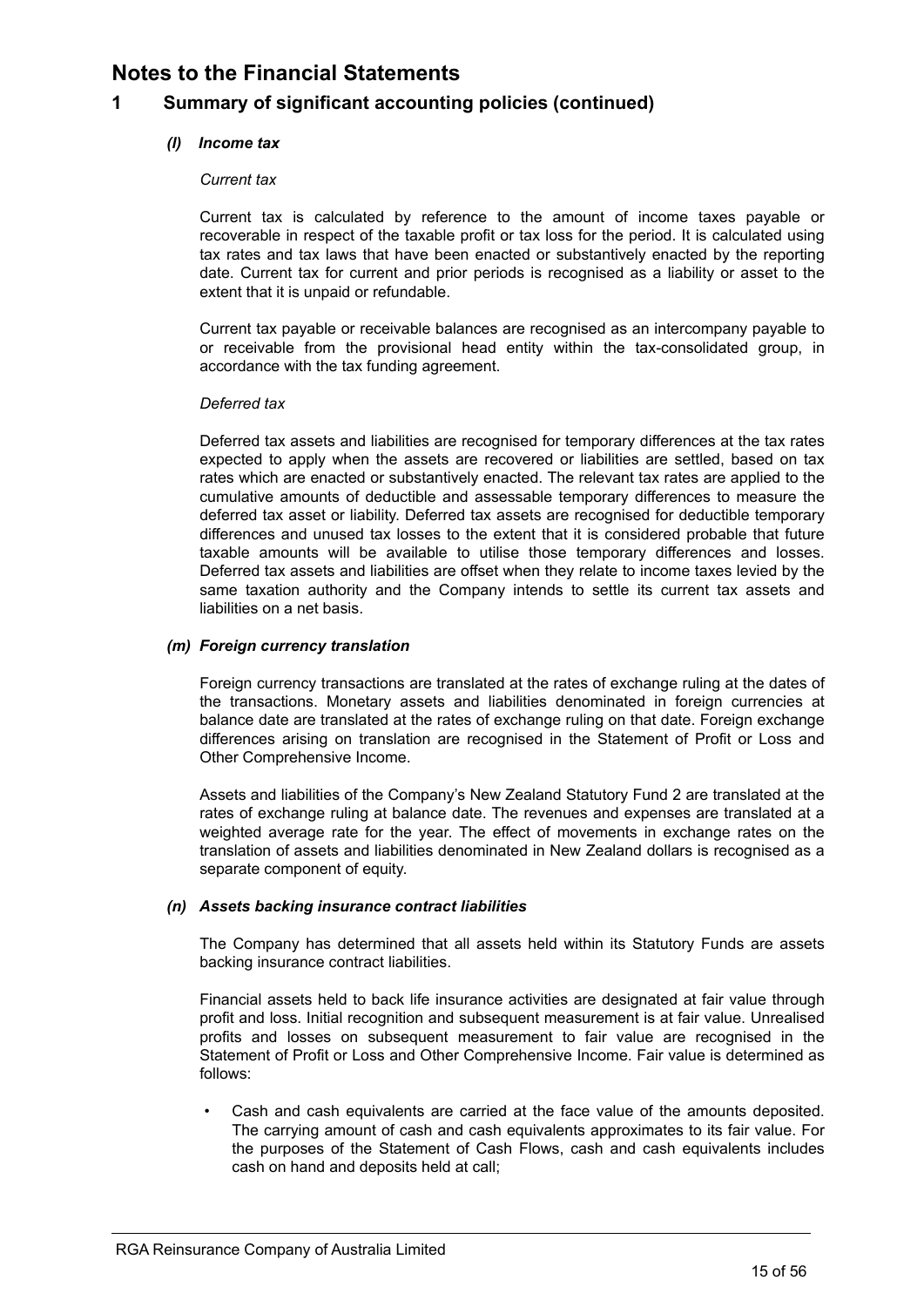### **1 Summary of significant accounting policies (continued)**

### *(n) Assets backing insurance contract liabilities (continued)*

- Receivables are stated at their cost less impairment losses. This is the best estimate of fair value as they are settled within a short period;
- Listed fixed interest securities are stated at the bid price of the instrument listed on the relevant exchange. This is taken as their fair value;
- Unlisted fixed interest securities, if held, are recorded at fund managers' valuation. This is taken as their fair value.

#### *(o) Assets not backing life insurance liabilities*

Financial assets in the shareholder fund which do not back life insurance liabilities are designated at fair value through profit and loss. Fair value is determined as set out in Note 10.

#### *(p) Cash and cash equivalents*

Cash and cash equivalents includes cash on hand and at bank and deposits held at call with financial institutions that are readily convertible to known amounts of cash.

#### *(q) Receivables*

The collectability of receivables is assessed on an ongoing basis and specific provision is made for any doubtful debts.

#### *(r) Outstanding claims liability*

For claims with a lump sum benefit, the outstanding claims liability is measured as the expected amount payable on claims notified to the Company prior to balance date. For claims with a disability income benefit, the outstanding claims liability is measured as the expected amount payable based upon the expected monthly benefit multiplied by the number of payments outstanding at the balance date, on any claim notified to the Company prior to that date.

#### *(s) Deferred acquisition costs*

#### *Insurance contracts*

The costs incurred in acquiring specific life insurance contracts include commission payments, underwriting costs and other acquisition costs deferrable under the relevant standards.

The proportion of policy acquisition costs not recovered by specific charges received from the cedant at inception is deferred provided that these amounts are recoverable from future profit margins. The deferred amounts are recognised in the Statement of Financial Position as a reduction in insurance contract liabilities and are amortised through the Statement of Profit or Loss and Other Comprehensive Income over the expected duration of the relevant policies.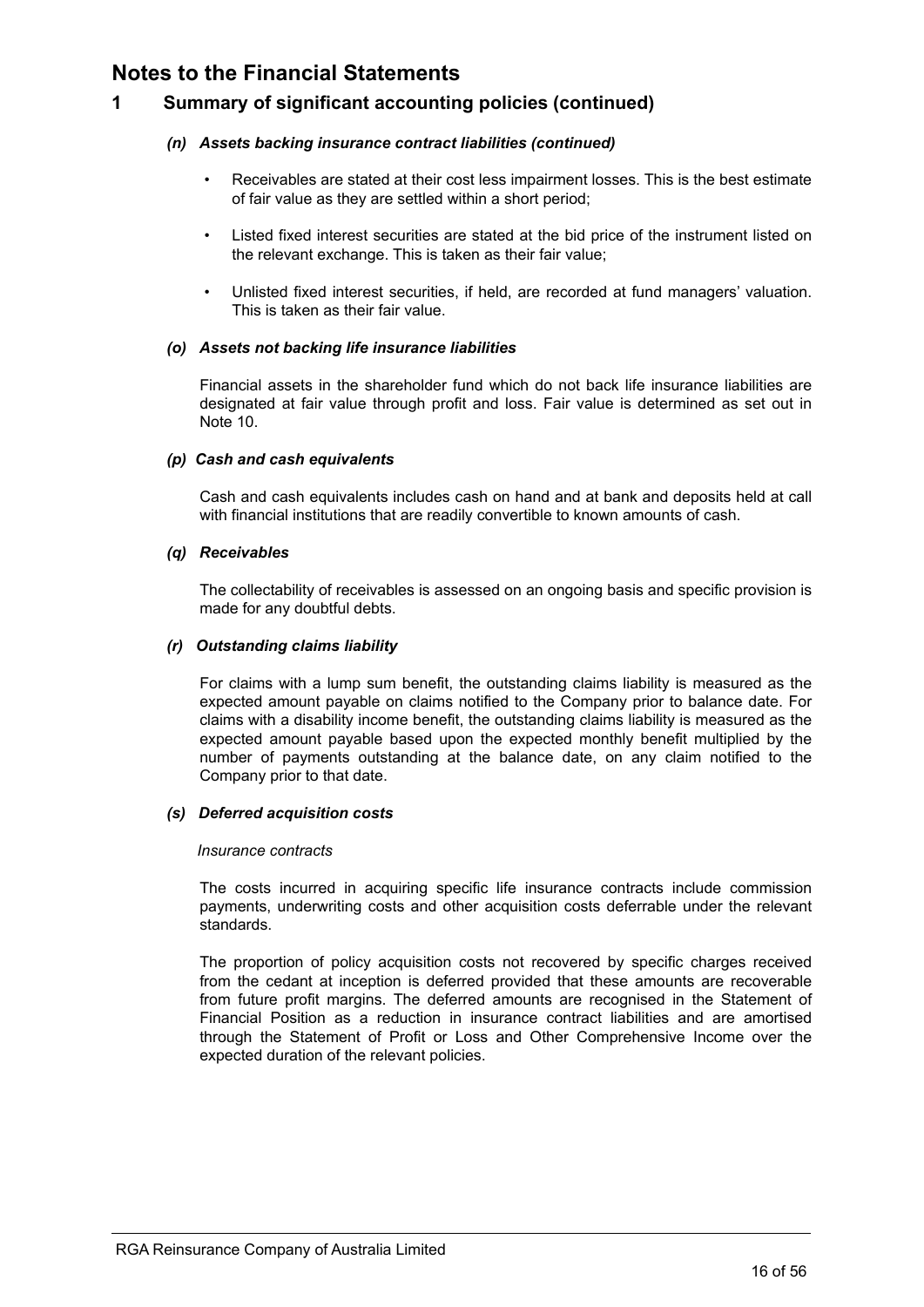### **1 Summary of significant accounting policies (continued)**

### *(t) Life insurance contract liabilities*

Life insurance contract liabilities are recorded using a methodology referred to as 'Margin on Services' (MoS). Under MoS the excess of premium received over claims and expenses ('the margin') is recognised over the life of the contract in a manner that reflects the pattern of risk accepted from the policyholder ('the service'). The movement in life insurance contract liabilities recognised in the Statement of Profit or Loss and Other Comprehensive Income reflects the planned release of this margin.

The life insurance contract liabilities are measured as the accumulated benefits to policyholders (accumulation approach). The accumulation approach is used as it is considered to produce results that are not materially different from those that would be produced by a projection method. Further details of the method used and the assumptions made in valuing life insurance contract liabilities are set out in Note 3.

The valuation of life insurance contract liabilities is consistent with the basis prescribed for regulatory reporting in accordance with *Life Prudential Standard LPS 340 Valuation of Policy Liabilities.* 

Where applicable, gross insurance contract liabilities ceded are recognised on the same basis as gross insurance contract liabilities assumed.

All deposit components of retrocession recoveries are recognised as a change in insurance contract liabilities ceded.

#### *(u) Goods and services tax*

Revenue, expenses and assets are recognised net of the amount of goods and services tax (GST), except where the amount of GST incurred is not recoverable from the taxation authority. In those circumstances, the GST is recognised as part of the cost of acquisition of an asset or as part of an item of expense.

Receivables and payables are stated inclusive of GST. The net amount of GST recoverable from, or payable to, the tax authority is included as part of current assets or liabilities in the Statement of Financial Position.

Cash flows are included in the Statement of Cash Flows on a gross basis. The GST components of cash flows arising from investing and financing activities which are recoverable from, or payable to, the taxation authority are classified as operating cash flows.

### *(v) Share based payments*

RGA Inc. issues equity settled share-based payments to certain employees. Equitysettled share-based payments are measured at fair value (excluding the effect of nonmarket-based vesting conditions) at the date of grant. The fair value determined at the grant date of the equity-settled share-based payments is expensed on a straight-line basis over the vesting period, based on the Company's estimate of the shares that will eventually vest and adjusted over time for the effects of non-market-based vesting conditions.

The fair value of non-restricted share options and conditional rights are measured using the Black-Scholes pricing model. The expected life used in the model has been adjusted, based on the best estimate, for the effects of non-transferability, exercise restrictions and other factors. The fair value of performance contingent restricted stock is measured using the closing price of the stock at the date of grant. The amount expensed is in proportion to the services attributable to the Company's operations.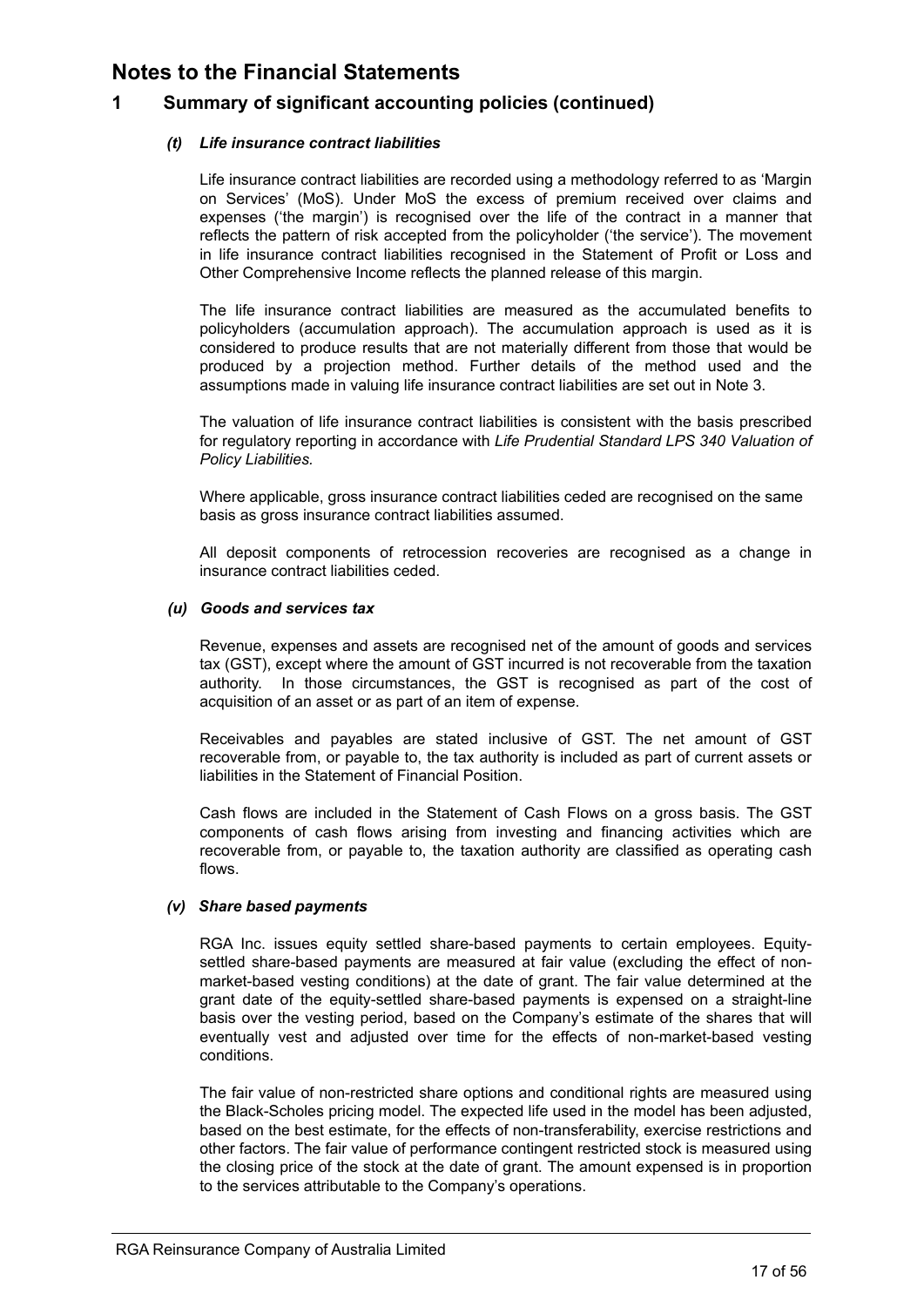### <span id="page-20-0"></span>**2 Critical accounting estimates and judgements**

The Company makes estimates and assumptions that affect the reported amounts of assets and liabilities as at the end of the year. Estimates and judgements are continually evaluated and are based on historical experience and other factors, including expectations of future events that are believed to be reasonable under the circumstances.

The main areas where critical accounting judgements and estimates are applied are noted below.

#### *(a) Insurance contract liabilities*

Insurance contract liabilities for life insurance contracts are computed using statistical or mathematical methods. The computations are made by suitably qualified personnel on the basis of recognised actuarial methods, with due regard to relevant actuarial principles. The methodology takes into account the risks and uncertainties of the particular classes of life insurance business written. Deferred policy acquisition costs are connected with the measurement basis of life insurance liabilities and are equally sensitive to the factors that are considered in the liability measurement.

The key factors that affect the estimation of these liabilities and related assets are:

- mortality and morbidity experience on life insurance products, including enhancements to policyholder benefits;
- discontinuance experience, which affects the Company's ability to recover the cost of acquiring new business over the lives of the contracts;
- data supplied by ceding companies in relation to the underlying policies being reinsured;
- the cost of providing benefits and administering the insurance contracts; and
- the discount rate applied to calculate the present value of future benefits.

In addition, factors such as regulation, publicly available industry data, interest rates, taxes, investment market conditions and general economic conditions which are currently impacted by the on-going Covid pandemic may affect the level of these liabilities. Details of specific actuarial policies and methods are set out in Note 3.

#### *(b) Assets arising from reinsurance contracts*

Assets arising from reinsurance contracts which the Company has entered into with retrocessionaires are also computed using the above methods where required. The majority of these reinsurance contracts entered into are with a related company and recoverability of these and other such assets is not considered to be impaired by any counterparty or credit risk.

#### *(c) Outstanding Claims*

A liability is calculated at year-end for the estimated cost of claims incurred which have been notified to the Company but not settled at the balance date. In estimating the cost of outstanding claims, the Company has regard to the sum reinsured, the details of the claim as reported, and information about the cost and likelihood of settling claims with similar characteristics in previous periods. The liability calculated is gross of any reinsurance recoveries. A separate estimate is made of the amounts that will be recoverable from reinsurers based upon the gross amounts.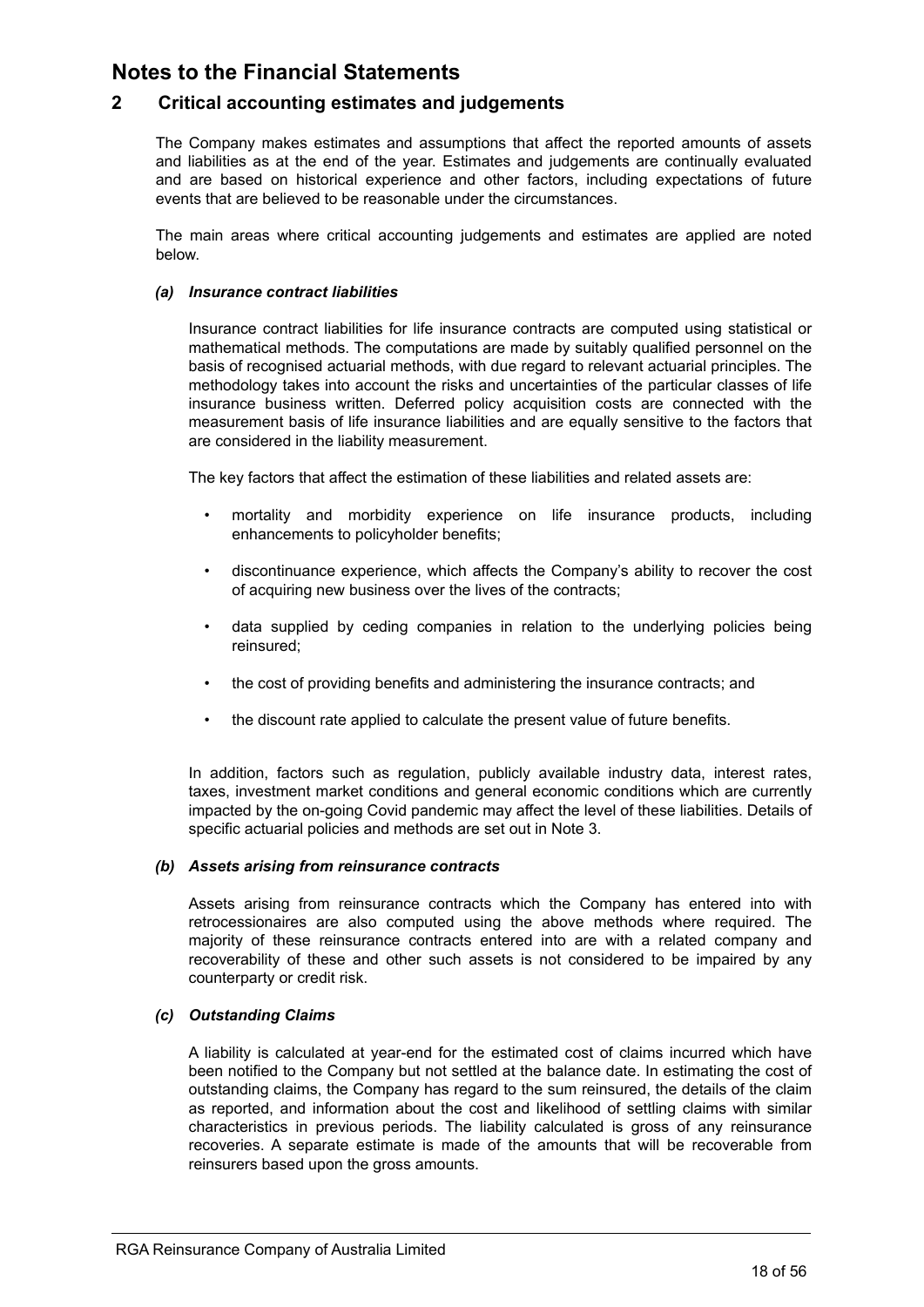### <span id="page-21-0"></span>**2 Critical accounting estimates and judgements (continued)**

### *(d) Deferred tax assets*

Determining whether deferred tax assets are recognised requires an estimation of future taxable profits against which the assets can be released. This estimation process is based on relevant available information pertaining to the business and the exercise of management judgement.

Recognition involves judgements and estimations regarding the future financial performance of the Company and reflects a prudent regard, where considered appropriate, for the inherent uncertainties associated with making such estimations and judgements in relation to deferred tax assets. Details of the carrying amount of the deferred tax asset are set out in Note 12.

### **3 Actuarial assumptions and methods**

The effective date of the Financial Condition Report (containing the insurance contract liabilities, capital adequacy position and solvency requirement) is 31 December 2021. The Financial Condition Report was prepared by the Appointed Actuary, Mr Mark Henderson (FIAA), and dated 17 March 2022. The Financial Condition Report indicated that Mr Henderson was satisfied as to the accuracy of the data upon which insurance contract liabilities have been determined.

#### *(a) Insurance contract liabilities*

The insurance contract liabilities have been determined in accordance with the applicable actuarial and accounting standards. Insurance contract liabilities for life insurance contracts are valued in accordance with AASB 1038 *Life Insurance Contracts and the Life Prudential Standard* LPS 340 *Valuation of Policy Liabilities* issued by the Australian Prudential Regulation Authority ("APRA").

Insurance contract liabilities of the Company have been calculated under an accumulation approach, as permitted under LPS 340, where the value of the unrecouped portion of acquisition expenses to be recovered from future income has been explicitly allowed for as a reduction in liability using the Acquisition Expense Recovery Component (AERC). The AERC uses premium as the profit carrier.

In addition to the insurance contract liabilities calculated under the accumulation approach the insurance contract liabilities were adjusted for a number of reserve items including:

- (i) Reserves for incurred but not reported claims,
- (ii) Reserves for accumulated experience rebates,
- (iii) Reserves for expected future payments on reported disability income claims.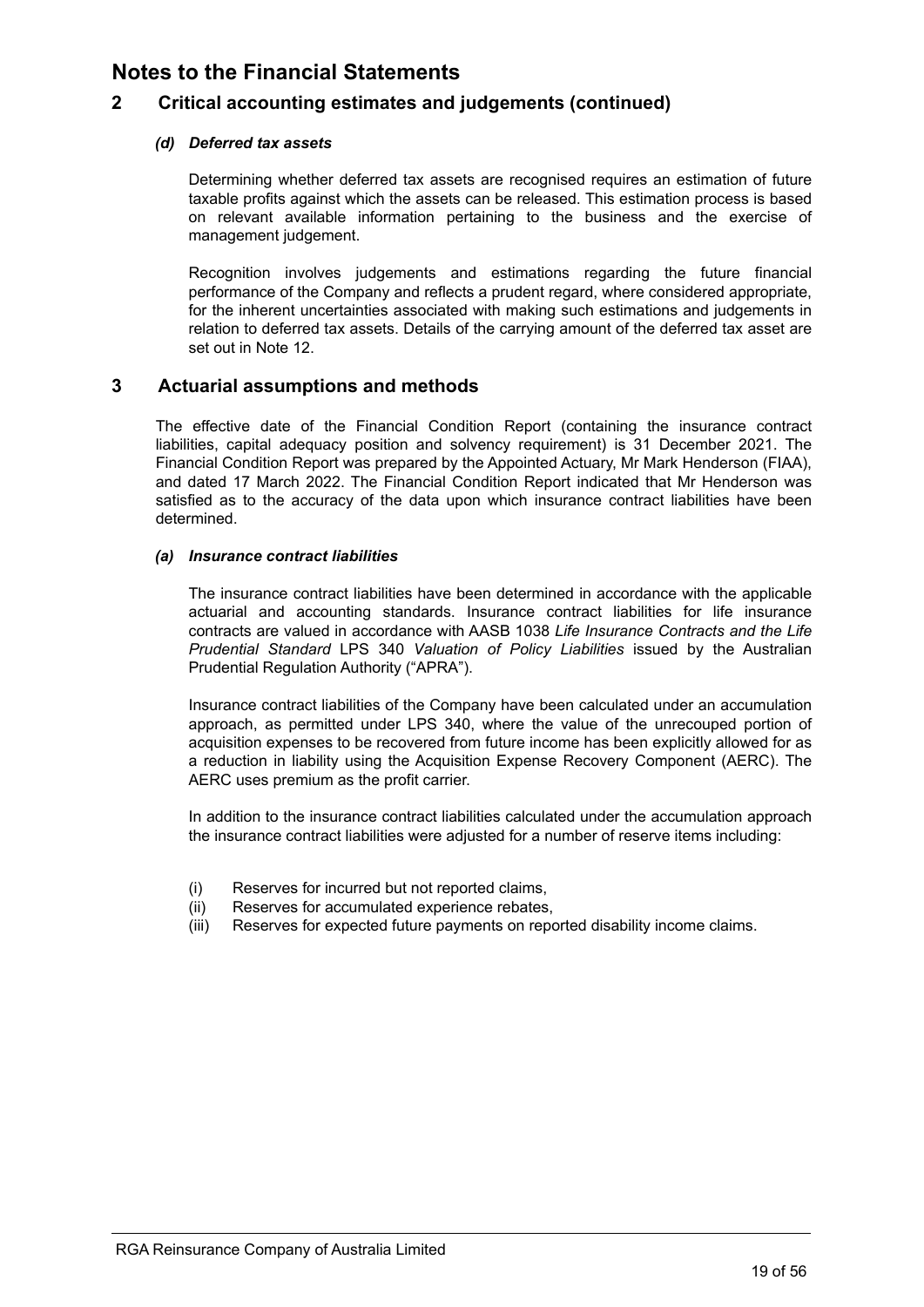### **3 Actuarial assumptions and methods (continued)**

### *(b) Disclosure of assumptions*

### *(i) Discount rates*

The yield curve for Australian and New Zealand Government Bonds was used as a basis to determine the appropriate discount rate for calculation of the insurance contract liabilities. The ranges of discount rates used are as follows:

- Australia: 0.2% to 2.4% pa (2020: 0.0% to 2.0% pa) for individual and group business
- New Zealand: 0.9% to 2.8% pa (2020: 0.2% to 1.8% pa) for individual and group business

Discount rates adopted are gross of tax. A deduction from these rates of 0.25% (2020: 0.25%) for Australia and 0.15% (2020: 0.15%) for New Zealand was made for investment expenses.

#### *(ii) Inflation rates*

The assumed inflation rates are set after considering current market conditions, the Reserve Bank of Australia's and Reserve Bank of New Zealand's inflation targets, and the average duration of the liabilities.

### *(iii) Future expenses and indexation*

Future maintenance expenses have been assumed at expected ongoing costs attributable to the Company.

Future investment expenses have been assumed at the same percentage of assets under management as currently applies.

Benefits and/or premiums under most of the regular premium policies are automatically indexed to inflation.

### *(iv) Rates of taxation*

Rates of taxation have been assumed in the future to remain at current levels. The rates of taxation applicable to the taxable income of significant classes of business are as follows:

|                                        | <b>Australia</b> |      | <b>New Zealand</b> |            |
|----------------------------------------|------------------|------|--------------------|------------|
| <b>Class of business</b>               | 2021             | 2020 | 2021               | 2020       |
| Ordinary life insurance business       | 30%              | 30%  | 28%                | <b>28%</b> |
| Other business (including accident and |                  |      |                    |            |
| disability)                            | 30%              | 30%  | 28%                | <b>28%</b> |
| Shareholders fund                      | 30%              | 30%  | n/a                | n/a        |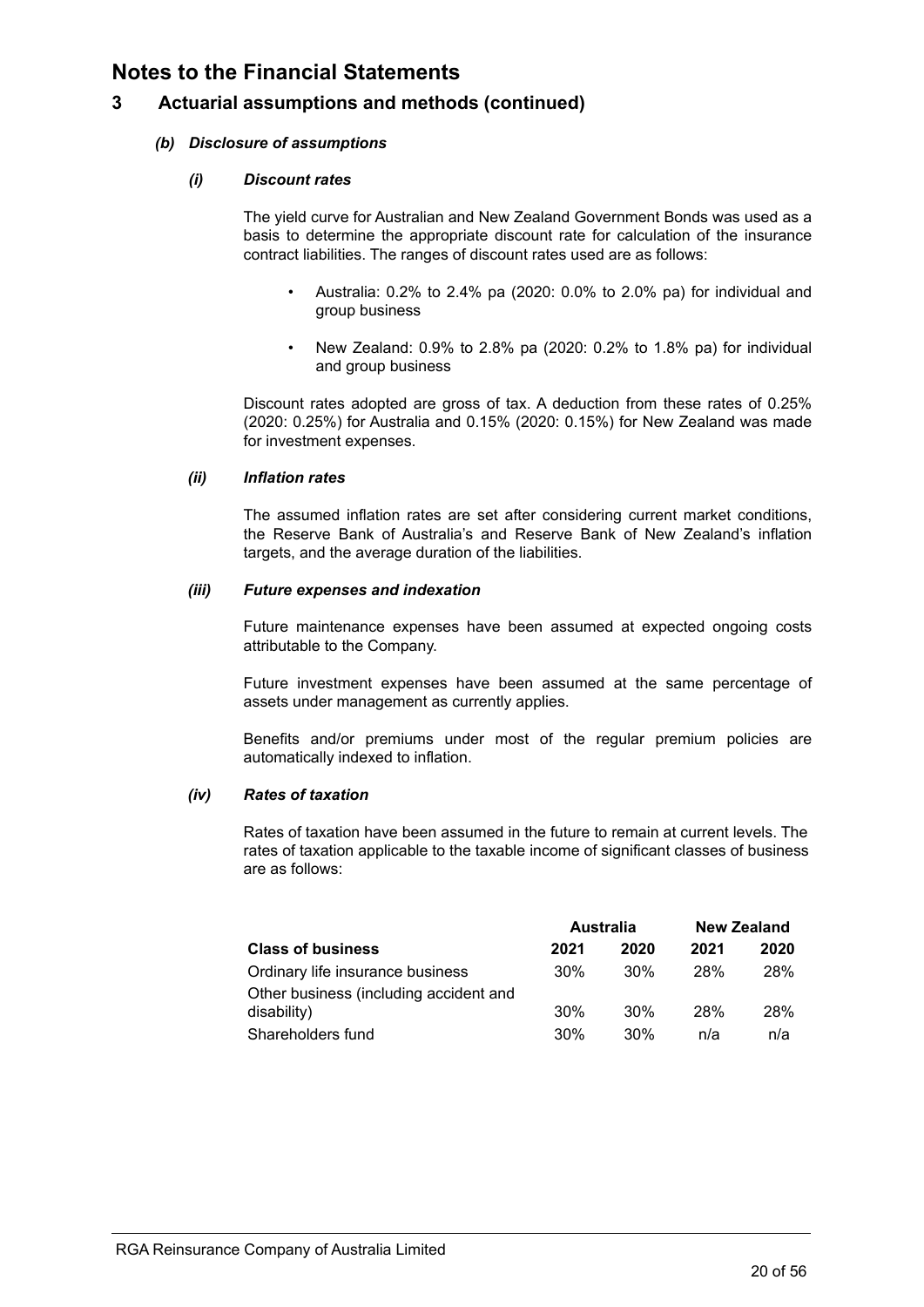### **3 Actuarial assumptions and methods (continued)**

### *(b) Disclosure of assumptions (continued)*

#### *(v) Mortality and morbidity*

#### *Lump sum*

For Australia individual lump sum business, the base mortality tables for future mortality, TPD (total and permanent disablement) and trauma rates are using the FSC Industry tables set based on 2014-2018 Australian industry experience.

For New Zealand individual lump sum business:

- The base mortality tables for future mortality rates are using the FSC Industry tables set based on 2004-2008 Australian industry experience up to age 65 and based on the IA95-97 mortality tables for above age 65.
- The base table rates for future TPD (total and permanent disablement) and trauma rates are using FSC Industry tables set based on 2004-2008 Australian industry experience.

Adjustments are made for factors such as gender and smoking status where applicable.

For group lump sum business in Australia and New Zealand, future mortality and TPD assumptions are based on the Company's and life insurance industry's overall experience over recent years.

#### *Disability*

Future disability claims costs were assumed to be a range of percentage adjustments applied to the ADI 14-18 industry table.

Adjustments are made for factors such as gender and smoking status where applicable.

### *(vi) Rates of discontinuance*

#### *Australia*

Future rates of discontinuance for the major classes of lump sum business are assumed in aggregate to be between 2.8% and 80.8% (2020: 2.8% and 80.8%) per annum based on age, gender, smoker status, duration, amount at risk, benefit type and treaty type adjustments.

For individual disability income business, the future rates of discontinuance are assumed in aggregate to be between 4.9% and 28.1% (2020: 4.9% and 28.1%) per annum depending on the age, gender, duration, occupation and waiting period of the life insured.

### *New Zealand*

Future rates of discontinuance for the major classes of lump sum business are assumed in aggregate to be between 5.3% and 71.2% (2020: 5.3% and 71.2%) per annum based on age, gender, smoker status, duration, amount at risk, benefit type and treaty type adjustments.

For individual disability income business, the future rates of discontinuance are assumed in aggregate to be between 3.9% and 31.4% (2020: 3.9% and 31.4%) per annum depending on the age, gender, duration, occupation and waiting period<br>of the life inaured of the life insured.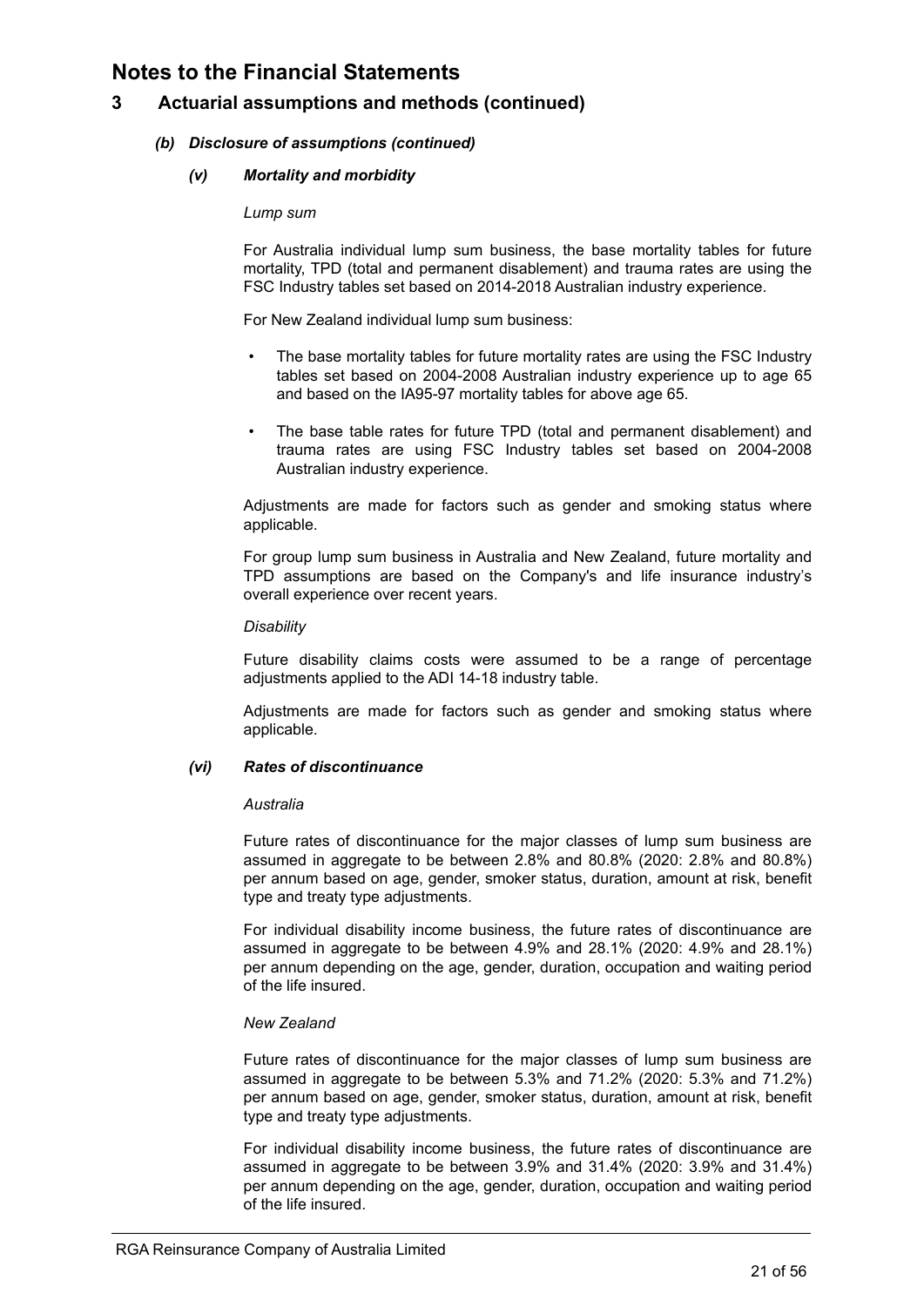### **3 Actuarial assumptions and methods (continued)**

### *(c) Effects of changes in actuarial assumptions*

|                                |           | <b>Effect on net insurance</b><br>contract liabilities \$'000<br>(decrease)/increase |  |
|--------------------------------|-----------|--------------------------------------------------------------------------------------|--|
|                                | 2021      | 2020                                                                                 |  |
| <b>Discount rates</b>          |           |                                                                                      |  |
| Individual business            | (10, 302) | 5,951                                                                                |  |
| Group business                 | (9,873)   | 10,615                                                                               |  |
| <b>Future inflation rates</b>  |           |                                                                                      |  |
| Individual business            | 6,207     |                                                                                      |  |
| Group business                 | 5,195     |                                                                                      |  |
| <b>Mortality and morbidity</b> |           |                                                                                      |  |
| Individual business            | 5,269     | 22,180                                                                               |  |
| Group business                 | (8, 429)  | (459)                                                                                |  |
| Total                          | (11, 933) | 38,287                                                                               |  |

Figures in the table above are shown before tax.

#### *(d) Processes used to select assumptions*

#### *Discount rate*

Benefits under life insurance contracts are discounted for the time value of money using risk-free discount rates based on current observable objective rates that relate to the nature, structure and term of future obligations.

### *Tax*

It is assumed that current tax legislation and tax rates will continue unaltered.

#### *Mortality and morbidity*

An appropriate base table of mortality (and morbidity) is chosen or derived from industry or population experience for the type of product being underwritten. An investigation into the actual experience of the major cedants of the Company over recent years is performed and statistical methods are used to adjust the rates in the table to reflect a best estimate of mortality or morbidity for future years. Where data is sufficient to be statistically credible, the statistics generated by the data are generally used without reference to an industry table.

### *Discontinuance*

An investigation into the actual experience of the major cedants of the Company over the recent years is performed and the results compared with existing assumptions for discontinuances. Statistical methods are used to determine the suitability of current assumptions and/or adjust the basis for any trends in the data to arrive at a best estimate of future discontinuance rates.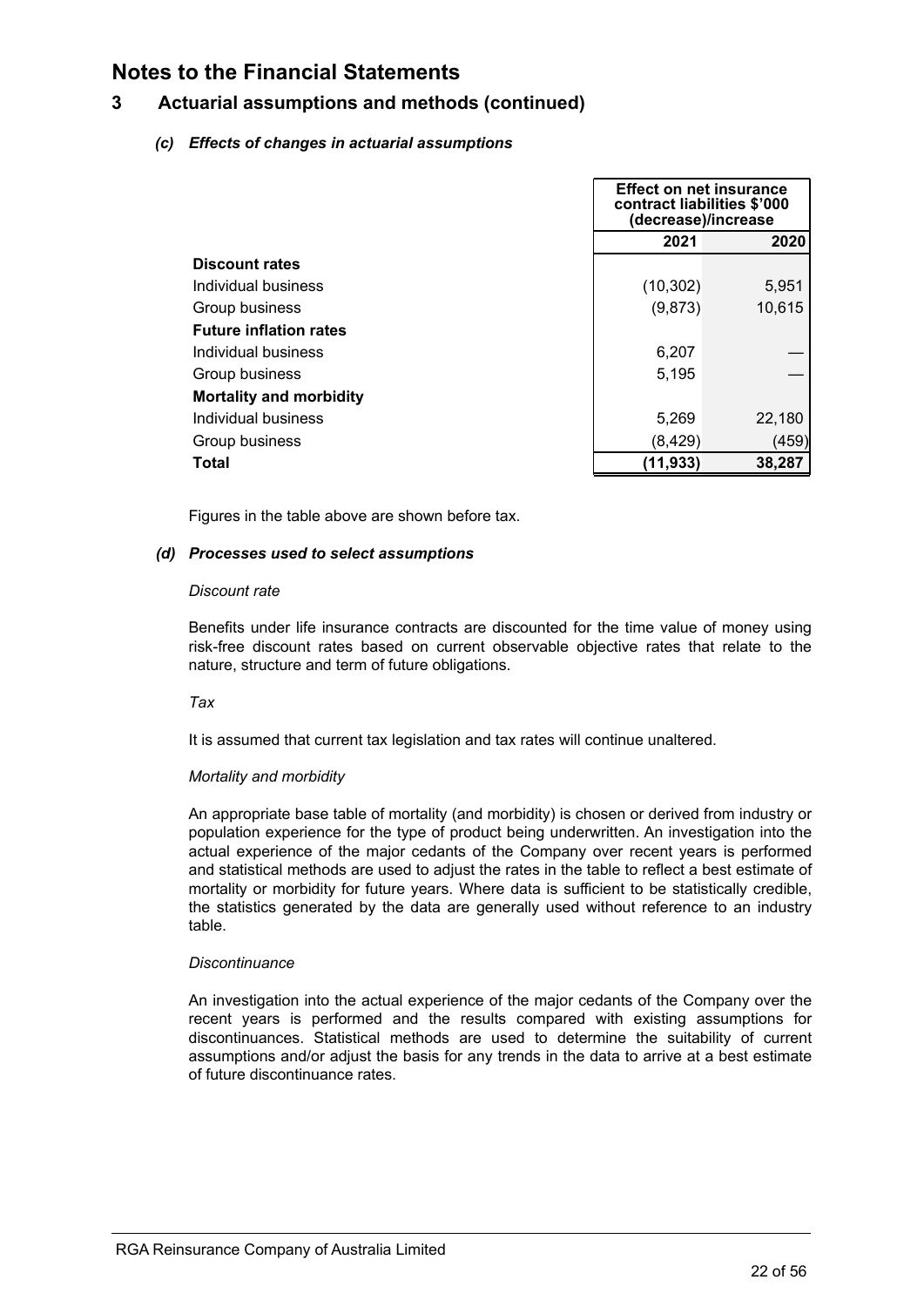### **3 Actuarial assumptions and methods (continued)**

### *(e) Sensitivity analysis*

The Company conducts sensitivity analyses to quantify the exposure to risk of changes in the key underlying variables such as interest rate, security prices, mortality, morbidity and inflation. The valuations included in the reported results and the Company's best estimate of future performances are calculated using certain assumptions about these variables. The movement in any key variable will impact the performance and net assets of the Company and as such represents a risk.

| <b>Variable</b>    | Impact of movement in underlying variable                                                                                                                                                                                                                                                                                                                                                                                                                                                                      |
|--------------------|----------------------------------------------------------------------------------------------------------------------------------------------------------------------------------------------------------------------------------------------------------------------------------------------------------------------------------------------------------------------------------------------------------------------------------------------------------------------------------------------------------------|
| Expense risk       | An increase in the level of inflationary growth of expenses over<br>assumed levels may decrease profit and shareholders' equity.                                                                                                                                                                                                                                                                                                                                                                               |
| Interest rate risk | A reduction/increase in interest rates would result in an increase/<br>reduction in the life insurance contract liabilities, although this<br>would be partly or wholly offset by increases/decreases to the<br>market value of fixed interest investments. The impact on profit and<br>shareholders' equity depends on the relative profiles of assets and<br>liabilities to the extent these are not matched.                                                                                                |
| Mortality rates    | For insurance contracts providing death benefits, greater mortality<br>rates would lead to higher levels of claims occurring sooner than<br>anticipated, increasing associated claims cost and therefore<br>potentially reducing profit and shareholders' equity.                                                                                                                                                                                                                                              |
| Morbidity rates    | The cost of health-related claims depends on both the incidence of<br>policyholders becoming ill and the duration they remain ill. Higher<br>than expected incidence and longer than expected duration would<br>likely increase claim costs, reducing profit and shareholders'<br>equity.                                                                                                                                                                                                                      |
| Discontinuance     | The impact of the discontinuance rate assumption depends on a<br>range of factors including the type of contract, the surrender value<br>basis (where applicable) and the duration in force. For example, an<br>increase in discontinuance rates at earlier durations of life<br>insurance contracts usually has a negative effect on performance<br>and net assets. However, due to the interplay between the factors,<br>there is not always an adverse outcome from an increase in<br>discontinuance rates. |
| Inflation risk     | The impact of the inflation rate assumption varies depending on<br>the type of policy. For example an increase in future inflation will<br>increase the cost for disabled lives but will also increase the<br>premium revenue for products that have indexed benefits.                                                                                                                                                                                                                                         |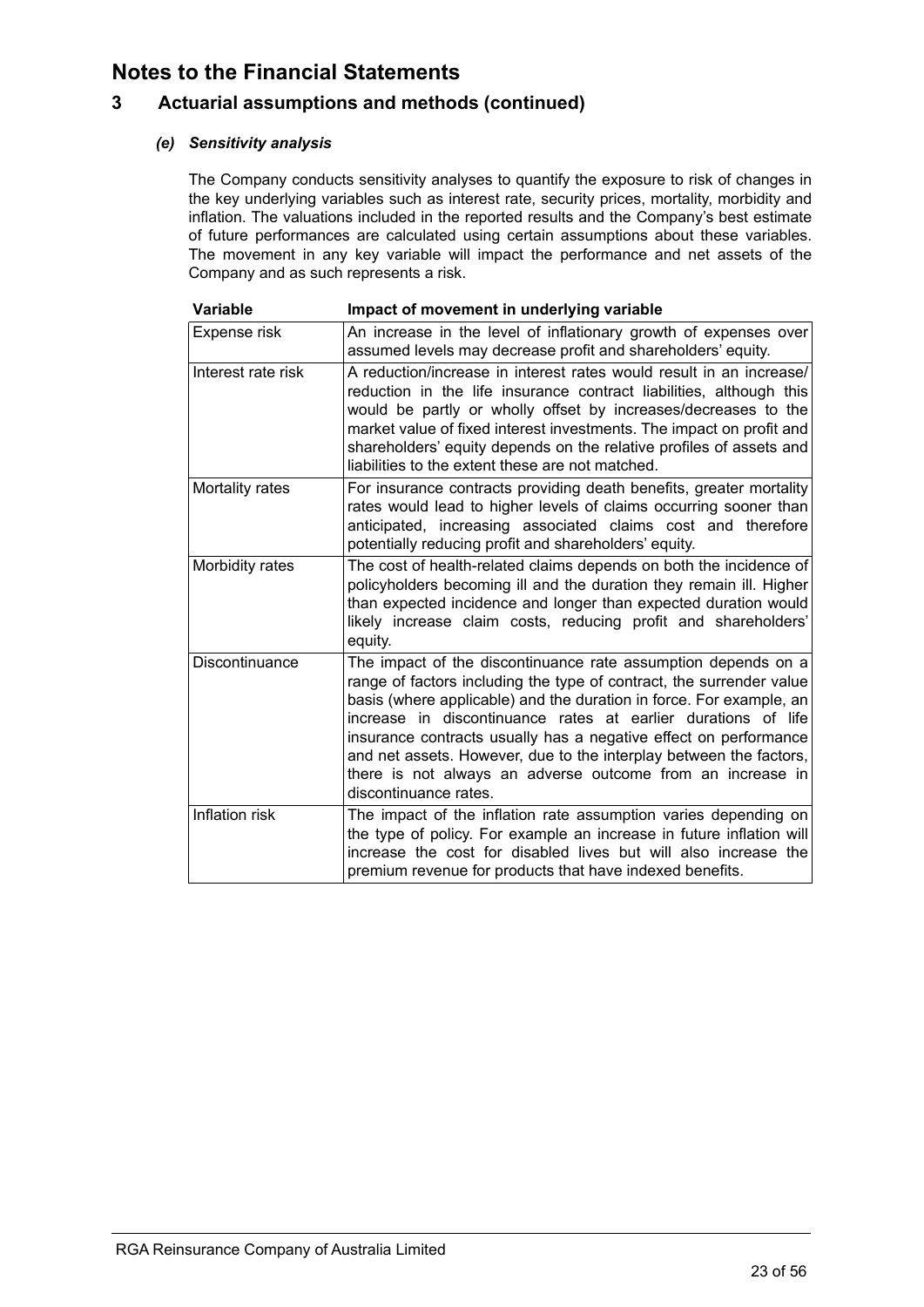### **3 Actuarial assumptions and methods (continued)**

### *(e) Sensitivity analysis (continued)*

The table below illustrates how changes in key assumptions regarding future experience would impact the reported net profit and equity of the Company (after tax and retrocession and before any re-pricing response).

|                                                                    | Change in<br>variable | Profit/(Loss) | <b>Equity at 31</b><br><b>December</b> |
|--------------------------------------------------------------------|-----------------------|---------------|----------------------------------------|
|                                                                    | %                     | 2021          | 2021                                   |
|                                                                    |                       | \$'000        | \$'000                                 |
| <b>Balance per financial statements</b>                            |                       | (29, 808)     | 667,265                                |
| Change in balance as a result of permanent<br>change in variables: |                       |               |                                        |
| Worsening of future mortality and morbidity<br>claim costs         | 10%                   | (29, 357)     | (29, 357)                              |
| Increase in discontinuance rate                                    | <b>20%</b>            |               |                                        |
| Decrease in discontinuance rate                                    | (20%)                 |               |                                        |
| Increase in discount rate                                          | 1%                    | (47, 141)     | (47, 141)                              |
| Decrease in discount rate                                          | (1%)                  | 48,536        | 48,536                                 |
| Increase in future maintenance expenses                            | 10%                   | (1,988)       | (1,988)                                |
| Increase in future inflation rate                                  | $1\%$                 | (25,473)      | (25,473)                               |

|                                                                    | Change in<br>variable | Profit/(Loss) | <b>Equity at 31</b><br><b>December</b> |
|--------------------------------------------------------------------|-----------------------|---------------|----------------------------------------|
|                                                                    | %                     | 2020          | 2020                                   |
|                                                                    |                       | \$'000        | \$'000                                 |
| <b>Balance per financial statements</b>                            |                       | 62,485        | 696,864                                |
| Change in balance as a result of permanent<br>change in variables: |                       |               |                                        |
| Worsening of future mortality and morbidity<br>claim costs         | 10%                   | (90, 944)     | (90, 944)                              |
| Increase in discontinuance rate                                    | 20%                   | (29, 736)     | (29, 736)                              |
| Decrease in discontinuance rate                                    | (20%)                 |               |                                        |
| Increase in discount rate                                          | $1\%$                 | (35,049)      | (35,049)                               |
| Decrease in discount rate                                          | (1%)                  | 26,398        | 26,398                                 |
| Increase in future maintenance expenses                            | 10%                   | (4,900)       | (4,900)                                |
| Increase in future inflation rate                                  | $1\%$                 | (23,193)      | (23,193)                               |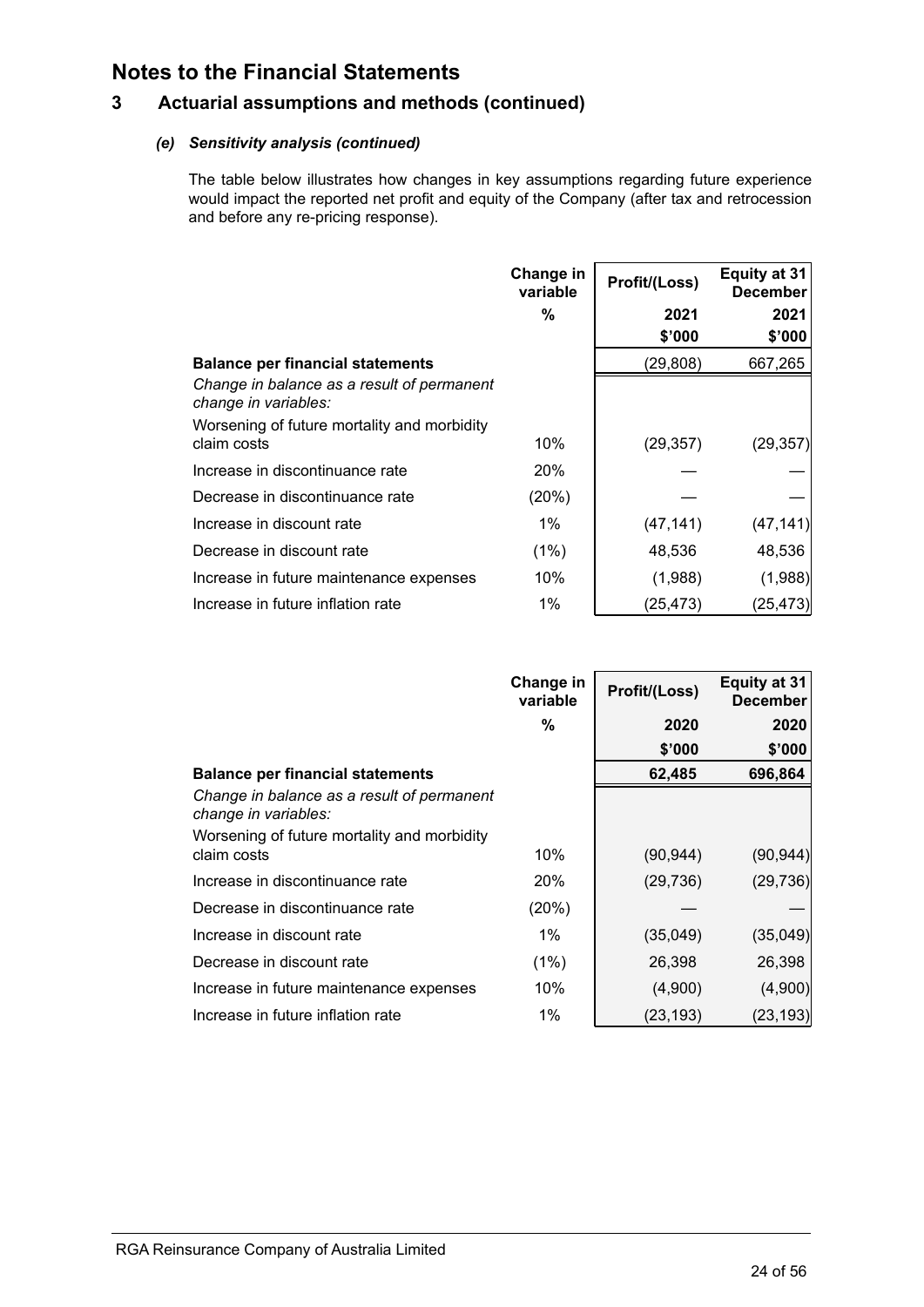### <span id="page-27-0"></span>**4 Risk and capital management policies and procedures**

The financial condition and operating results of the Company are affected by a number of key risks, including interest rate risk, credit risk, market risk, liquidity risk, insurance risk, compliance risk, operational risk and taxation risk. The objective of the Company's risk management procedures is to ensure that these risks are properly managed.

### *(a) Risk management policies and procedures for mitigating financial and non-financial risks*

The Company has in place a process to review its control and risk management framework. It regularly reviews and assesses its risk exposure and the effectiveness of its control framework.

The Company's objective is to satisfactorily manage the identified risks in line with the Company's Risk Management Framework. Various procedures are put in place to control and mitigate the risks faced by the Company depending on the nature of the risk. The Company's overall risk exposure is monitored by management and by the Board.

Financial risks are generally monitored and controlled by selecting appropriate assets to back insurance contract liabilities and the use of maximum acceptable limits for other financial risks such as liquidity risk, credit risk and duration risk. Additional disclosures on financial instruments and associated risks are to be found in Note 23.

Insurance risks are controlled through the use of underwriting procedures, premium rate reviews (where permissible), policy charges and sufficient reinsurance arrangements. Controls are also maintained over claims management practices to ensure correct and timely payment of insurance claims.

Compliance risk and operational risk are monitored by management. The Company has processes in place for regular reporting to the Board Audit Committee and/or Board Risk Committee (on behalf of the Board) on the effectiveness of the controls used to mitigate these risks.

Taxation risks are managed through the operation of the Board endorsed Tax Risk Management and Governance policy. The purpose of this Policy is to set out the approach and outline the framework by which the tax obligations of the Group are met from an operational and risk management perspective. Taxes are managed with the objective that all tax liabilities properly due under the law are correctly recorded, accounted for and paid.

### *(b) Strategy for managing insurance risk*

The Company issues term life and disability reinsurance treaties covering both individual and group business. The Company has a risk strategy which summarises the Company's approach to risk and risk management.

### *Risk strategy*

In compliance with contractual and regulatory requirements, a strategy is in place to ensure that the risks underwritten should not jeopardise the Company's ability to pay benefits and claims when due. The strategy involves the identification of risks by type, assessment of risk level, impact and likelihood, the implementation of processes and controls to mitigate the risks, and continuous monitoring and improvement of the procedures in place to minimise the chance of an adverse compliance or operational risk event occuring. Included in this strategy are the processes and controls over underwriting and product pricing.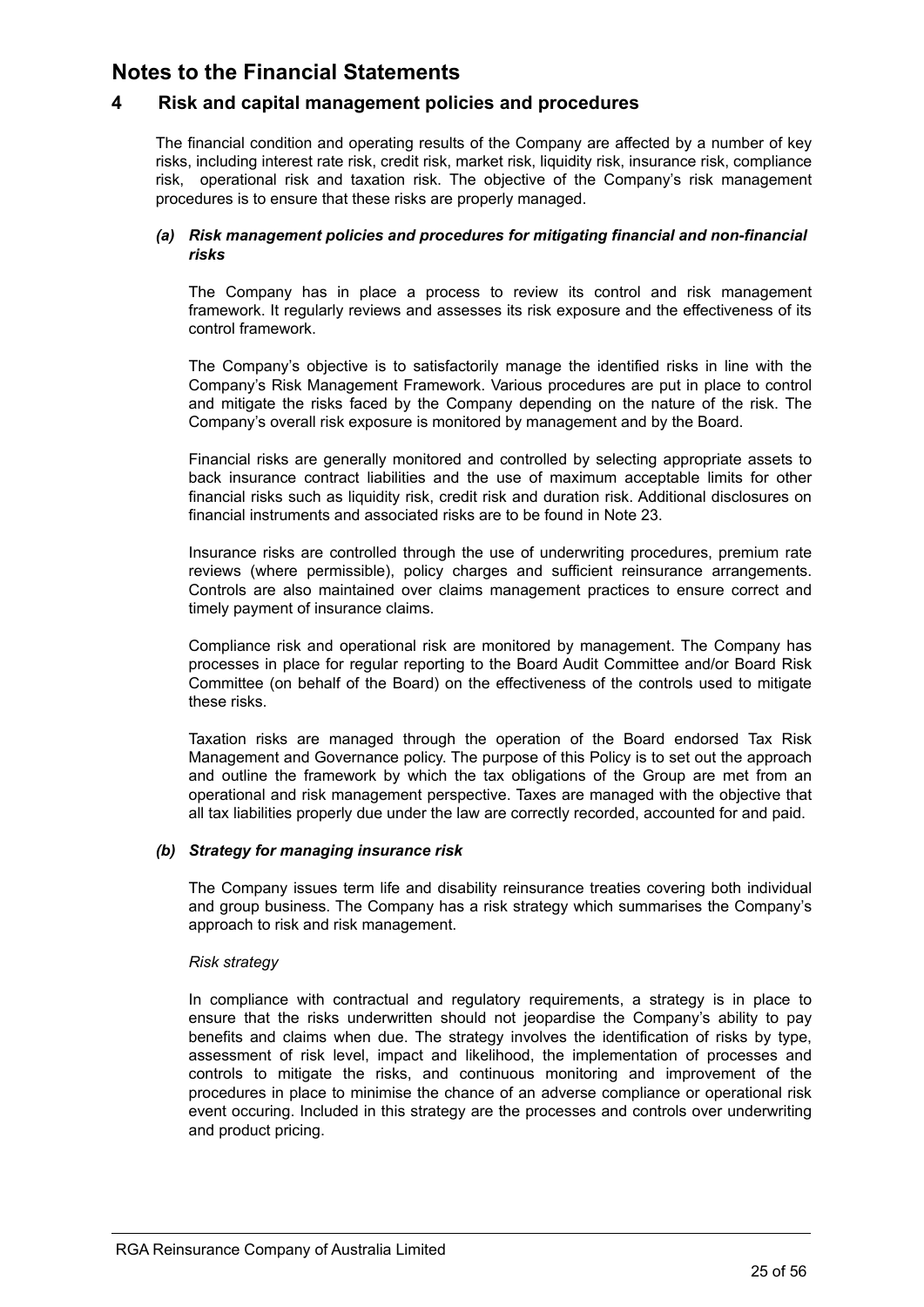### **4 Risk and capital management policies and procedures (continued)**

### *(b) Strategy for managing insurance risk (continued)*

#### *Capital position*

Capital is allocated by the Company to the Statutory Funds where business is written in order to satisfy the Solvency and Capital Adequacy requirements set by APRA (Life Prudential Standard LPS 100 *Solvency Standard* and Life Prudential Standard LPS 110 *Capital Adequacy Standard*). Additional capital is held to provide a buffer above these requirements which allows for further adverse experience and/or additional growth of the business before these regulatory requirements would be impacted.

The Directors of the Company monitor the level of capital against this buffer and also conduct reviews of the level of capital in the context of business strategy and performance, to assist in predicting when additional capital may be required.

#### *(c) Methods to monitor and assess insurance risk exposures*

#### *Insurance Risk Oversight*

RGAA has established an Insurance Risk Committee (IRC) to monitor its insurance risk on a regular basis. The IRC monitors portfolio performance, adequacy of in-force pricing, experience studies and client operational capability.

#### *Pricing oversight*

All pricing is subject to an internal review and sign-off process in relation to methodology and assumptions. Pricing bases include appropriate return on capital targets.

#### *Experience analysis*

Experience studies are conducted regularly to assist in determining the adequacy of pricing and reserving assumptions. The results are used to determine prospective changes in pricing and reserving.

#### *Asset management*

The Company maintains an investment portfolio to support policyholder liabilities. Most non-cash investment assets are market traded. All fixed interest securities are of investment grade and within the Company's investment policies. The Investment Committee sets the investment policies and mandates. These are reviewed by the Investment Committee on a regular basis.

#### *Management reporting*

The Company reports and monitors its financial and operational results on a regular basis. The results are summarised to give an overall view of the Company's performance. The process undertaken and controls over the process are reviewed by the Board Audit Committee and/or Board Risk Committee (on behalf of the Board) on a regular basis. Additionally, a periodic review of the management reporting process is performed by the Company's internal auditors.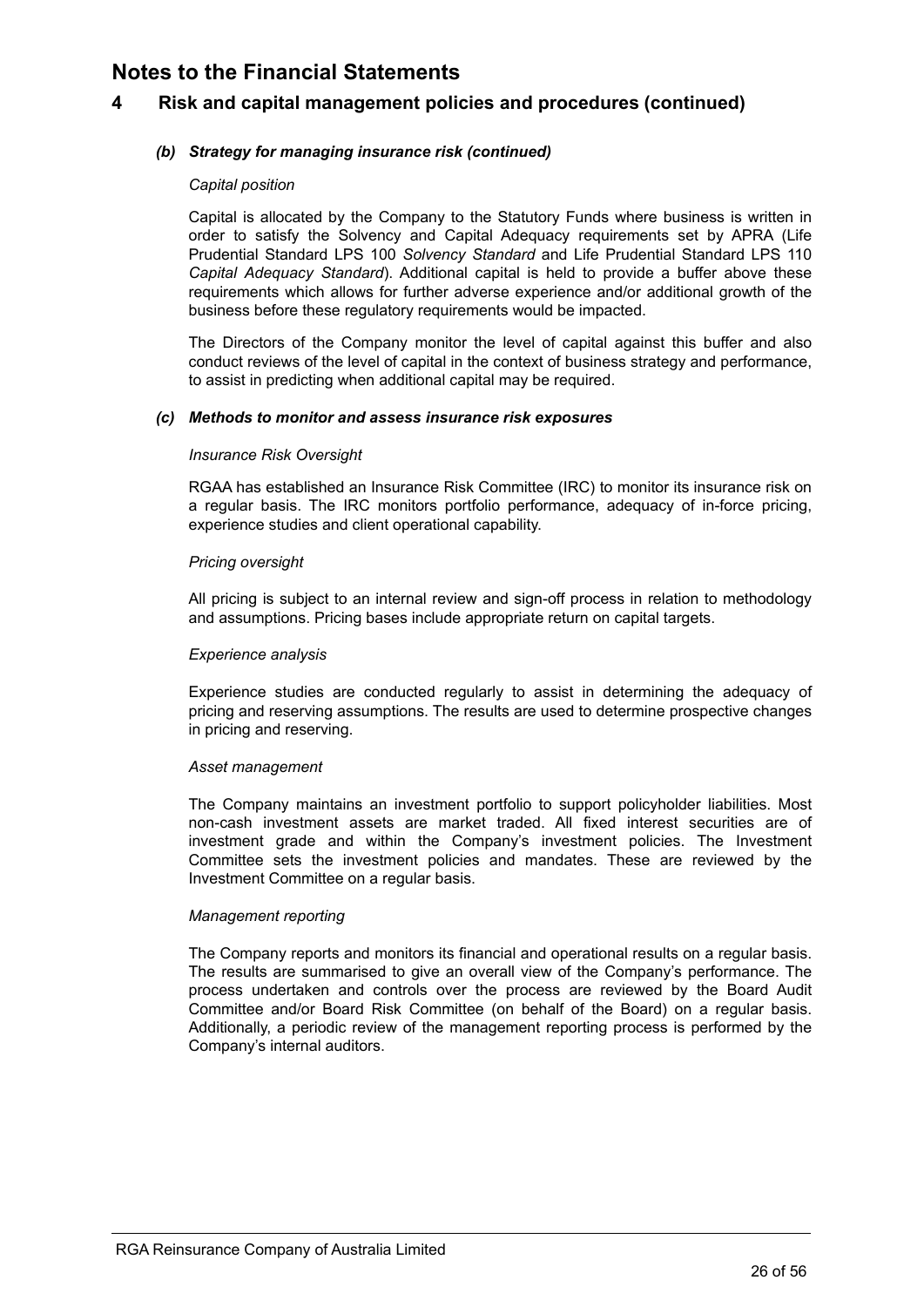### **4 Risk and capital management policies and procedures (continued)**

### *(d) Methods to limit or transfer insurance risk exposures*

#### *Reinsurance*

To limit its exposure, the Company has its own reinsurance programme (commonly referred to as retrocession) in place. The Company primarily retrocedes business to RGA Reinsurance Company Limited in St Louis, Missouri, USA ("RGA Re") and RGA Global Reinsurance Company Ltd (RGA Global) both related entities.

#### *Underwriting procedures*

Underwriting decisions are put into effect using the underwriting procedures detailed in the Company's underwriting manual. Such procedures include limits to delegated authorities and signing powers. Individual underwriting decisions are supported by the policies and procedures manual and, if necessary, by obtaining a medical opinion. Underwriting decisions are regularly monitored and reviewed. Where authority is delegated to cedants, the Company has processes in place for auditing the underwriting processes used by the ceding company.

#### *Claims management*

Procedures exist for the verification, assessment and payment of claims. Income protection claims are monitored on a regular basis. Claims management procedures support the timely and correct payment of claims in accordance with policy and/or treaty conditions. Where authority is delegated to cedants, the Company has processes in place for reviewing the claims assessment processes used by the ceding company.

#### *Asset and liability management techniques*

The Company's investment policy and strategy document contains objectives and constraints to reflect the term structure of its liabilities. The compliance of the investment portfolio with the investment policy and strategy document is monitored regularly. The extent of any asset liability mismatch is also monitored regularly and is allowed for in the Company's prudential reserves.

### *(e) Terms and conditions of insurance contracts*

The nature of the terms of the reinsurance contracts written by the company is such that certain external variables can be identified on which related cash flows for claims payments depend. The table below provides an overview of the key variables upon which the amount of related cash flows are dependent.

| Type of contract:                                                             | Non-participating life reinsurance contracts with<br>fixed and guaranteed terms.                                                                                                                                                                                                               |
|-------------------------------------------------------------------------------|------------------------------------------------------------------------------------------------------------------------------------------------------------------------------------------------------------------------------------------------------------------------------------------------|
| Details of contract workings:                                                 | Guaranteed benefits payable on death, ill health or<br>disability that are fixed and guaranteed and not at<br>the discretion of the issuer.                                                                                                                                                    |
| Nature of compensation for claims:                                            | Benefits, defined by the reinsurance contract, are<br>determined by the contract and are not directly<br>affected by the performance of underlying assets<br>or, except in relation to experience refunds on<br>certain reinsurance contracts, the performance of<br>the contracts as a whole. |
| Key variables that affect the timing<br>and uncertainty of future cash flows: | Mortality, morbidity, interest rates, discontinuance<br>rates and expenses.                                                                                                                                                                                                                    |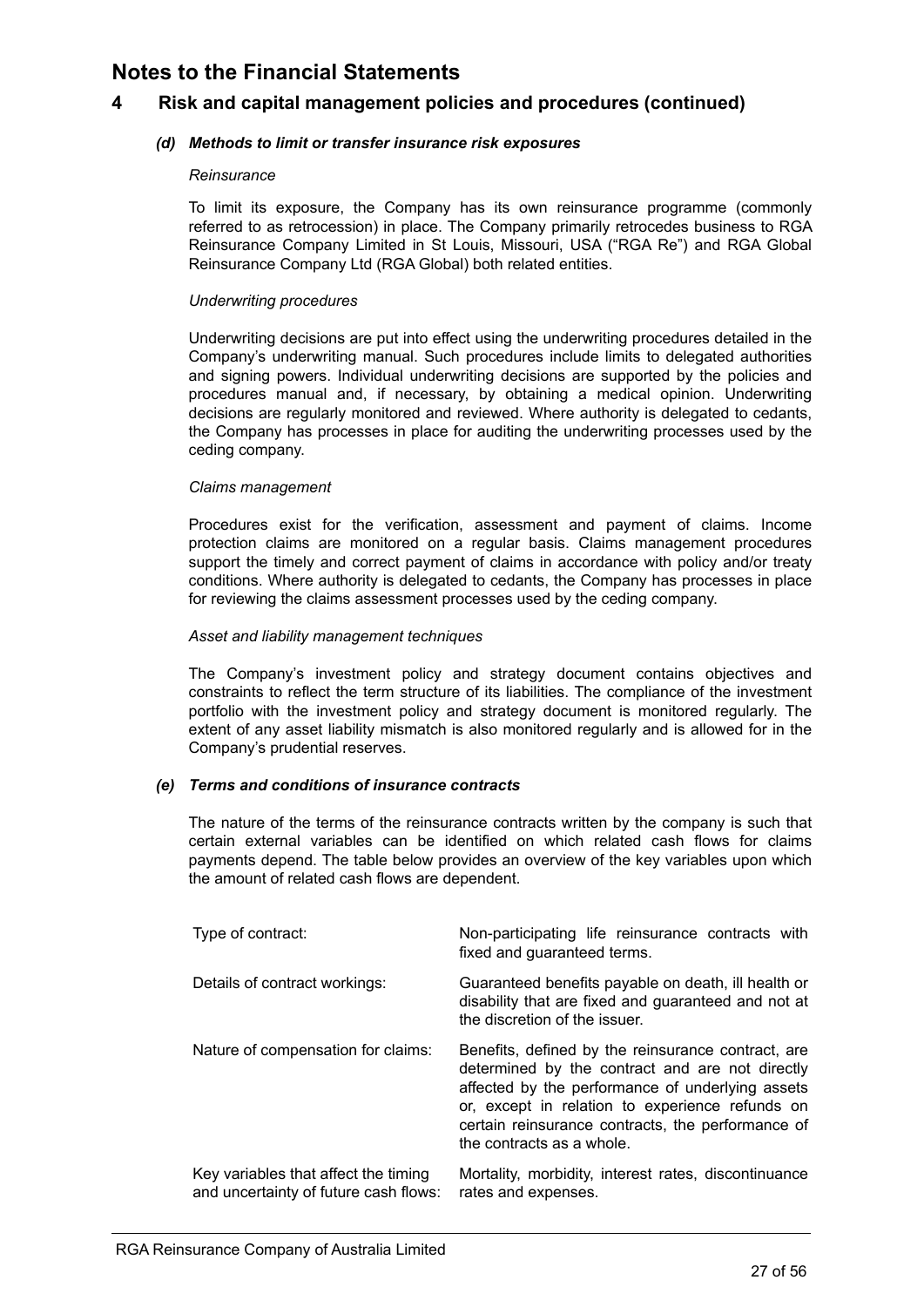### <span id="page-30-0"></span>**4 Risk and capital management policies and procedures (continued)**

#### *(f) The approach to tax risk management and governance arrangements*

The Company pursue an approach to tax that is principled, transparent and sustainable in the long term. The Board endorses the following principles governing its approach:

- (i) Commitment to ensure full compliance with all legal obligations, and full disclosure to revenue authorities;
- (ii) Maintenance of documented policies and procedures in relation to tax risk management and completion of thorough risk assessments including escalation and reporting to the Board where prescribed;
- (iii) Sustaining engagement with revenue authorities, and actively considering the implications of tax planning for the Tax Groups' wider reputation; and
- (iv) Management of tax affairs in a pro-active and efficient manner for the business, while operating in accordance with the law.

### **5 Revenue**

*(a) Investment income*

|                                                       | 2021      | 2020   |
|-------------------------------------------------------|-----------|--------|
|                                                       | \$'000    | \$'000 |
| Interest Income:                                      |           |        |
| Bank deposits                                         | 116       | 284    |
| Investments at fair value through profit or loss      | 49,223    | 48,978 |
| Net realised and unrealised investment (losses)/gains | (91, 135) | 25,938 |
| Total investment (loss)/income                        | (41,796)  | 75,200 |

*(b) Other income*

|                         | ---    | ----   |
|-------------------------|--------|--------|
|                         | \$'000 | \$'000 |
| Retrocession allowances | 14.333 | 22.780 |
| Other income            |        | 113.   |
| Total other income      | 14.333 | 22,893 |
|                         |        |        |

**2021 2020**

 $\Gamma$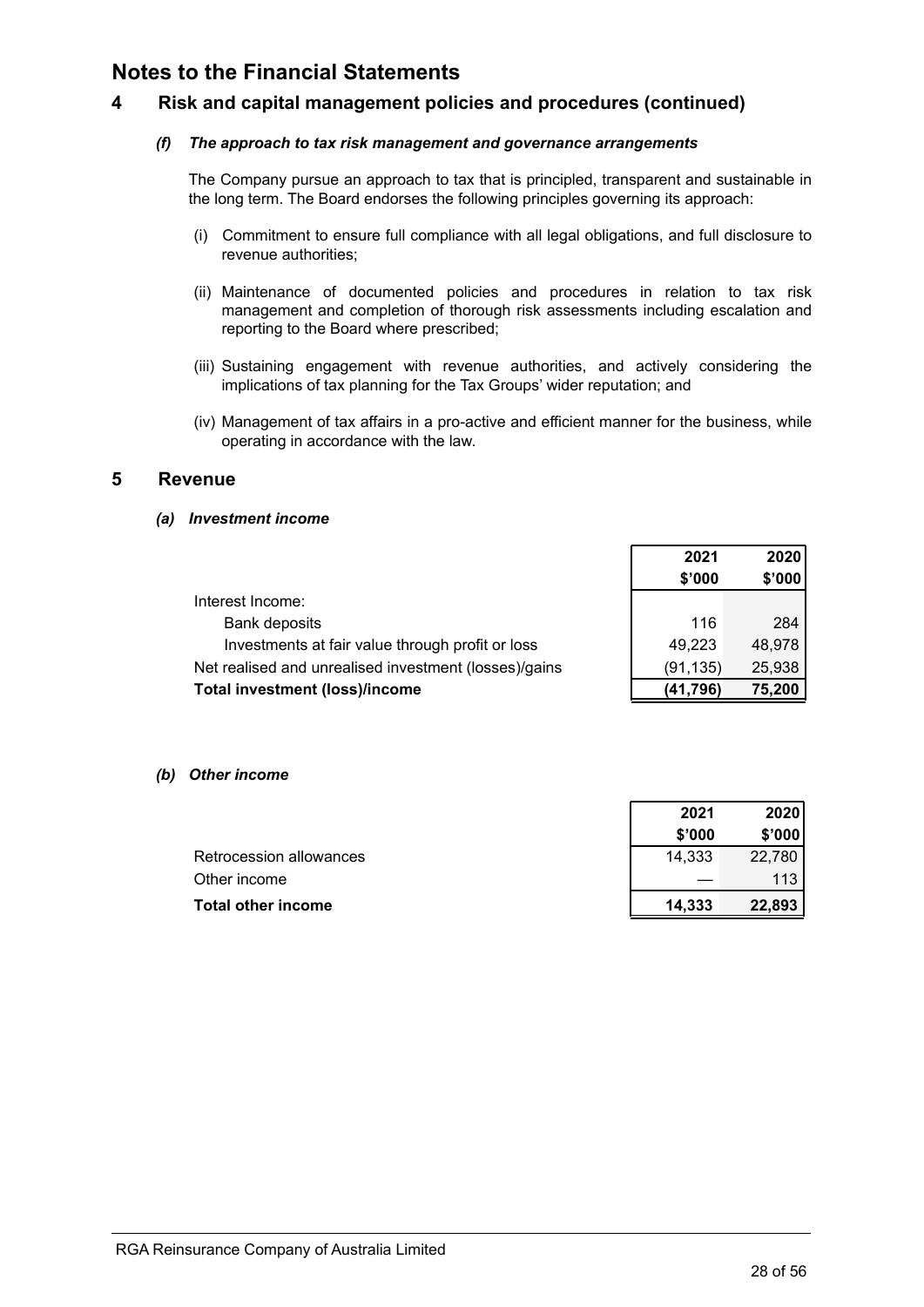### <span id="page-31-0"></span>**6 Net (loss)/profit for the year**

|                                                            | 2021      | 2020      |
|------------------------------------------------------------|-----------|-----------|
|                                                            | \$'000    | \$'000    |
| Net (loss)/profit after income tax arose from:             |           |           |
| Planned margins of revenues over expenses released         | (903)     | 20,396    |
| Difference between actual and expected experience          | 9,600     | 4,663     |
| Effects of changes to underlying assumptions               | 11,933    | (38, 287) |
| Reversal of loss recognition                               | 9,798     | 35,277    |
| Differences between actual and assumed investment earnings | (77, 962) | 42,671    |
| Income tax benefit/(expense)                               | 17,726    | (2, 235)  |
| Net (loss)/profit after income tax                         | (29, 808) | 62,485    |

### **7 Operating expenses**

|                                       | 2021    | 2020    |
|---------------------------------------|---------|---------|
|                                       | \$'000  | \$'000  |
| <b>Policy acquisition costs</b>       |         |         |
| Allowances                            | 3,770   | 5,846   |
| Other acquisition costs               | 8,639   | 10,004  |
| <b>Total policy acquisition costs</b> | 12,409  | 15,850  |
|                                       |         |         |
| <b>Other expenses</b>                 |         |         |
| Allowances                            | 102,208 | 115,772 |
| Other maintenance costs               | 42,604  | 40,559  |
| Investment management fees            | 3,753   | 3,404   |
| <b>Total other expenses</b>           | 148,565 | 159,735 |

h

### **8 Dividends**

No dividends were declared or paid for the 2021 financial year (2020: nil).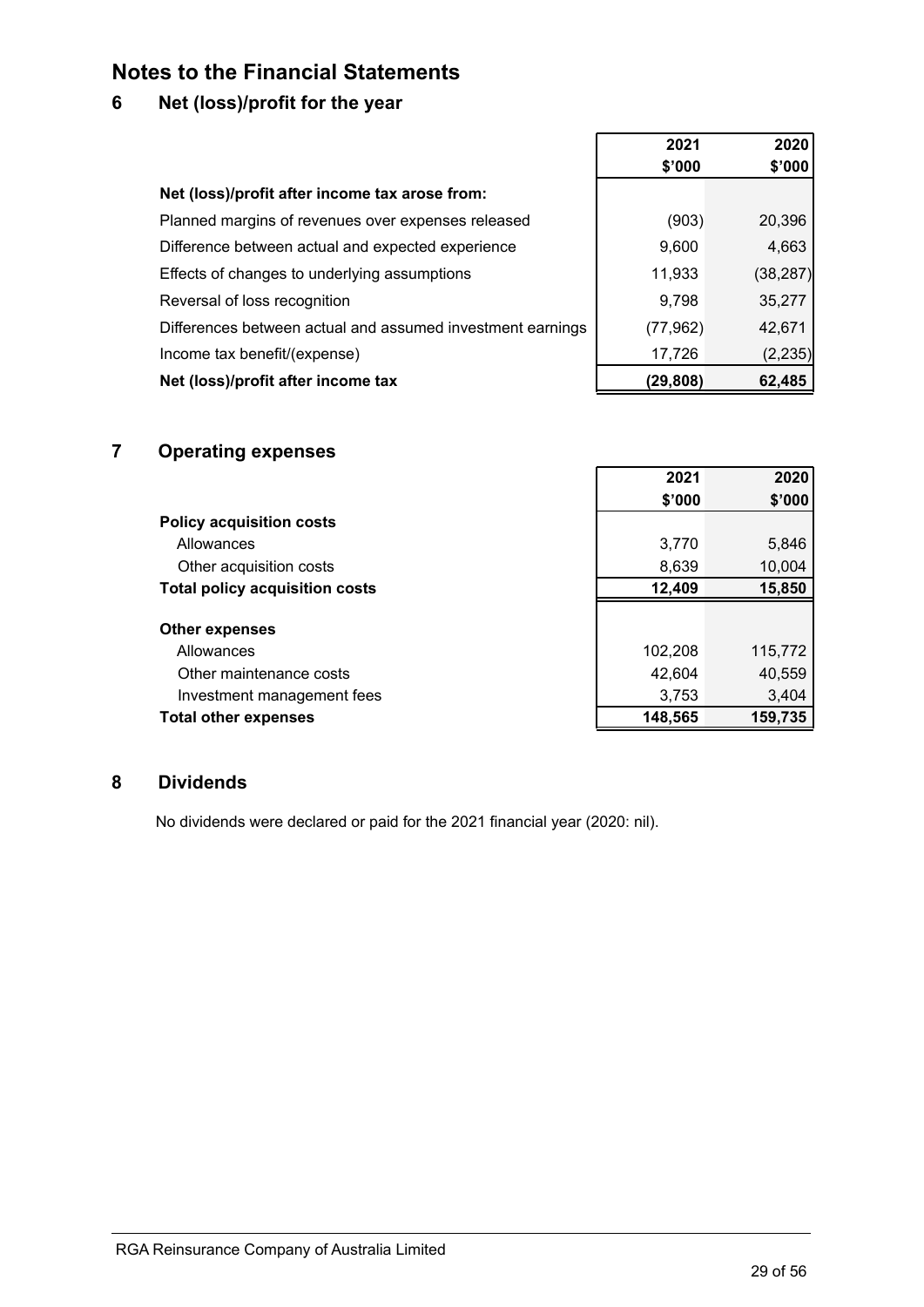### <span id="page-32-0"></span>**9 Income tax benefit/(expense)**

The prima facie tax on net (loss)/profit differs from the income tax provided in the accounts as follows:

|                                                                          | 2021<br>\$'000 | 2020<br>\$'000 |
|--------------------------------------------------------------------------|----------------|----------------|
| Net (loss)/profit before related income tax benefit/<br>(expense)        | (47, 534)      | 64,720         |
| Prima facie tax on net (loss)/profit at 30% (2020: 30%)                  | 14,260         | (19, 416)      |
| Difference in the New Zealand ('NZ') tax rate                            | (305)          | 1,101          |
| Tax effect of:                                                           |                |                |
| Movement on acquired deferred acquisition cost (NZ)                      | (2, 294)       | 8,366          |
| Non-assessable retrocession and other income                             | (6, 471)       | 42,685         |
| Non-deductible expenses                                                  | (22)           | (172)          |
| Movement in unrecognised deferred tax asset                              | (4,057)        | (37, 535)      |
| Effect of recognition of previously unrecognised deferred tax<br>asset   | 15,000         |                |
| Loss offset - Statutory Fund $2^{(1)}$                                   | 1,615          | 2,716          |
| Others                                                                   |                | 20             |
| Total income tax benefit/(expense) attributable to net<br>(loss)/ profit | 17,726         | (2, 235)       |
| Income tax benefit/(expense) comprises:                                  |                |                |
| <b>Current Tax</b>                                                       |                |                |
| - Current year                                                           | 1,833          | 1,387          |
| Deferred tax                                                             |                |                |
| - Origination and reversal of temporary differences (AUS)                | 15,012         | (2)            |
| - Origination and reversal of temporary differences (NZ)                 | 881            | (3,620)        |
| Total income tax benefit /(expense) attributable to net<br>(loss)/profit | 17,726         | (2, 235)       |

(1) During the year, the New Zealand Branch of the Company has utilised tax losses of the New Zealand Branch of RGA Reinsurance Company ('RGA Re') of \$5.8m (2020: \$9.7m). The New Zealand Branch of RGA Re and the New Zealand Branch of the Company group for tax purposes.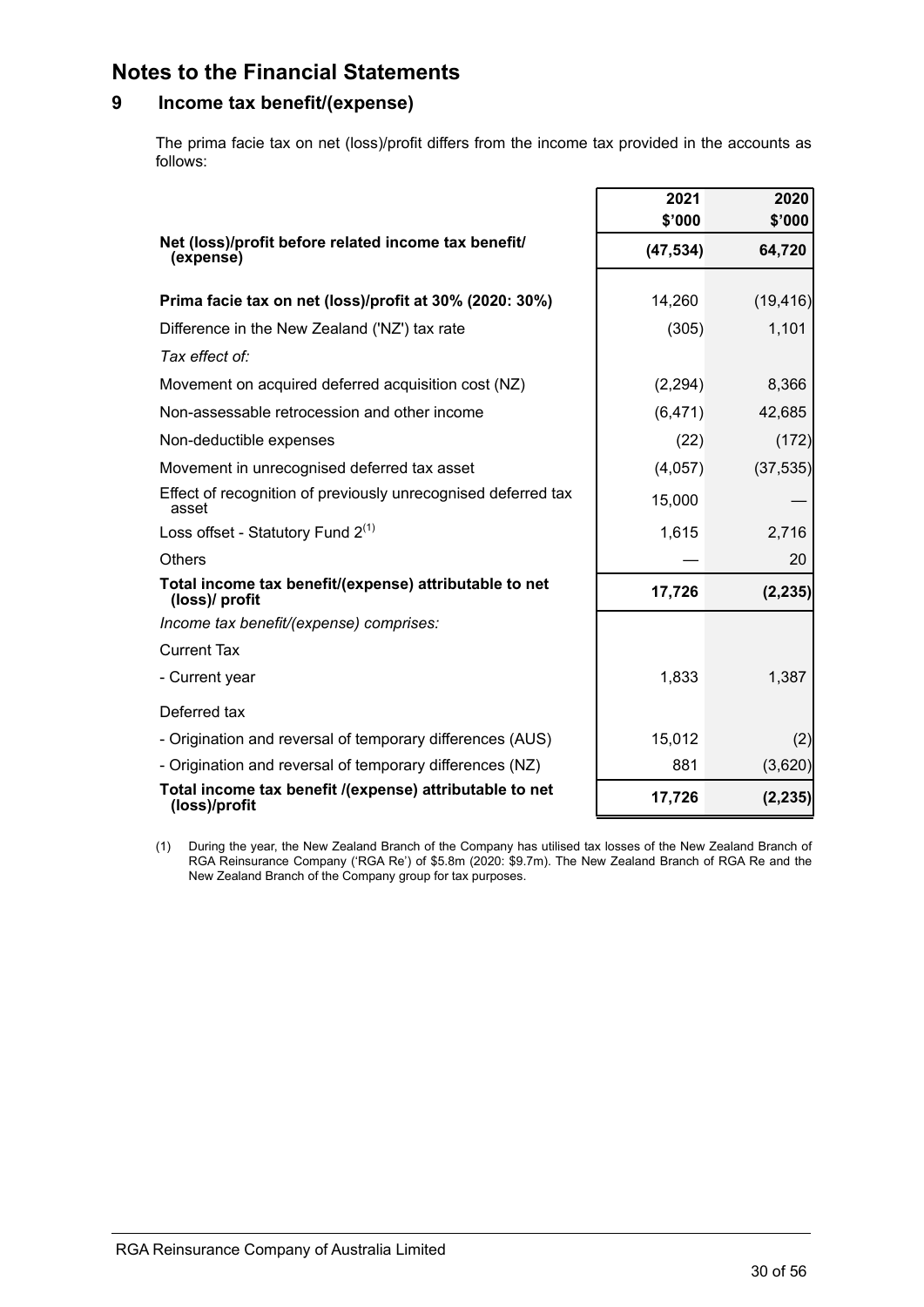### **10 Fair value measurement**

This note provides information about how the Company determines fair values of various financial assets and liabilities.

Fair value is the price that would be received to sell an asset or paid to transfer a liability in an orderly transaction between market participants at the measurement date. In estimating the fair value of an asset or a liability, the Company takes into account the characteristics of the asset or liability if market participants would take those characteristics into account when pricing the asset or liability at measurement date.

All assets and liabilities for which fair value is measured or disclosed in the financial statements are categorised within the fair value hierarchy, described as follows, based on the lowest level input that is significant to the fair value measurement as a whole:

- Level 1 Quoted (unadjusted) market prices in active markets for identical assets or liabilities
- Level 2 Valuation techniques for which the lowest level input that is significant to the fair value measurement is directly or indirectly observable
- Level 3 Valuation techniques for which the lowest level input that is significant to the fair value measurement is unobservable
- *(a) Fair value of the Company's financial assets that are measured at fair value on a recurring basis*

The following financial assets are designated at fair value through profit or loss as they are assets backing insurance contract liabilities. The assets are measured at fair value at the end of each reporting period.

|                                        | 2021      | 2021    | 2021               | 2021    |
|----------------------------------------|-----------|---------|--------------------|---------|
|                                        | \$'000    | \$'000  | \$'000             | \$'000  |
| Financial assets at fair value         | Total     | Level 1 | Level 2            | Level 3 |
| Interest bearing securities:           |           |         |                    |         |
| $-$ National government <sup>(1)</sup> | 430,576   |         | 430,576            |         |
| -Private sector                        | 1,208,230 |         | 1,208,230          |         |
| $-$ Other public sector <sup>(2)</sup> | 46,985    |         | 46,985             |         |
| Total investments at fair value        |           |         |                    |         |
| through profit or loss                 | 1,685,791 |         | 1,685,791          |         |
|                                        |           |         |                    |         |
|                                        | 2020      | 2020    | 2020               | 2020    |
|                                        | \$'000    | \$'000  | \$'000             | \$'000  |
| Financial assets at fair value         | Total     | Level 1 | Level <sub>2</sub> | Level 3 |
| Interest bearing securities:           |           |         |                    |         |
| $-$ National government <sup>(1)</sup> | 353,108   |         | 353,108            |         |
| -Private sector                        | 1,171,820 |         | 1,130,476          | 41,344  |
| $-$ Other public sector <sup>(2)</sup> | 45,049    |         | 45,049             |         |
| Total investments at fair value        |           |         |                    |         |

(1) National governments include any government or government guaranteed securities.

(2) Public sector includes local authorities and Supranational issuers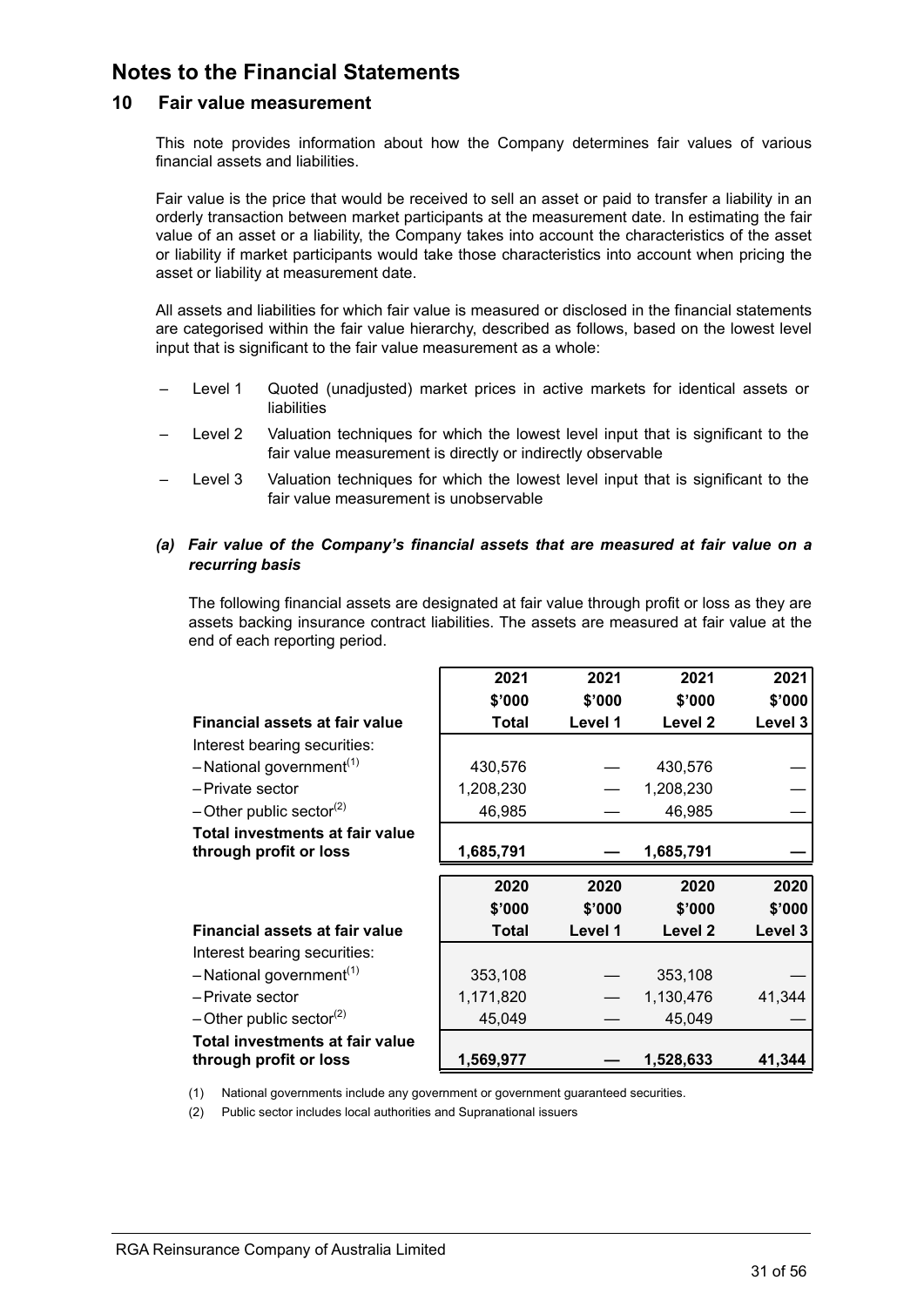### <span id="page-34-0"></span>**10 Fair value measurement (continued)**

### *(a) Fair value of the Company's financial assets that are measured at fair value on a recurring basis (continued)*

 All interest bearing securities categorised as level 2 are quoted with fixed maturity dates. Fair values have been determined using quoted bid prices obtained from independent pricing services.

The fair value of the level 3 securities were assessed using a non-binding broker quote and have been reviewed for reasonableness based on the Company's understanding of the market.

During the year, the private placement bond previously categorised as Level 3 has been transferred to Level 2 owing to the availability of market and observable input data. The below table outlines the movement in value between the levels.

#### *(b) Fair value of the Company's financial liabilities that are not measured at fair value on a recurring basis but for which fair value disclosures are required*

The directors consider that the carrying amount of all other financial assets and financial liabilities recognised in the financial statements approximate their fair values and are categorised as Level 3 within the fair value hierarchy.

There were no transfers between the different levels of fair value hierarchy during the year.

#### *(c) Reconciliation of Level 3 recurring fair value measurements*

|                                          | 2021      | 2020   |
|------------------------------------------|-----------|--------|
|                                          | \$'000    | \$'000 |
| Opening balance at 1 January             | 41.344    | 41,163 |
| Movement in market value during the year | (640)     | 181    |
| Transfer to Level 2                      | (40, 704) |        |
| <b>Closing balance at 31 December</b>    |           | 41.344 |

### **11 Receivables**

| \$'000<br><b>Premium Receivable</b><br>Premium receivable <sup>(1)</sup><br>79,822 |                                 | 2021   | 2020    |
|------------------------------------------------------------------------------------|---------------------------------|--------|---------|
|                                                                                    |                                 |        | \$'000  |
|                                                                                    |                                 |        |         |
|                                                                                    |                                 |        | 70,856  |
|                                                                                    | <b>Total premium receivable</b> | 79,822 | 70,856  |
|                                                                                    |                                 |        |         |
| Other receivables<br>4,071                                                         |                                 |        | 3,223   |
| Accrued investment income<br>11,608                                                |                                 |        | 11,401  |
| Related parties $(1)$<br>73,773                                                    |                                 |        | 83,104  |
| <b>Total other receivables</b><br>89,452                                           |                                 |        | 97,728  |
| 169,274<br><b>Total receivables</b>                                                |                                 |        | 168,584 |
| 169,274<br>Expected to be realised within 12 months                                |                                 |        | 168,584 |

(1) The credit period for trade receivables and balances due from related parties is generally 30 to 90 days. The premium receivable balance includes \$18.4m receivables (gross of allowances) which are past due at the reporting date (2020: \$15.3m). The Company believes that that these amounts are fully recoverable.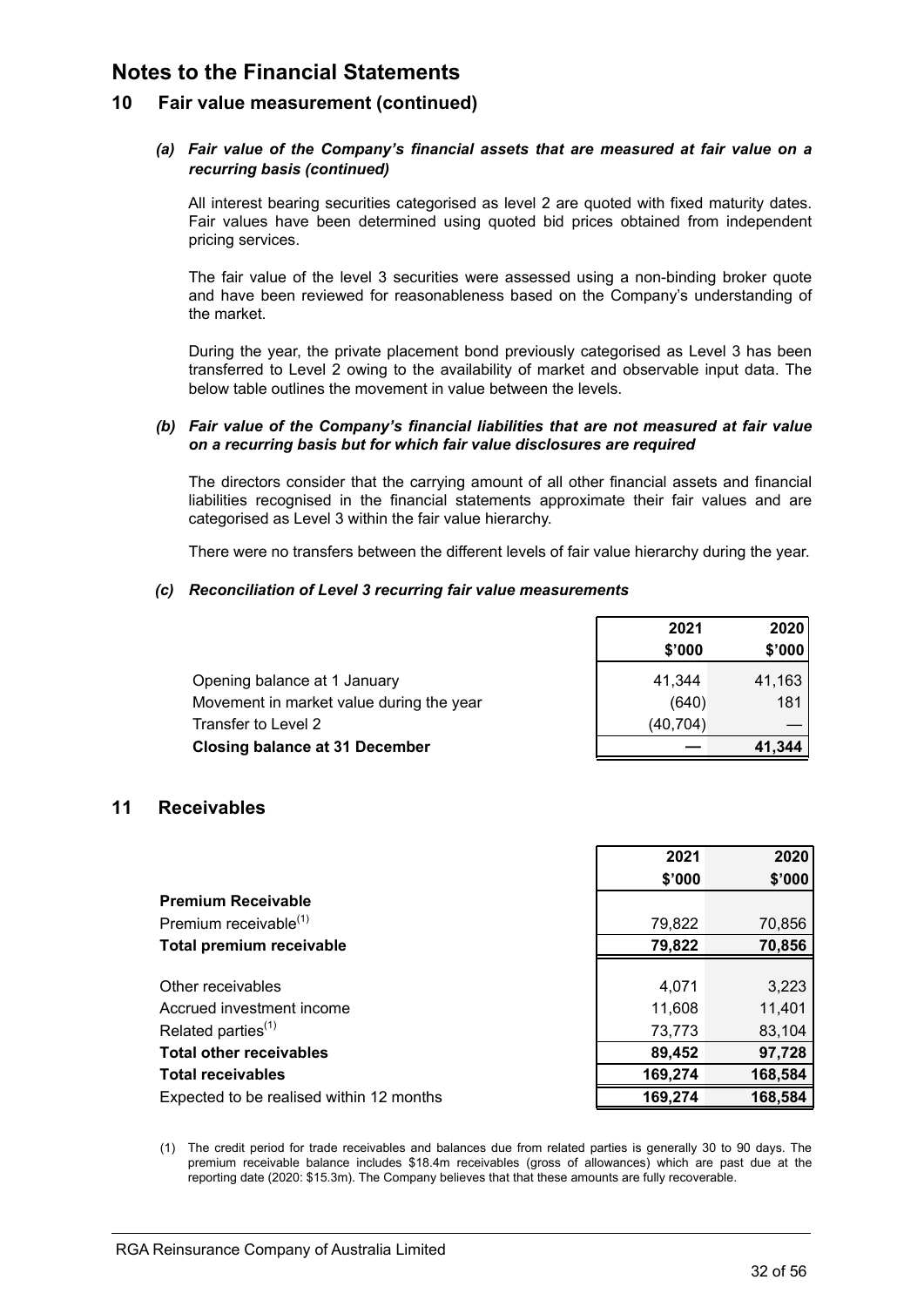### <span id="page-35-0"></span>**12 Deferred tax**

|                                                            | <b>Balance</b><br>1-Jan-2020 | <b>Recognised</b><br>in 2020 in<br>profit or<br>loss | Recognised<br>in 2020 in<br>foreign<br>translation<br>reserve | <b>Balance</b><br>currency 31-Dec-2020 | Recognised<br>in 2021 in<br>profit or<br>loss | <b>Recognised</b><br>in 2021 in<br>foreign<br>translation<br>reserve | <b>Balance</b><br>currency 31-Dec-2021 |
|------------------------------------------------------------|------------------------------|------------------------------------------------------|---------------------------------------------------------------|----------------------------------------|-----------------------------------------------|----------------------------------------------------------------------|----------------------------------------|
|                                                            | \$'000                       | \$'000                                               | \$'000                                                        | \$'000                                 | \$'000                                        | \$'000                                                               | \$'000                                 |
| As at 31 December the net deferred tax assets<br>comprise: |                              |                                                      |                                                               |                                        |                                               |                                                                      |                                        |
| Accrued expenses (Statutory Fund 1)                        | 139                          | 66                                                   |                                                               | 205                                    | 25                                            |                                                                      | 230                                    |
| Provision for loss recognition (Statutory Fund 1)          |                              | 4,800                                                |                                                               | 4,800                                  | (2,865)                                       |                                                                      | 1,935                                  |
| Unused tax losses (Statutory Fund 1)                       | 20,170                       | 2,688                                                |                                                               | 22,858                                 | (5, 334)                                      |                                                                      | 17,524                                 |
| Investments (Statutory Fund 1)                             | (20, 309)                    | (7, 554)                                             |                                                               | (27, 863)                              | 23,174                                        |                                                                      | (4,689)                                |
| Net deferred tax assets                                    |                              |                                                      |                                                               |                                        | 15,000                                        |                                                                      | 15,000                                 |

|                                                                 | <b>Balance</b><br>1-Jan-2020 | Recognised<br>in 2020 in<br>profit or<br>loss | Recognised<br>in 2020 in<br>foreign<br>translation<br>reserve | <b>Balance</b><br>currency 31-Dec-2020 | Recognised<br>in 2021 in<br>profit or<br><b>loss</b> | Recognised<br>in 2021 in<br>foreign<br>translation<br>reserve | <b>Balance</b><br>currency 31-Dec-2021 |
|-----------------------------------------------------------------|------------------------------|-----------------------------------------------|---------------------------------------------------------------|----------------------------------------|------------------------------------------------------|---------------------------------------------------------------|----------------------------------------|
|                                                                 | \$'000                       | \$'000                                        | \$'000                                                        | \$'000                                 | \$'000                                               | \$'000                                                        | \$'000                                 |
| As at 31 December the net deferred tax liabilities<br>comprise: |                              |                                               |                                                               |                                        |                                                      |                                                               |                                        |
| Investments (Shareholder's Fund)                                | (9)                          | (2)                                           |                                                               | (11)                                   | 12                                                   |                                                               |                                        |
| Deferred acqusition cost (Statutory Fund 2)                     | (2, 543)                     | (3,620)                                       | 98                                                            | (6,065)                                | 881                                                  | (48)                                                          | (5,232)                                |
| Net deferred tax liabilities                                    | (2, 552)                     | (3,622)                                       | 98                                                            | (6,076)                                | 893                                                  | (48)                                                          | (5, 231)                               |

The Company has unused cumulative tax losses and provision for loss recognition in Australia in respect of which deferred tax assets of \$229.3m (2020: \$239.3m) have not been recognised. These losses are available for offsetting against future taxable profits subject to relevant tax rules.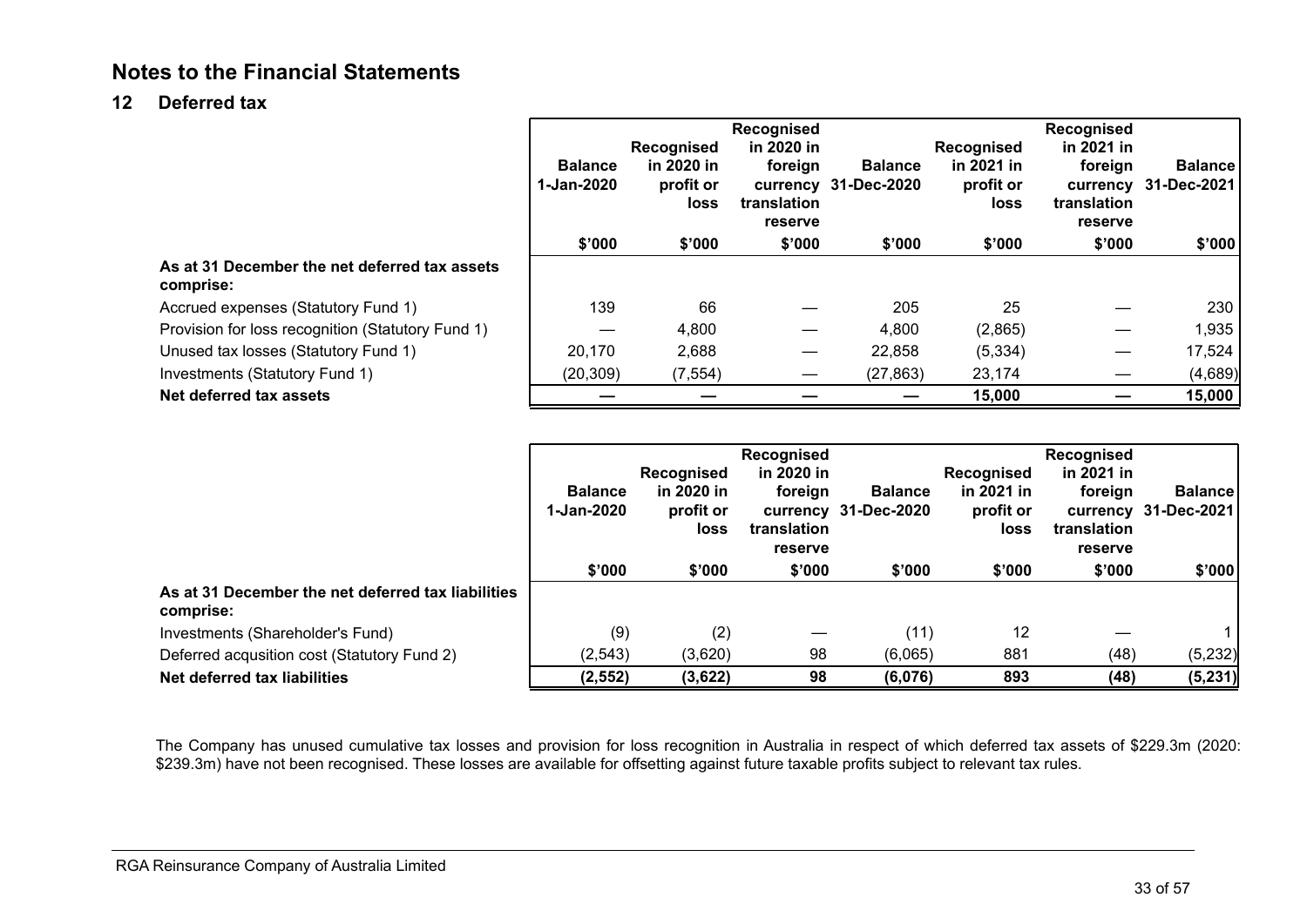### <span id="page-36-0"></span>**13 Outstanding claims**

|                                                 | 2021    | 2020    |
|-------------------------------------------------|---------|---------|
|                                                 | \$'000  | \$'000  |
| Total outstanding claims <sup>(1)</sup>         | 386,477 | 404.771 |
| <b>Expected to be realised within 12 months</b> | 386,477 | 404,771 |

(1) Outstanding claims includes amounts in respect of claims which have been notified prior to balance date and, are fully assessed and awaiting payment or, where final assessment of the claim is not yet complete. The Company generally settles claims payable within 30 days of the final assessment date of the claim.

### **14 Payables**

|                                                 | 2021   | 2020   |
|-------------------------------------------------|--------|--------|
|                                                 | \$'000 | \$'000 |
| Assumed allowances payable <sup>(1)</sup>       | 31,174 | 28,338 |
| Accounts payable <sup>(1)</sup>                 | 1,952  | 1,497  |
| Related parties                                 | 4,419  | 4,038  |
| <b>Total payables</b>                           | 37,545 | 33,873 |
| <b>Expected to be realised within 12 months</b> | 37,545 | 33,873 |

(1) The Company generally settles trade payables within the agreed credit period of 30 to 90 days.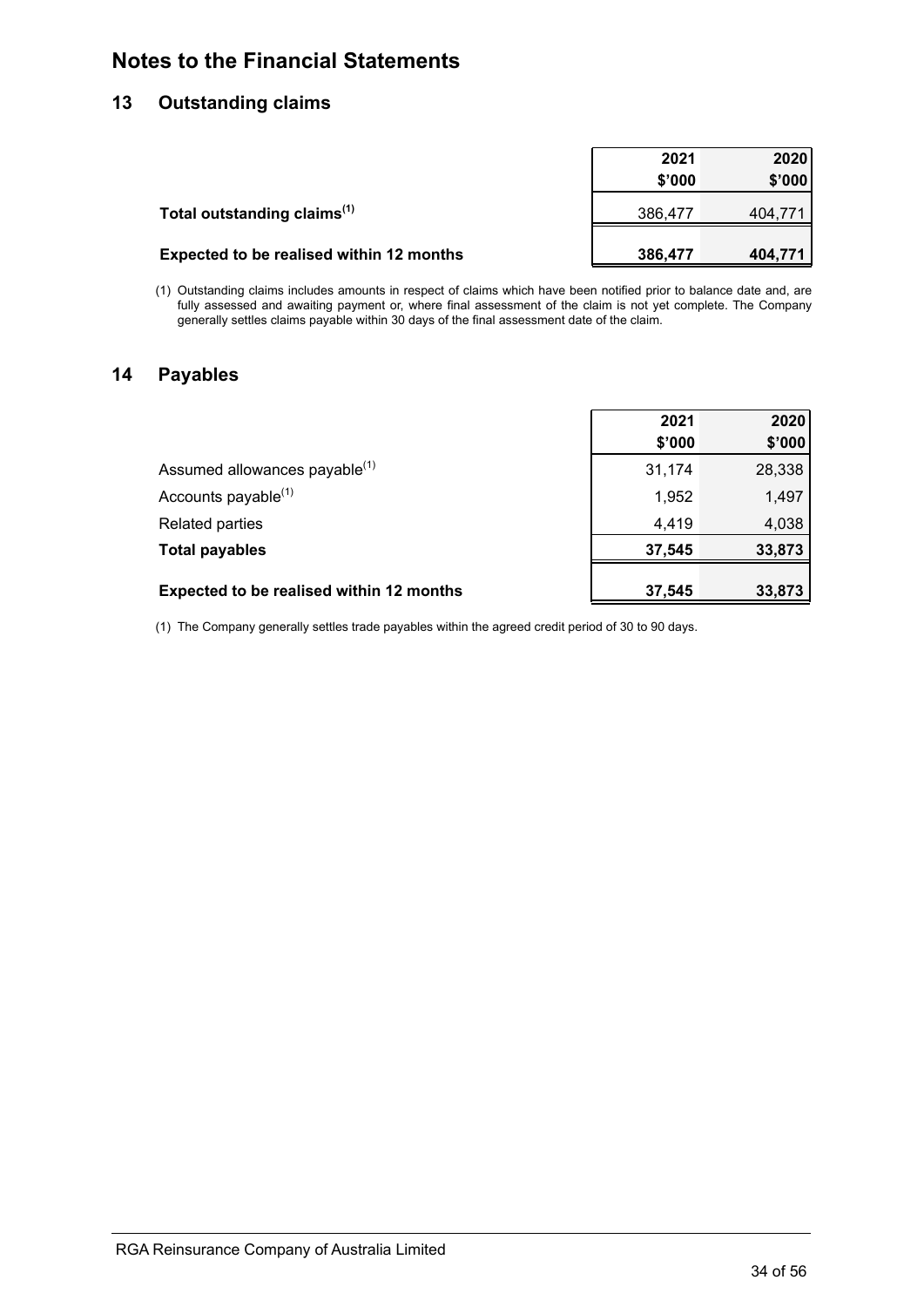### <span id="page-37-0"></span>**15 Insurance contract liabilities**

### *(a) Reconciliation of movements in insurance contract liabilities*

|                                                                                                                                                     |      | 2021             | 2020       |
|-----------------------------------------------------------------------------------------------------------------------------------------------------|------|------------------|------------|
|                                                                                                                                                     |      | \$'000           | \$'000     |
| Insurance contract liabilities                                                                                                                      |      |                  |            |
| Gross insurance contract liabilities at 1 January                                                                                                   |      | 1,889,301        | 1,941,725  |
| Liabilities withdrawn during the year                                                                                                               |      | (9, 123)         | (18, 011)  |
| Decrease in insurance contract liabilities reflected in<br>the Statement of Profit or Loss and Other                                                |      |                  |            |
| Comprehensive Income<br>Foreign exchange adjustment                                                                                                 | (i)  | (161, 055)<br>33 | (32, 365)  |
| Gross insurance contract liabilities at 31                                                                                                          |      |                  | (2,048)    |
| <b>December</b>                                                                                                                                     |      | 1,719,156        | 1,889,301  |
| Liabilities ceded under reinsurance                                                                                                                 |      |                  |            |
| Gross insurance contract liabilities at 1 January                                                                                                   |      | 1,004,761        | 1,151,866  |
| Liabilities withdrawn during the year                                                                                                               |      | (156, 524)       | (245, 551) |
| (Decrease)/Increase in reinsurance assets reflected<br>in the Statement of Profit or Loss and other                                                 |      |                  |            |
| Comprehensive Income                                                                                                                                | (ii) | (49, 724)        | 98,640     |
| Foreign exchange adjustment<br>Gross insurance contract liabilities ceded under                                                                     |      | (33)             | (194)      |
| reinsurance at 31 December                                                                                                                          |      | 798,480          | 1,004,761  |
| Net insurance contract liabilities at 31 December                                                                                                   |      | 920,676          | 884,540    |
| Made up as:                                                                                                                                         |      |                  |            |
|                                                                                                                                                     |      |                  |            |
| Expected to be realised within 12 months                                                                                                            |      | 154,093          | 201,154    |
| Expected to be realised in more than 12 months                                                                                                      |      | 766,583          | 683,386    |
|                                                                                                                                                     |      | 920,676          | 884,540    |
| Note:                                                                                                                                               |      |                  |            |
| (i) less (ii) = decrease in net insurance contract<br>liabilities as disclosed in the Statement of<br><b>Profit or Loss and Other Comprehensive</b> |      |                  |            |
| <b>Income</b>                                                                                                                                       |      | (111, 331)       | (131, 005) |

### *(b) Components of net life insurance contract liabilities*

| 2021       | 2020       |
|------------|------------|
| \$'000     | \$'000     |
| 1,061,725  | 1,034,163  |
| (141, 049) | (149, 623) |
| 920,676    | 884,540    |

Future policy benefits Future charges for acquisition costs **Net life insurance contract liabilities**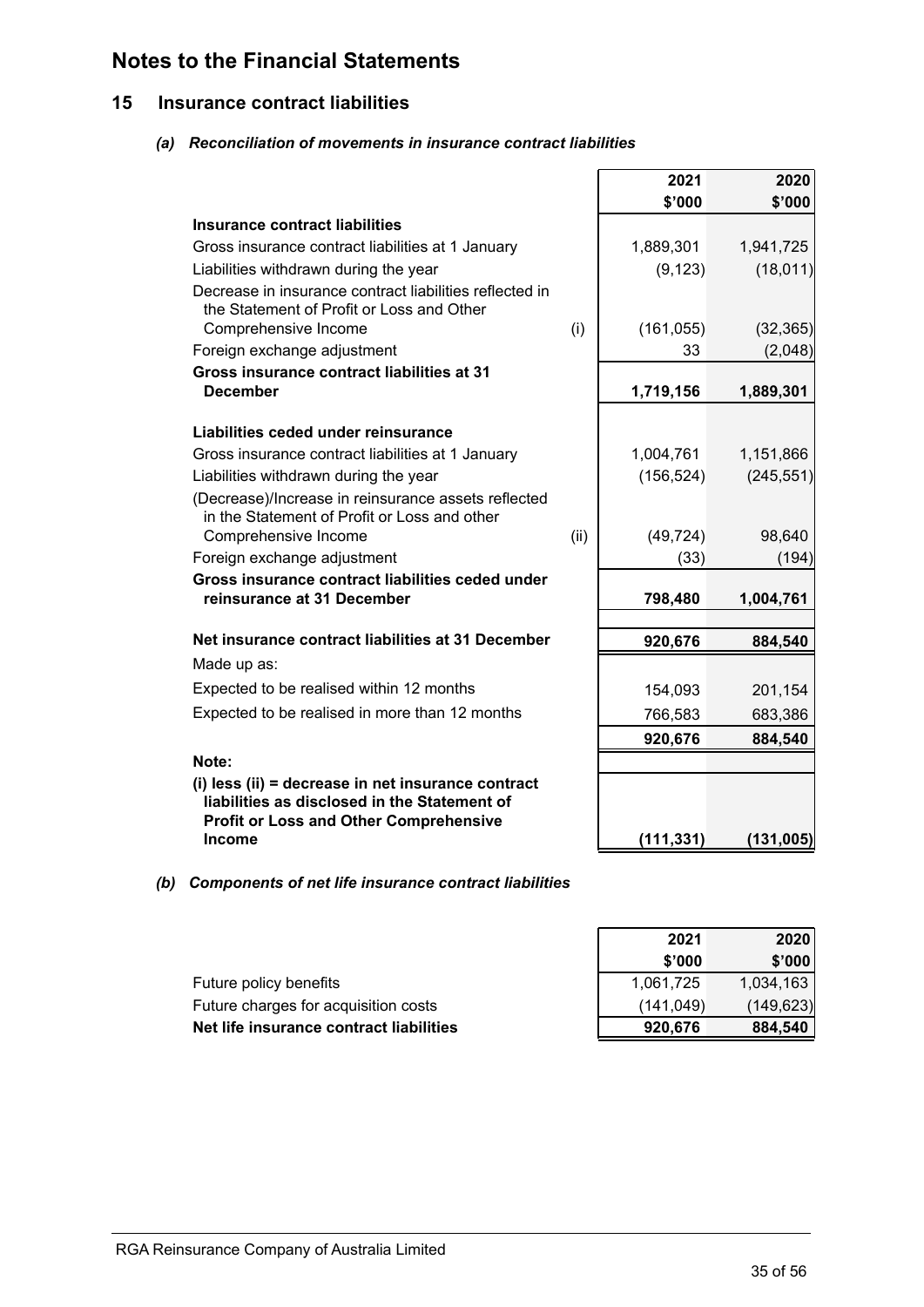### **15 Insurance contract liabilities (continued)**

### *(c) Capital adequacy and solvency requirements*

### **(i) Capital adequacy**

In accordance with the APRA *Life Prudential Standard (LPS) 110 'Capital Adequacy*', the capital adequacy position of the Company and each of the funds as at 31 December is disclosed below.

| Capital adequacy position of the Company as at                                           | 2021    | 2020    |
|------------------------------------------------------------------------------------------|---------|---------|
| 31 December                                                                              | \$'000  | \$'000  |
|                                                                                          |         |         |
| <b>Common Equity Tier 1 Capital</b>                                                      | 549,471 | 571,584 |
| Regulatory adjustments applied in the calculation of<br>Common Equity Tier 1 Capital     | 117,794 | 125,280 |
|                                                                                          |         |         |
| Additional Tier 1 Capital                                                                |         |         |
| Regulatory adjustments applied in the calculation of<br><b>Additional Tier 1 Capital</b> |         |         |
|                                                                                          |         |         |
| <b>Tier 2 Capital</b>                                                                    |         |         |
| Regulatory adjustments applied in the calculation of Tier 2<br>Capital                   |         |         |
|                                                                                          |         |         |
| Capital Base<br>(a)                                                                      | 549,471 | 571,584 |
| Prescribed capital amount<br>(b)                                                         | 262,053 | 270,448 |
| Capital in excess of prescribed capital amount = $(a)$ – $(b)$                           | 287,418 | 301,136 |
| Capital adequacy multiple = $(a)/(b)$                                                    | 210%    | 211%    |
|                                                                                          |         |         |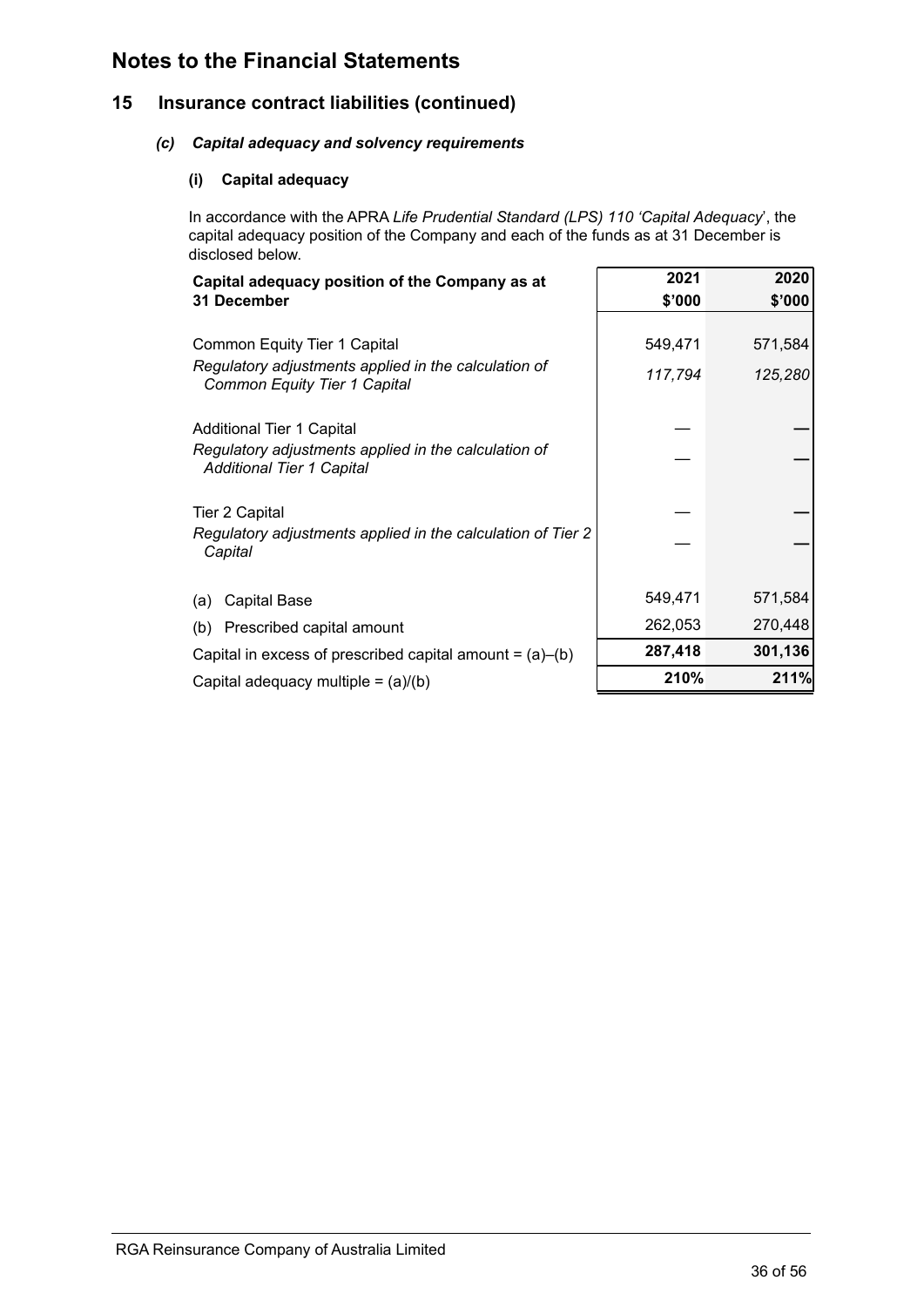### **15 Insurance contract liabilities (continued)**

### *(c) Capital adequacy and solvency requirements (continued)*

|                                                                      | <b>Statutory</b> |         | <b>Statutory Shareholder</b> |              |
|----------------------------------------------------------------------|------------------|---------|------------------------------|--------------|
|                                                                      | Fund 1           | Fund 2  | <b>Fund</b>                  | <b>Total</b> |
| <b>Capital adequacy position</b>                                     | 2021             | 2021    | 2021                         | 2021         |
| of the fund as at 31 December 2021                                   | \$'000           | \$'000  | \$'000                       | \$'000       |
|                                                                      |                  |         |                              |              |
| (a) Capital Base                                                     | 501,833          | 45,762  | 1,876                        | 549,471      |
| (b) Prescribed capital amount                                        | 247,927          | 14,066  | 60                           | 262,053      |
| <b>Capital in excess of prescribed</b><br>capital amount = $(a)-(b)$ | 253,906          | 31,696  | 1,816                        | 287,418      |
| Capital adequacy multiple = (a)/(b)                                  | 202%             | 325%    | 3127%                        | 210%         |
|                                                                      |                  |         |                              |              |
| <b>Capital Base comprises:</b>                                       |                  |         |                              |              |
| (a) Net assets after applying any<br>regulatory adjustments          | 501,833          | 45,762  | 1,876                        | 549,471      |
| Regulatory adjustments applied to<br>net assets                      | 69,629           | 48,163  | $\overline{2}$               | 117,794      |
| (b) Tier 2 Capital                                                   |                  |         |                              |              |
| Regulatory adjustment applied in<br>calculation of Tier 2 capital    |                  |         |                              |              |
| Capital Base (a)+(b)                                                 | 501,833          | 45,762  | 1,876                        | 549,471      |
| <b>Prescribed capital amount</b><br>comprises:                       |                  |         |                              |              |
| Insurance risk                                                       | 92,862           | 8,902   |                              | 101,764      |
| Asset risk                                                           | 101,844          | 6,235   | 48                           | 108,127      |
| Asset concentration risk                                             |                  |         |                              |              |
| Operational risk                                                     | 19,259           | 1,829   |                              | 21,088       |
| Aggregation benefit                                                  | (43,780)         | (3,291) |                              | (47, 071)    |
| Combined scenario adjustment                                         | 77,742           | 391     | 12                           | 78,145       |
| <b>Prescribed capital amount</b>                                     | 247,927          | 14,066  | 60                           | 262,053      |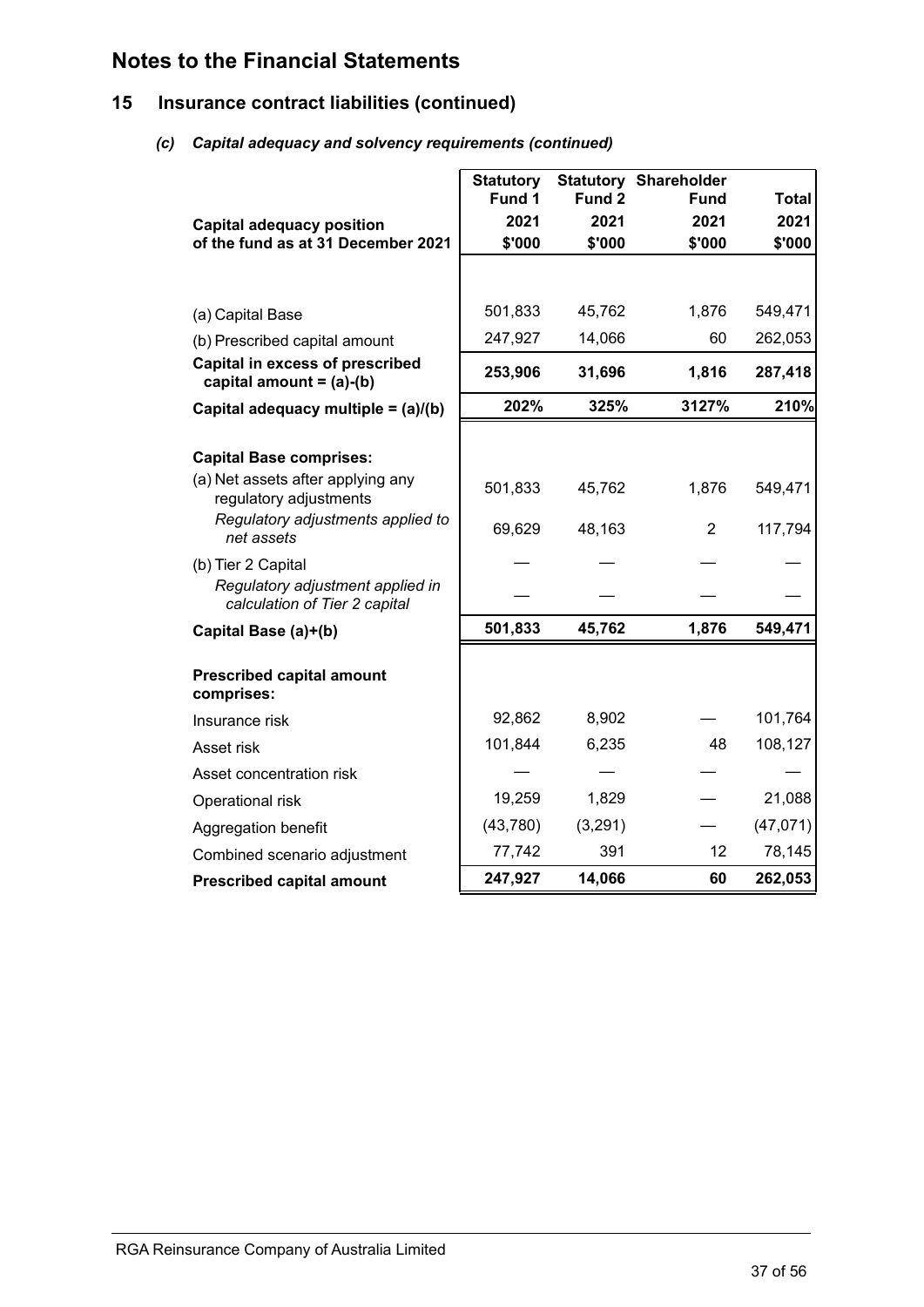### **15 Insurance contract liabilities (continued)**

### *(c) Capital adequacy and solvency requirements (continued)*

| Capital adequacy position of the<br>funds as at 31 December 2020          | <b>Statutory</b><br>Fund 1<br>2020<br>\$'000 | Fund 2<br>2020<br>\$'000 | <b>Statutory Shareholder</b><br>Fund<br>2020<br>\$'000 | <b>Total</b><br>2020<br>\$'000 |
|---------------------------------------------------------------------------|----------------------------------------------|--------------------------|--------------------------------------------------------|--------------------------------|
|                                                                           |                                              |                          |                                                        |                                |
| (a) Capital Base                                                          | 475,525                                      | 94,158                   | 1,901                                                  | 571,584                        |
| (b) Prescribed capital amount                                             | 251,063                                      | 19,353                   | 32                                                     | 270,448                        |
| Capital in excess of prescribed<br>capital amount = $(a)$ – $(b)$         | 224,462                                      | 74,805                   | 1,869                                                  | 301,136                        |
| Capital adequacy multiple = (a)/(b)                                       | 189%                                         | 487%                     | 5941%                                                  | 211%                           |
| <b>Capital Base comprises:</b><br>(a) Net assets after applying any       | 475,525                                      | 94,158                   | 1,901                                                  | 571,584                        |
| regulatory adjustments<br>Regulatory adjustments applied to<br>net assets | 66,372                                       | 58,908                   |                                                        | 125,280                        |
| (b) Tier 2 Capital                                                        |                                              |                          |                                                        |                                |
| Regulatory adjustment applied in<br>calculation of Tier 2 capital         |                                              |                          |                                                        |                                |
| Capital Base (a)+(b)                                                      | 475,525                                      | 94,158                   | 1,901                                                  | 571,584                        |
| <b>Prescribed capital amount</b><br>comprises:                            |                                              |                          |                                                        |                                |
| Insurance risk                                                            | 112,236                                      | 11,566                   |                                                        | 123,802                        |
| Asset risk                                                                | 85,077                                       | 8,567                    | 31                                                     | 93,675                         |
| Asset concentration risk                                                  |                                              |                          |                                                        |                                |
| Operational risk                                                          | 18,849                                       | 1,849                    |                                                        | 20,698                         |
| Aggregation benefit                                                       | (43, 513)                                    | (4, 423)                 |                                                        | (47, 936)                      |
| Combined scenario adjustment                                              | 78,414                                       | 1,794                    | 1                                                      | 80,209                         |
| <b>Prescribed capital amount</b>                                          | 251,063                                      | 19,353                   | 32                                                     | 270,448                        |

### **(ii) Solvency**

Under *Life Prudential Standard (LPS) 100 'Solvency Standard'*, the solvency requirement for each fund is met if the capital base of the fund exceeds 90% of the fund's prescribed capital amount. This requirement has been met for each fund throughout the year.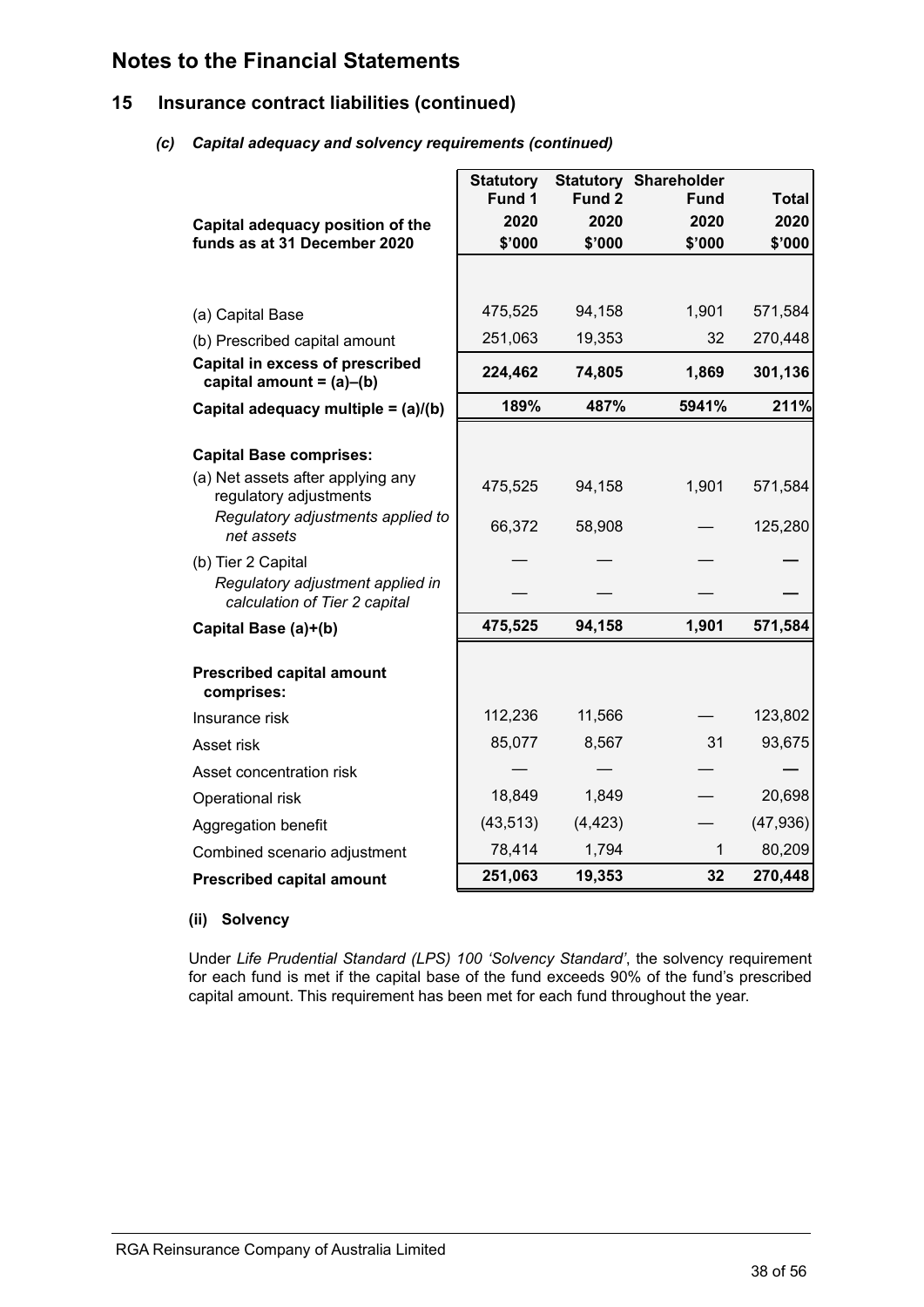### <span id="page-41-0"></span>**15 Insurance contract liabilities (continued)**

### *(d) Disclosures on asset restrictions, managed assets and trustee activities*

Assets held in the company's Statutory Funds can only be used within the restrictions imposed under the Life Act. The main restrictions are that the assets in a statutory fund can only be used to meet the liabilities and expenses of that statutory fund, to acquire assets to further the business of the statutory fund or as distributions in accordance with the terms of the Life Act.

### *(e) Reconciliation of reported policy liability with Life Act amount*

|                                              | 2021    | 2020    |
|----------------------------------------------|---------|---------|
|                                              | \$'000  | \$'000  |
| Reported policy liability                    | 920.676 | 884.540 |
| Plus: Variations in valuation of DAC assets  |         |         |
| Plus: Change in the use of the discount rate |         |         |
| Life Act amount                              | 920.676 | 884.540 |

### **16 Share capital**

|                                   | 2021          | 2020          | 2021    | 2020    |
|-----------------------------------|---------------|---------------|---------|---------|
|                                   | <b>Number</b> | <b>Number</b> |         |         |
|                                   | (000)         | ('000)        | ('000)  | ('000') |
| Issued and paid-up share capital: |               |               |         |         |
| Ordinary shares                   | 266,250       | 266,250       | 268,250 | 268,250 |
| <b>Total share capital</b>        | 266,250       | 266,250       | 268,250 | 268,250 |

Share capital is recognised at the fair value of consideration received by the Company.

Ordinary shares have the right to receive dividends as declared and, in the event of winding up of the Company, to participate in the proceeds from the sale of all surplus assets in proportion to the number and amounts paid up on shares held. Each ordinary share entitles its holder to one vote, either in person or by proxy, at a meeting of the Company.

### **17 Auditor's remuneration**

The Company's auditor is Deloitte Touche Tohmatsu. The auditor's remuneration (exclusive of GST) is as follows:

| 2021    | 2020    |
|---------|---------|
|         |         |
|         |         |
| 476,475 | 468,250 |
| 10.500  |         |
| 486,975 | 468,250 |
|         |         |

(1) Other services include review of CPS 234 - Information Security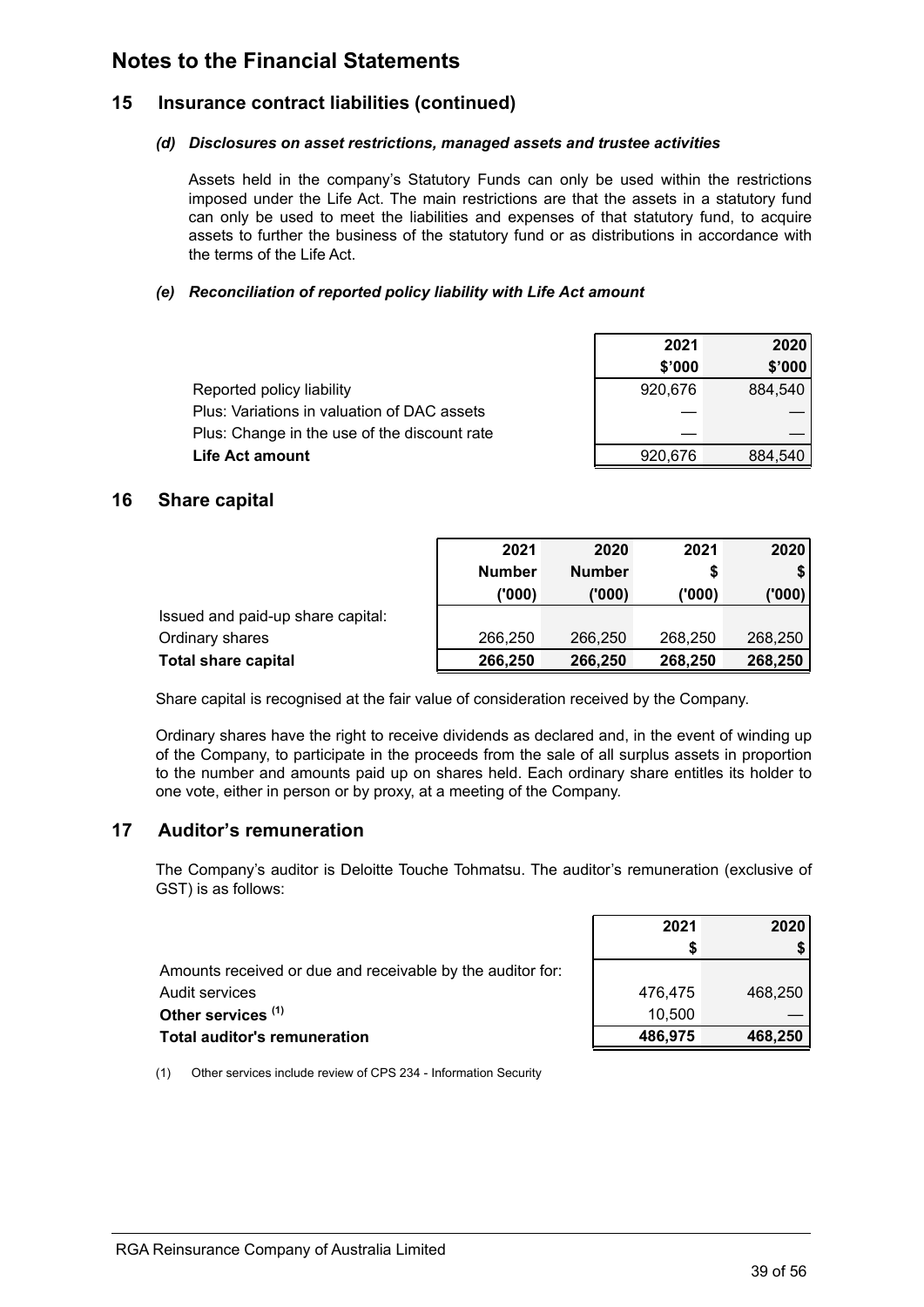### <span id="page-42-0"></span>**18 Share based payments**

RGA Inc. enables its subsidiary operations to offer key members of staff access to equity-based remuneration as part of their employment packages. The types of equity remuneration provided to key staff consist of equity-settled share options and conditional rights, and performance contingent units. All expenses relating to this are borne by RGA Australian Holdings Pty Limited ('RGAH').

All values disclosed are in US dollars (US\$).

### *(a) Stock options and conditional rights*

In general, options and conditional rights granted under the plan become exercisable over vesting periods ranging from one to five years. Options and conditional rights are generally granted with an exercise price equal to the stock's fair value at the date of grant and expire ten years after the date of grant. The tables shown below relate to employees of RGAH who provide services to the Company and receive these awards from RGA Inc.

|                                             | 2021<br><b>Number</b><br>of options<br>and<br>condition<br>al rights | 2021<br>Weighted<br>average<br>exercise<br>price \$US | 2020<br><b>Number</b><br>of options<br>and<br>condition<br>al rights | 2020<br>Weighted<br>average<br>exercise<br>price \$US |
|---------------------------------------------|----------------------------------------------------------------------|-------------------------------------------------------|----------------------------------------------------------------------|-------------------------------------------------------|
| Outstanding at the beginning of the<br>year | 22,043                                                               | 126.96                                                | 13,842                                                               | 133.57                                                |
| Granted during the year                     | 3,985                                                                | 129.01                                                | 8,917                                                                | 117.85                                                |
| Exercised/Lapsed during the year            |                                                                      |                                                       | (716)                                                                | 141.41                                                |
| Outstanding at the end of the year          | 26,028                                                               | 127.27                                                | 22,043                                                               | 126.96                                                |
| Exercisable at the end of the year          | 17,454                                                               | 128.22                                                | 12,252                                                               | 126.96                                                |

The options and conditional rights outstanding at the end of the year have a weighted average remaining contractual life of 6.4 years (2020: 6.8 years). The estimated fair value of each option and conditional right granted during this period was US\$34.93 (2020: US\$15.14).

These fair values were calculated by RGA Inc. using the Black-Scholes option pricing model. The inputs into the model were as follows:

|                            | 2021      | 2020      |
|----------------------------|-----------|-----------|
| Expected life              | 6.3 years | 7 years l |
| <b>Expected volatility</b> | 34.5%     | 18.8%     |
| Risk free interest rate    | 1.0%      | $0.7\%$   |
| Expected dividend yield    | 2.2%      | 2.4%      |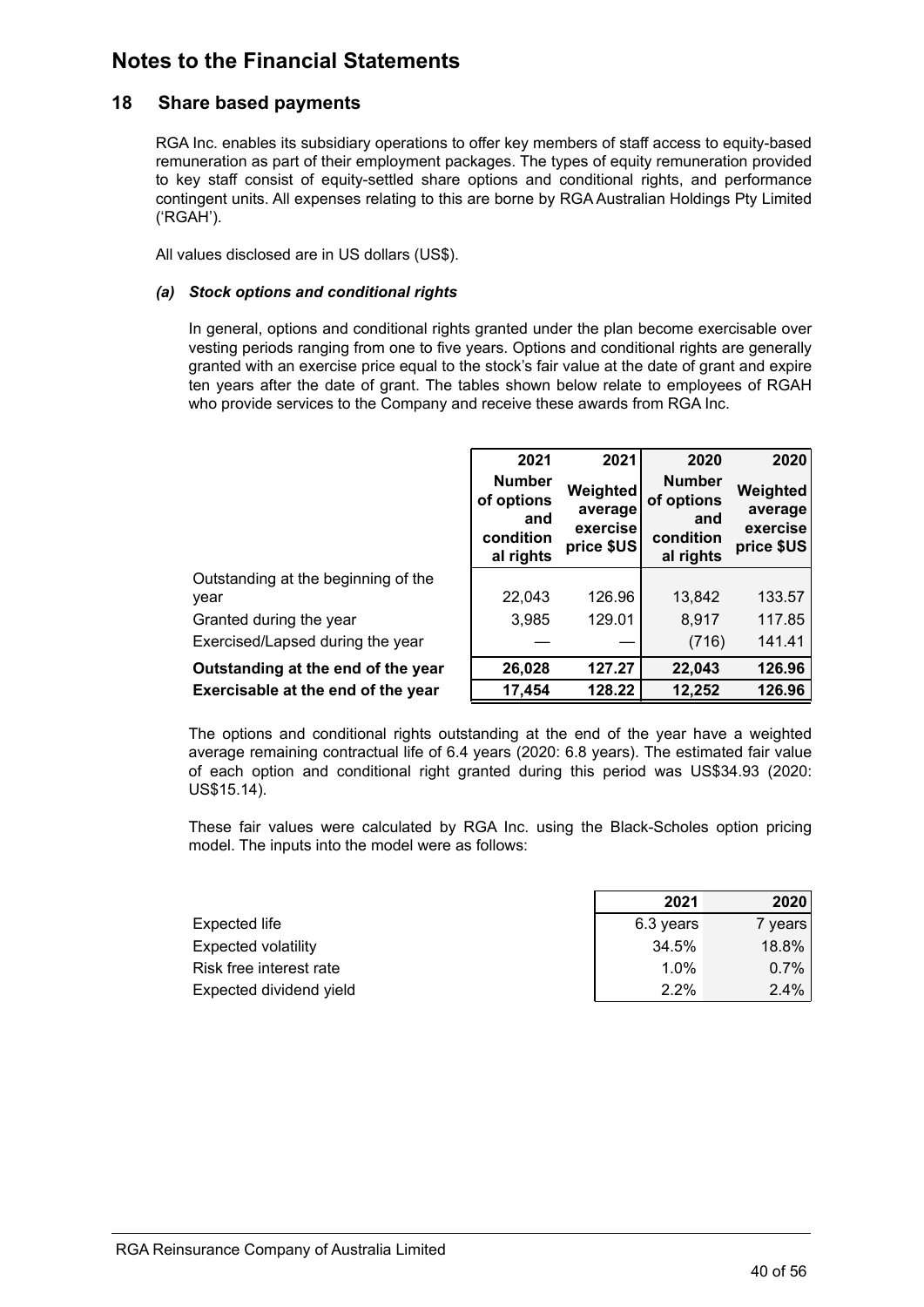### **18 Share based payments (continued)**

### *(b) Performance contingent units*

Awards of performance contingent units (PCU) to key employees have been made annually since 2006. The estimated fair value of the PCU's awarded is US\$129.01 per PCU (2020: US\$117.85). These fair values were calculated using the closing price of the stock at the date of grant. Each PCU represents the right to receive from zero to two shares of RGA Inc. common stock depending on the results of certain performance measures over a three-year period. The tables shown below relate to employees of RGAH who provide services to the Company and receive these awards from RGA Inc.

|      | Outstanding at the beginning of the |
|------|-------------------------------------|
| year |                                     |

|                                             | 2021<br><b>Number</b><br>of PCU's | 2021<br>Weighted<br>average<br>fair value<br>US\$ | 2020<br><b>Number</b><br>of PCU's | 2020<br>Weighted<br>average<br>fair value<br>US\$ |
|---------------------------------------------|-----------------------------------|---------------------------------------------------|-----------------------------------|---------------------------------------------------|
| Outstanding at the beginning of the<br>year | 6,229                             | 130.20                                            | 7,665                             | 141.68                                            |
| Granted during the year                     | 2,157                             | 129.01                                            | 3,421                             | 117.85                                            |
| Exercised/Lapsed during the year            |                                   |                                                   | (3,398)                           | 129.72                                            |
| Change based on performance factor          | (2,808)                           | 145.25                                            | (1, 459)                          | 162.67                                            |
| Outstanding at the end of the year          | 5,578                             | 122.17                                            | 6,229                             | 130.20                                            |

### *(c) Restricted Stock Unit*

Restricted stock unit (RSU) becomes payable at the end of a three-or ten-year vesting period. Each RSU, if they vest, represents the right to receive one share of RGA Inc. common stock. RSUs awarded under the plan generally have no strike price and are included in the RGA Inc.shares outstanding. The table shown below presents a summary of Restricted Stock Unit Activity:

|                                             | 2021<br><b>Number</b><br>оf<br><b>RSU's</b> | 2021<br>Weighted<br>average<br>fair value<br>US\$ | 2020<br><b>Number</b><br>of RSU's | 2020<br>Weighted<br>average<br>fair value<br>US\$ |
|---------------------------------------------|---------------------------------------------|---------------------------------------------------|-----------------------------------|---------------------------------------------------|
| Outstanding at the beginning of the<br>year | 440                                         | 136.45                                            | 575                               | 142.31                                            |
| Granted during the year                     | 7,230                                       | 129.01                                            | 266                               | 117.85                                            |
| Exercised/Lapsed during the year            | (99)                                        | 150.87                                            | (172)                             | 129.72                                            |
| Forfeited during the year                   | (102)                                       | 130.59                                            | (229)                             | 134.63                                            |
| Outstanding at the end of the year          | 7,469                                       | 129.05                                            | 440                               | 136.45                                            |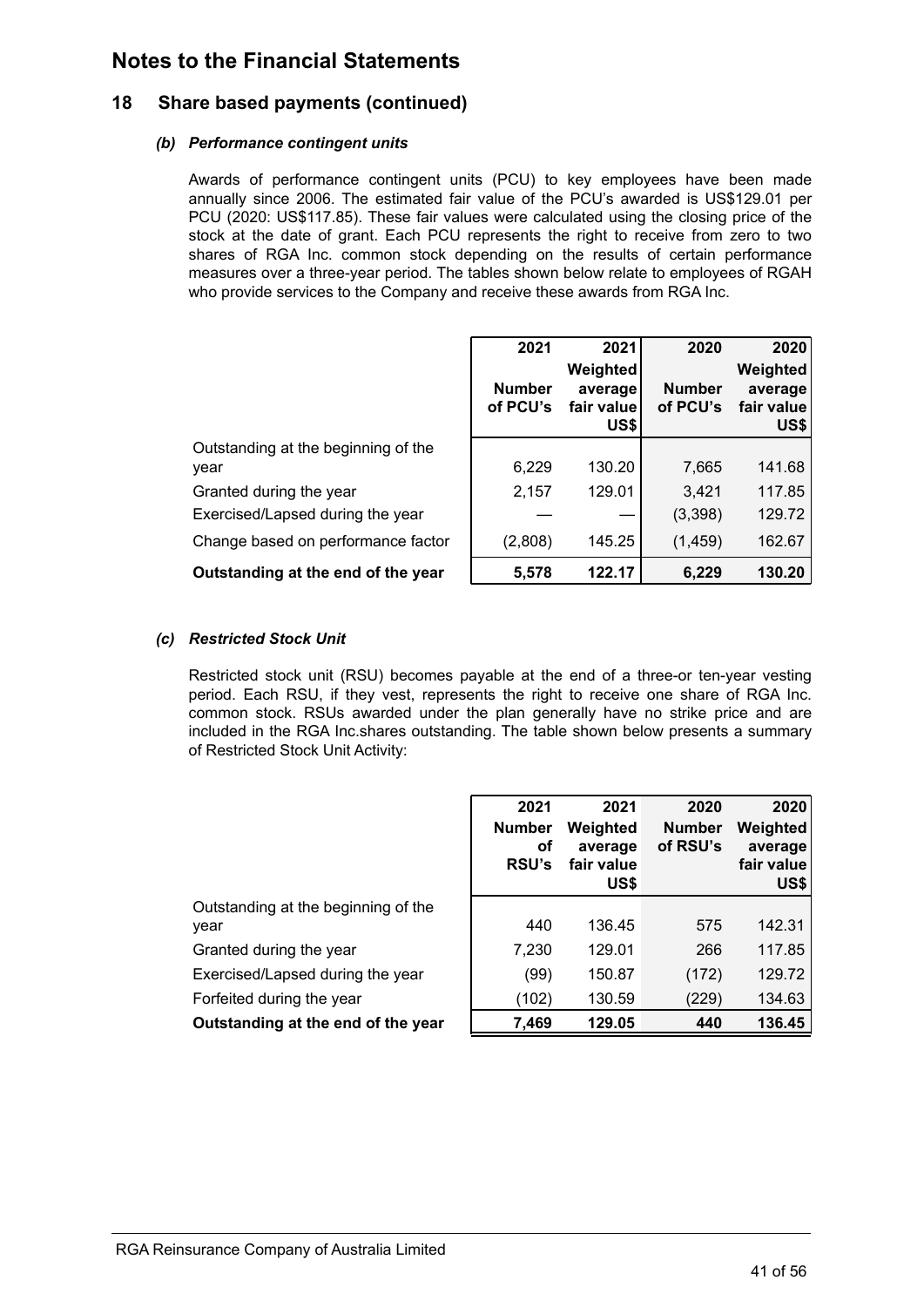### <span id="page-44-0"></span>**19 Director and key management personnel disclosures**

### *(a) Directors*

The following were Directors of the Company at any time during the reporting period and, unless otherwise indicated, were Directors for the entire period:

*Independent Non-Executive Directors* Ian A. Pollard (*Chairman*) Mark E. Turner Angela C. Emslie

*Non-Executive Director* Alain P. Neemeh (resigned effective 23 September 2021) Tony Kin Shun Cheng (appointed effective 23 September 2021)

*Executive Director* Mark A. Stewart

### *(b) Committee membership*

In addition to their membership of the Board of the Company the following table details other committees of which the directors were members during the year ended 31 December 2021.

|                               | <b>Board Audit</b><br>Committee | <b>Board Risk</b><br>Committee | Investment<br>Committee | Board<br>Remuneration<br>Committee |
|-------------------------------|---------------------------------|--------------------------------|-------------------------|------------------------------------|
| lan A. Pollard $(1)$          | X                               | X                              | X                       | х                                  |
| Mark E. Turner <sup>(2)</sup> | X                               | X                              | X                       | х                                  |
| Angela C. Emslie              | X                               | X                              | X                       | X                                  |
| Alain P. Neemeh               | $\overline{\phantom{0}}$        | $\blacksquare$                 |                         | $\overline{\phantom{a}}$           |
| Tony K.S. Cheng               |                                 |                                |                         |                                    |
| Mark A. Stewart               |                                 |                                |                         |                                    |
|                               |                                 |                                |                         |                                    |

(1) Chairman of the Investment Committee.

(2) Chairman of the Board Audit Committee, Board Risk Committee and the Board Remuneration Committee.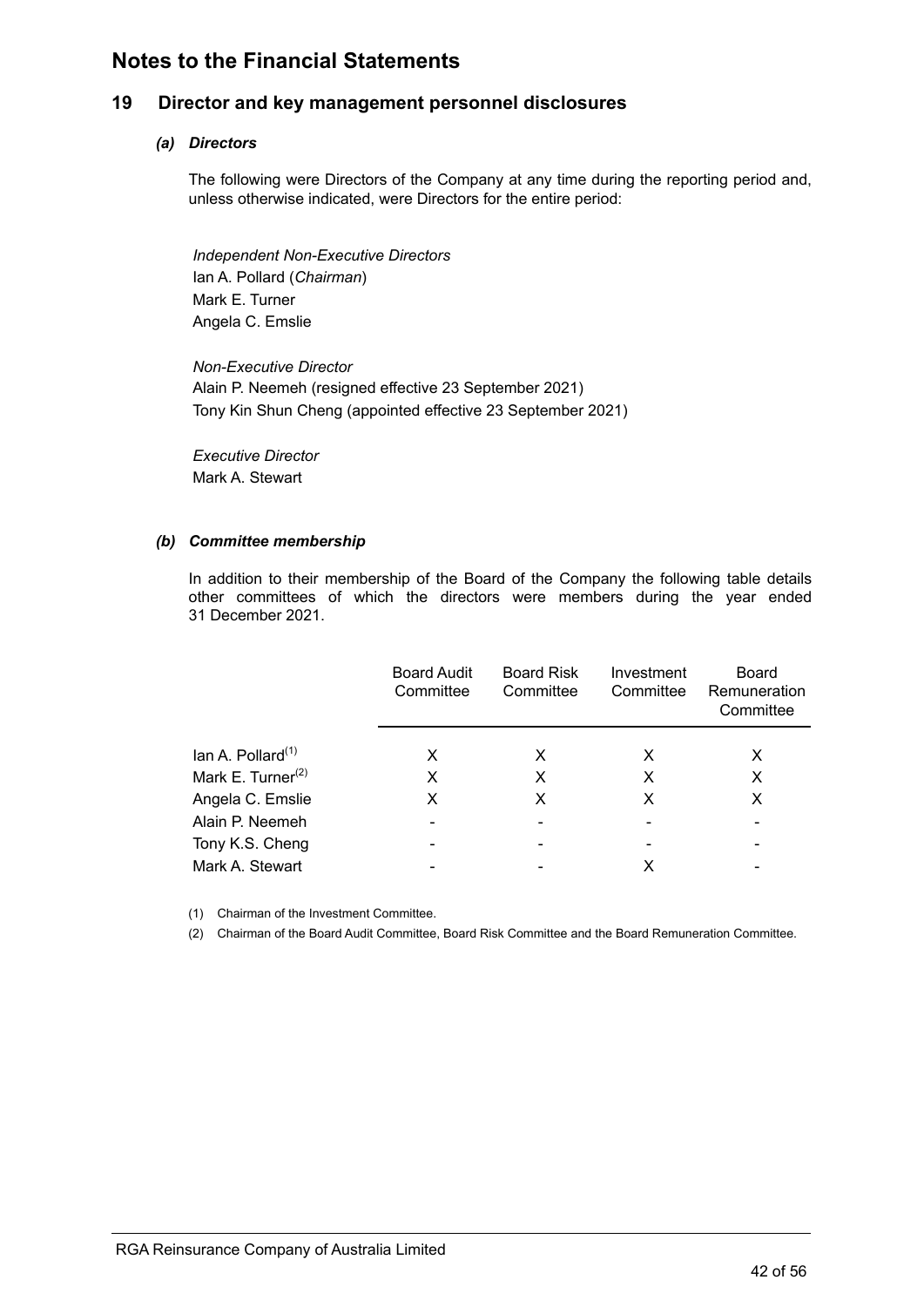### <span id="page-45-0"></span>**19 Director and key management personnel disclosures(continued)**

### *(c) Key management personnel*

The key management personnel include certain Directors of the Company and certain executives with the authority and responsibility for planning, directing and controlling the activities of the entity.

Key management personnel compensation:

|                              | 2021   | 2020   |
|------------------------------|--------|--------|
|                              | \$'000 | \$'000 |
|                              |        |        |
| Short-term employee benefits | 4,799  | 5,510  |
| Post-employment benefits     | 211    | 298    |
| <b>Termination benefits</b>  |        | 204    |
| Share based payments         | 881    | (606)  |
| Total                        | 5,891  | 5,406  |

Key management personnel compensation is paid by the Company's immediate parent RGAH or a related service entity, RGA International Division Sydney Office. Key management personnel compensation is recharged to the Company as part of management charges and other expenses as set out in Note 20.

### **20 Related party transactions**

### *(a) Ultimate parent entity*

The Company's immediate parent entity is RGAH, a company incorporated in Australia. The Company is 100% owned by RGAH.

The Company's ultimate parent entity is Reinsurance Group of America Incorporated ("RGA Inc."), a company incorporated in the United States of America and listed on the New York Stock Exchange.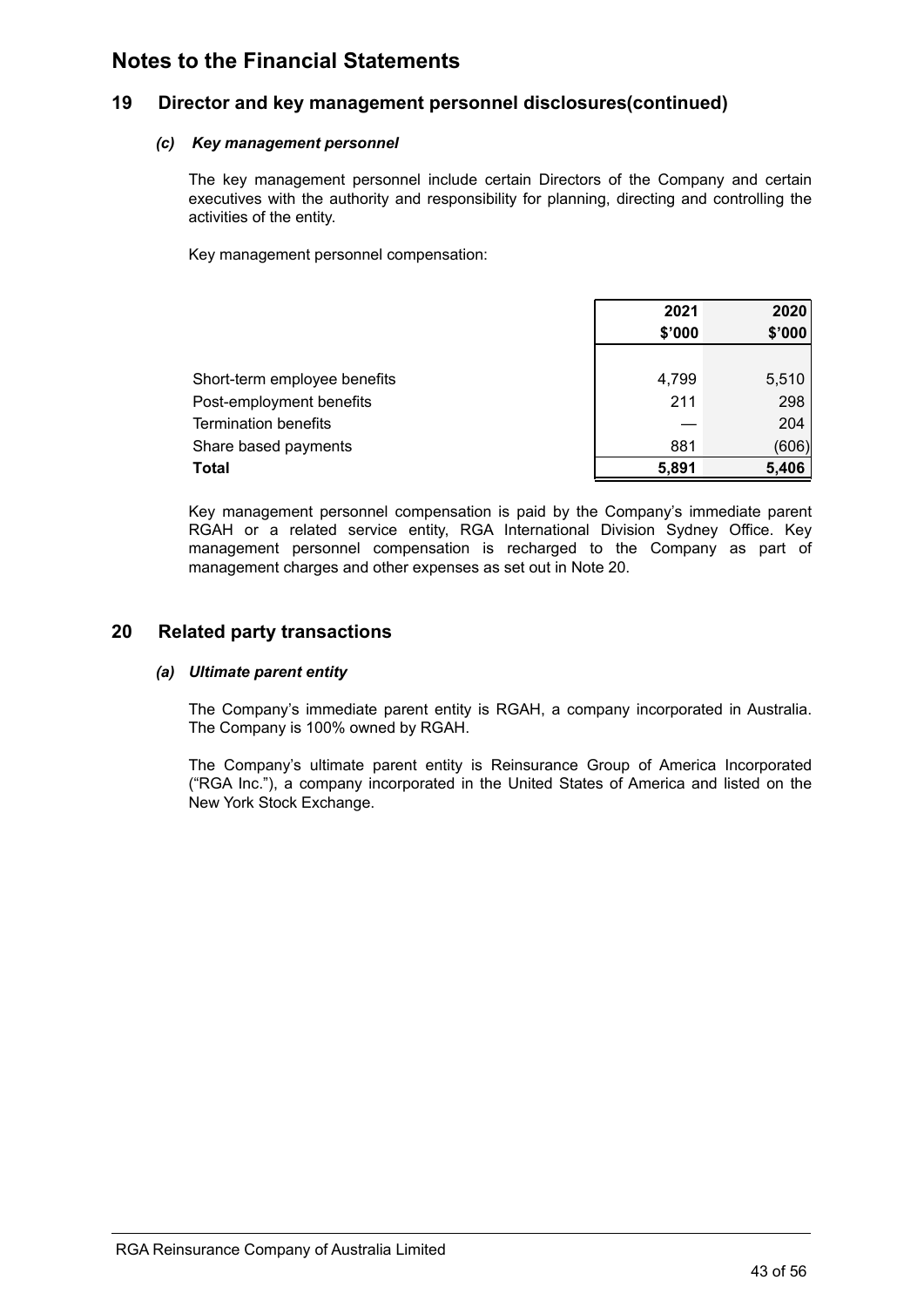### **20 Related party transactions (continued)**

### *(b) Trading transactions with related parties*

During the year, the Company entered into the following transactions with related parties.

|                                                                                                                                                                    | 2021      | 2020       |
|--------------------------------------------------------------------------------------------------------------------------------------------------------------------|-----------|------------|
|                                                                                                                                                                    | \$'000    | \$'000     |
| <b>Retrocession contracts with RGA Global Reinsurance</b><br>Company, Ltd ('RGA Global') and RGA Reinsurance<br>Company ('RGA Re'), both subsidiaries of RGA Inc.: |           |            |
| Outward reinsurance expenses                                                                                                                                       | 69,288    | 74,841     |
| Retrocession allowances                                                                                                                                            | (14, 243) | (21, 258)  |
| Reinsurance claims recoveries                                                                                                                                      | (98, 162) | (108, 521) |
| Movement in ceded insurance contract liabilities                                                                                                                   | 44,631    | (94, 539)  |
| <b>Net retrocession income</b>                                                                                                                                     | 1,514     | (149, 477) |
| Amount owed by RGA Re (Statutory Fund 1)                                                                                                                           | 7,767     | 3,960      |
| Amount owed by RGA Global (Statutory Fund 1)                                                                                                                       | 64,699    | 73,760     |
| Amount owed by RGA Global (Statutory Fund 2)                                                                                                                       | 506       | 4,875      |
| Management fees, tax related items and other<br>transactions:                                                                                                      |           |            |
| - RGAH                                                                                                                                                             | 30,516    | 31,809     |
| - RGA Re                                                                                                                                                           | 814       | 739        |
| - RGA Enterprise Services Co (RGA Enterprise)                                                                                                                      | 11,661    | 12,289     |
| - Other subsidiaries of RGA Inc.                                                                                                                                   | 3,617     | 2,257      |
| Net management fees, tax related items and other<br>expenses                                                                                                       | 46,608    | 47,094     |
| Amount owed to RGAH                                                                                                                                                | 2,025     | 1,430      |
| Amount owed by other related parties                                                                                                                               | 801       | 509        |
| Amounts owed to other related parties                                                                                                                              | 1,536     | 1,296      |
| Investment management services fee expense:                                                                                                                        |           |            |
| - RGA Enterprise                                                                                                                                                   | 2,173     | 1,939      |
| Amount owed to RGA Enterprise                                                                                                                                      | 360       | 300        |
| Demand guarantee fee expense <sup>(1)</sup>                                                                                                                        |           |            |
| - RGA Re                                                                                                                                                           | 2,064     | 4,488      |
| Amount owed to RGA Re                                                                                                                                              | 498       | 1,012      |

(1) During the current and prior years, RGA Re applied for, and was issued, guarantees by certain Australian authorised deposit taking institutions for the benefit of the Company. In accordance with the terms of the guarantees, a portion of amounts recoverable by the Company under retrocession arrangements with RGA Re and RGA Global are guaranteed to specified amounts and under certain conditions, including nonperformance by RGA Re and RGA Global. The demand guarantees are still in place as at 31 December 2021.

The Company regularly settles balances associated with related party transactions. Intercompany balances are at no interest and are payable within 30 days of the invoice date.

### *(c) New Zealand tax loss transfer*

During the year, the New Zealand Branch of the Company has utilised tax losses of the New Zealand Branch of RGA Re of \$5.8m (2020: \$9.7m). The New Zealand Branch of RGA Re and the New Zealand Branch of the Company group for tax purposes in New Zealand.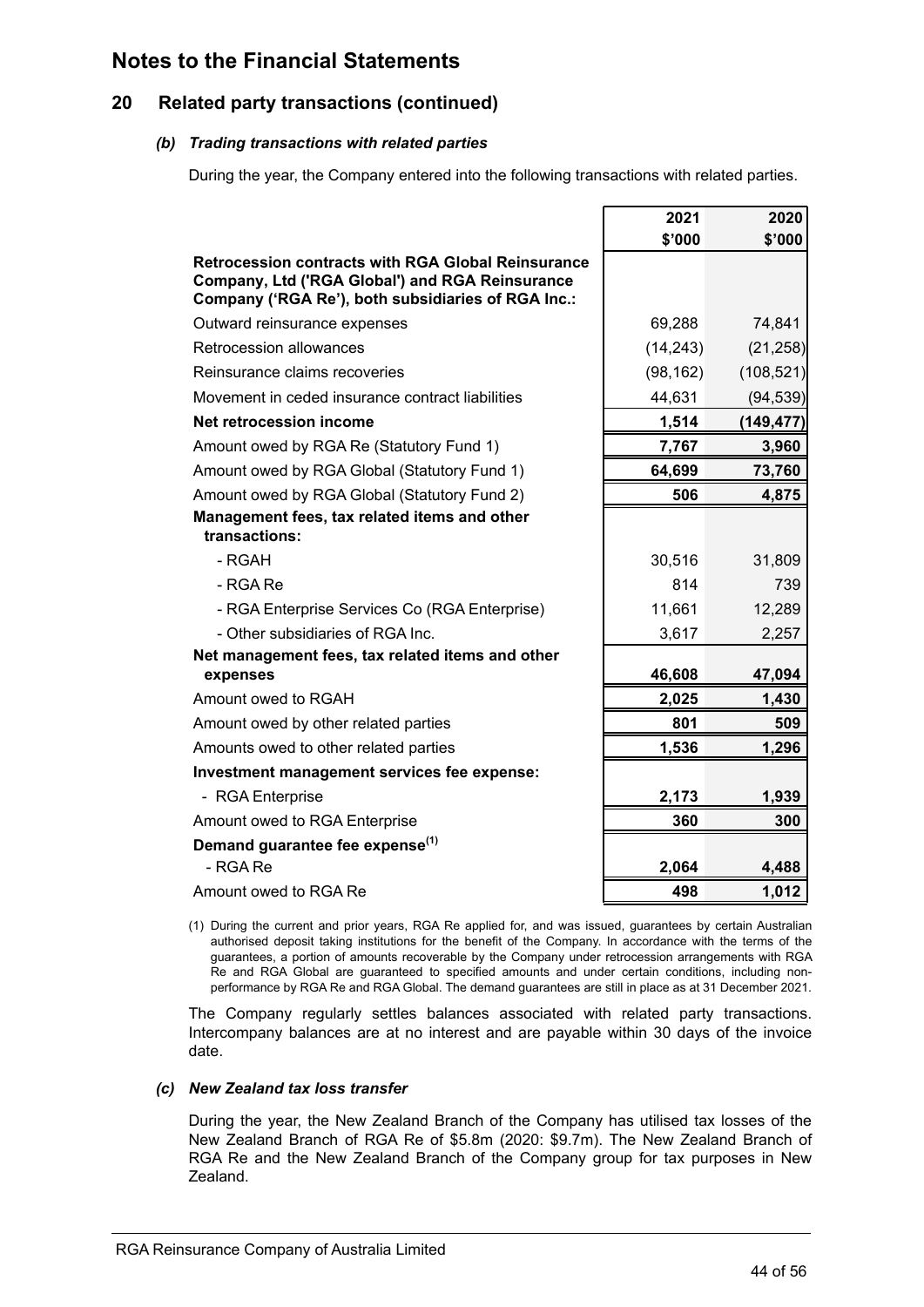### <span id="page-47-0"></span>**21 Disaggregated information**

*(a) Net asset*

|                                     | <b>Statutory</b> | <b>Statutory</b> | <b>Shareholder</b> |           |
|-------------------------------------|------------------|------------------|--------------------|-----------|
|                                     | Fund 1           | Fund 2           | Fund               | Total     |
|                                     | 2021             | 2021             | 2021               | 2021      |
|                                     | \$'000           | \$'000           | \$'000             | \$'000    |
|                                     |                  |                  |                    |           |
| Financial assets                    | 1,811,132        | 189,166          | 1,896              | 2,002,194 |
| Other assets                        | 807,461          | 6,017            | 2                  | 813,480   |
| <b>Total assets</b>                 | 2,618,593        | 195,183          | 1,898              | 2,815,674 |
|                                     |                  |                  |                    |           |
| Life insurance contract liabilities | 1,669,828        | 49,328           |                    | 1,719,156 |
| Other liabilities                   | 377,303          | 51,931           | 19                 | 429,253   |
| <b>Total liabilities</b>            | 2,047,131        | 101,259          | 19                 | 2,148,409 |
| <b>Net assets</b>                   | 571,462          | 93,924           | 1,879              | 667,265   |

|                                                                   | <b>Statutory</b><br>Fund 1 | Fund 2    | <b>Statutory Shareholder</b><br><b>Fund</b> | Total     |
|-------------------------------------------------------------------|----------------------------|-----------|---------------------------------------------|-----------|
|                                                                   | 2021                       | 2021      | 2021                                        | 2021      |
|                                                                   | \$'000                     | \$'000    | \$'000                                      | \$'000    |
| <b>Opening Equity</b>                                             | 541,897                    | 153,066   | 1.901                                       | 696,864   |
| Net loss after income tax                                         | (15, 435)                  | (14, 351) | (22)                                        | (29, 808) |
| Transfers between statutory funds<br>Movement in foreign currency | 45,000                     | (45,000)  |                                             |           |
| translation reserve                                               |                            | 209       |                                             | 209       |
| <b>Closing Equity</b>                                             | 571,462                    | 93,924    | 1.879                                       | 667,265   |

|                                     | <b>Statutory</b> | <b>Statutory</b> | Shareholder |              |
|-------------------------------------|------------------|------------------|-------------|--------------|
|                                     | Fund 1           | Fund 2           | <b>Fund</b> | <b>Total</b> |
|                                     | 2020             | 2020             | 2020        | 2020         |
|                                     | \$'000           | \$'000           | \$'000      | \$'000       |
| <b>Financial assets</b>             | 1,797,545        | 226,651          | 1.928       | 2,026,124    |
| Other assets                        | 1,000,403        | 4,358            |             | 1,004,761    |
| <b>Total assets</b>                 | 2,797,948        | 231,009          | 1,928       | 3,030,885    |
|                                     |                  |                  |             |              |
| Life insurance contract liabilities | 1,851,410        | 37.891           |             | 1,889,301    |
| Other liabilities                   | 404,641          | 40,052           | 27          | 444,720      |
| <b>Total liabilities</b>            | 2,256,051        | 77,943           | 27          | 2,334,021    |
| <b>Net assets</b>                   | 541,897          | 153,066          | 1,901       | 696,864      |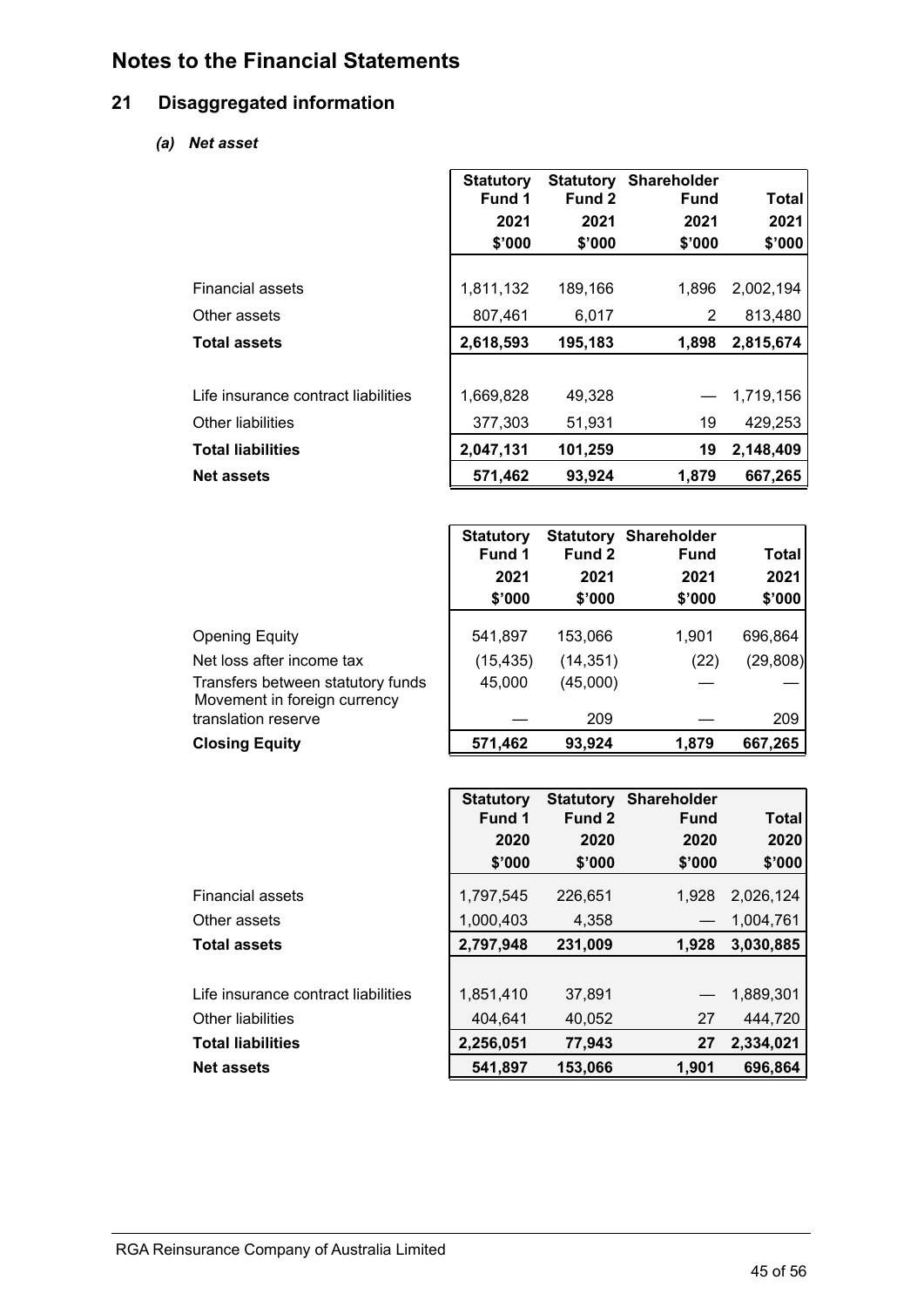### **21 Disaggregated information (continued)**

### *(a) Net asset (continued)*

|                                                                                                             | <b>Statutory</b><br>Fund 1<br>2020<br>\$'000 | Fund 2<br>2020<br>\$'000     | <b>Statutory Shareholder</b><br><b>Fund</b><br>2020<br>\$'000 | <b>Total</b><br>2020<br>\$'000 |
|-------------------------------------------------------------------------------------------------------------|----------------------------------------------|------------------------------|---------------------------------------------------------------|--------------------------------|
| <b>Opening Equity</b><br>Net profit after income tax<br>Movement in foreign currency<br>translation reserve | 530,760<br>11,137                            | 104,365<br>51,336<br>(2,635) | 1,889<br>12                                                   | 637,014<br>62,485<br>(2,635)   |
| <b>Closing Equity</b>                                                                                       | 541,897                                      | 153,066                      | 1,901                                                         | 696,864                        |

### *(b) Net profit after tax*

|                                    | <b>Statutory</b> |           | <b>Statutory Shareholder</b> |            |
|------------------------------------|------------------|-----------|------------------------------|------------|
|                                    | Fund 1           | Fund 2    | <b>Fund</b>                  | Total      |
|                                    | 2021             | 2021      | 2021                         | 2021       |
|                                    | \$'000           | \$'000    | \$'000                       | \$'000     |
| Net premium revenue                | 324,497          | 81,472    |                              | 405,969    |
| Investment loss                    | (35, 919)        | (5,849)   | (28)                         | (41, 796)  |
| Other income                       | 12,707           | 1,626     |                              | 14,333     |
| Net revenue                        | 301,285          | 77,249    | (28)                         | 378,506    |
|                                    |                  |           |                              |            |
| Net claims expense                 | (310, 184)       | (64, 149) |                              | (374, 333) |
| Change in net insurance contract   |                  |           |                              |            |
| liabilities                        | 121,055          | (9, 724)  |                              | 111,331    |
| Policy acquisition costs           | (8, 499)         | (3,910)   |                              | (12, 409)  |
| Other expenses                     | (130, 339)       | (14, 473) |                              | (144, 812) |
| Investment management fees         | (3, 525)         | (224)     | (4)                          | (3,753)    |
| Finance costs                      | (2,064)          |           |                              | (2,064)    |
| Net loss before related income tax |                  |           |                              |            |
| expense                            | (32,271)         | (15, 231) | (32)                         | (47,534)   |
| Income tax benefit                 | 16,836           | 880       | 10                           | 17,726     |
| Net loss for the year              | (15,435)         | (14, 351) | (22)                         | (29, 808)  |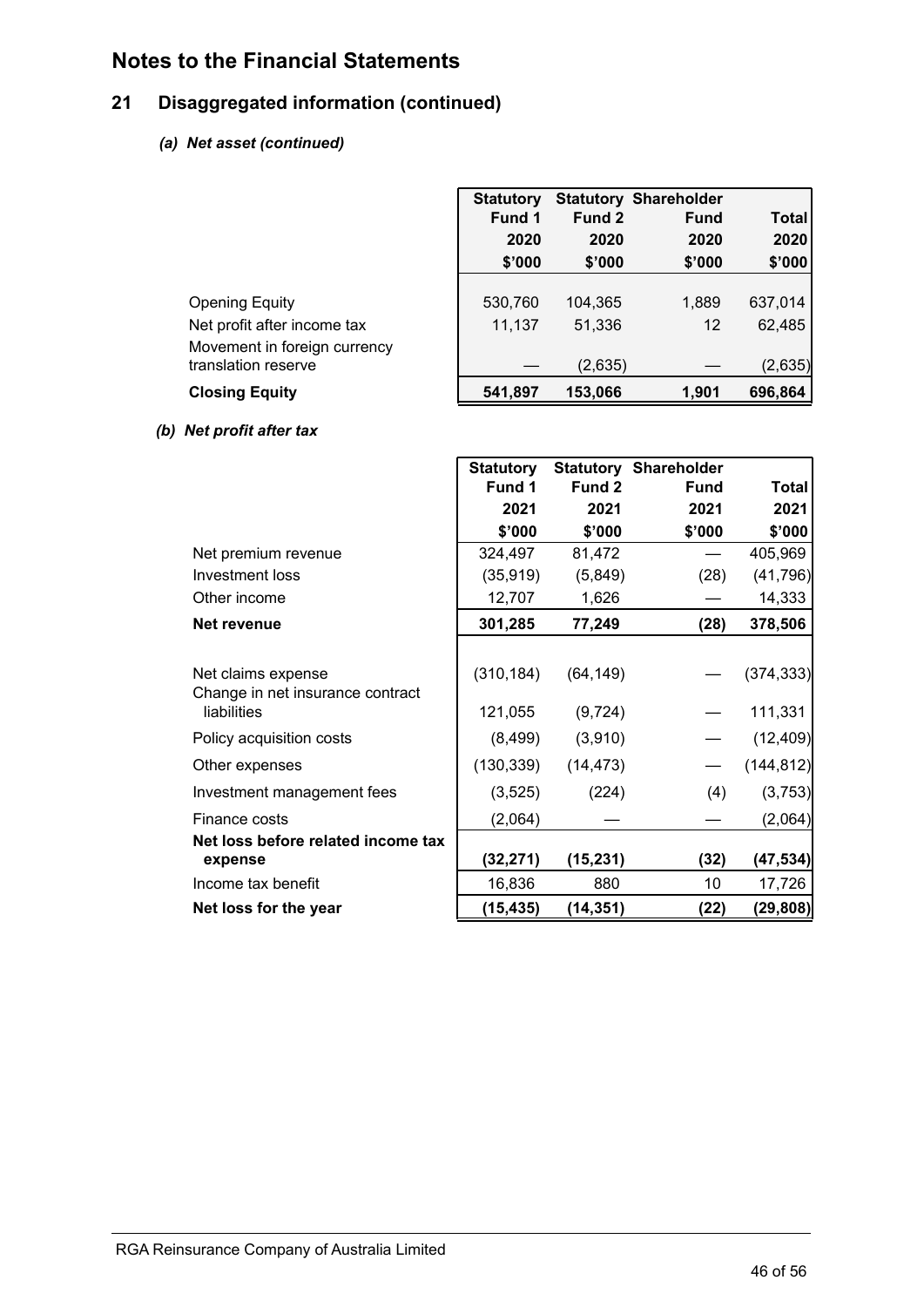### <span id="page-49-0"></span>**21 Disaggregated information (continued)**

### *(b) Net profit after tax (continued)*

|                                                 | <b>Statutory</b> |           | <b>Statutory Shareholder</b> |              |
|-------------------------------------------------|------------------|-----------|------------------------------|--------------|
|                                                 | Fund 1           | Fund 2    | <b>Fund</b>                  | <b>Total</b> |
|                                                 | 2020             | 2020      | 2020                         | 2020         |
|                                                 | \$'000           | \$'000    | \$'000                       | \$'000       |
| Net premium revenue                             | 434,259          | 82,139    |                              | 516,398      |
| Investment income                               | 65,300           | 9,879     | 21                           | 75,200       |
| Other income                                    | 21,021           | 1,872     |                              | 22,893       |
| Net revenue                                     | 520,580          | 93,890    | 21                           | 614,491      |
|                                                 |                  |           |                              |              |
| Net claims expense                              | (444, 830)       | (55, 873) |                              | (500, 703)   |
| Change in net insurance contract<br>liabilities | 94,467           | 36,538    |                              | 131,005      |
| Policy acquisition costs                        | (9,992)          | (5,858)   |                              | (15, 850)    |
| Other expenses                                  | (142, 944)       | (13, 387) |                              | (156, 331)   |
| Investment management fees                      | (3, 145)         | (255)     | (4)                          | (3,404)      |
| Finance costs                                   | (4, 488)         |           |                              | (4, 488)     |
| Net profit before related income                |                  |           |                              |              |
| tax expense                                     | 9,648            | 55,055    | 17                           | 64,720       |
| Income tax benefit/(expense)                    | 1,489            | (3,719)   | (5)                          | (2, 235)     |
| Net profit for the year                         | 11,137           | 51,336    | 12                           | 62,485       |

### **22 Notes to the Statement of Cash Flows**

### *(a) Reconciliation of cash and cash equivalents*

For the purposes of the statement of cash flows, cash includes cash on hand and at bank and short term deposits held at call with financial institutions readily convertible to cash. Cash as at the end of the financial year as shown in the Statement of Cash Flows is reconciled to the related items in the Statement of Financial Position as follows:

|                                            | 2021    | 2020    |
|--------------------------------------------|---------|---------|
|                                            | \$'000  | \$'000  |
| Cash at bank                               | 127.882 | 262,553 |
| Deposits held at call and cash equivalents | 19.247  | 25,010  |
| Total cash and cash equivalents            | 147,129 | 287,563 |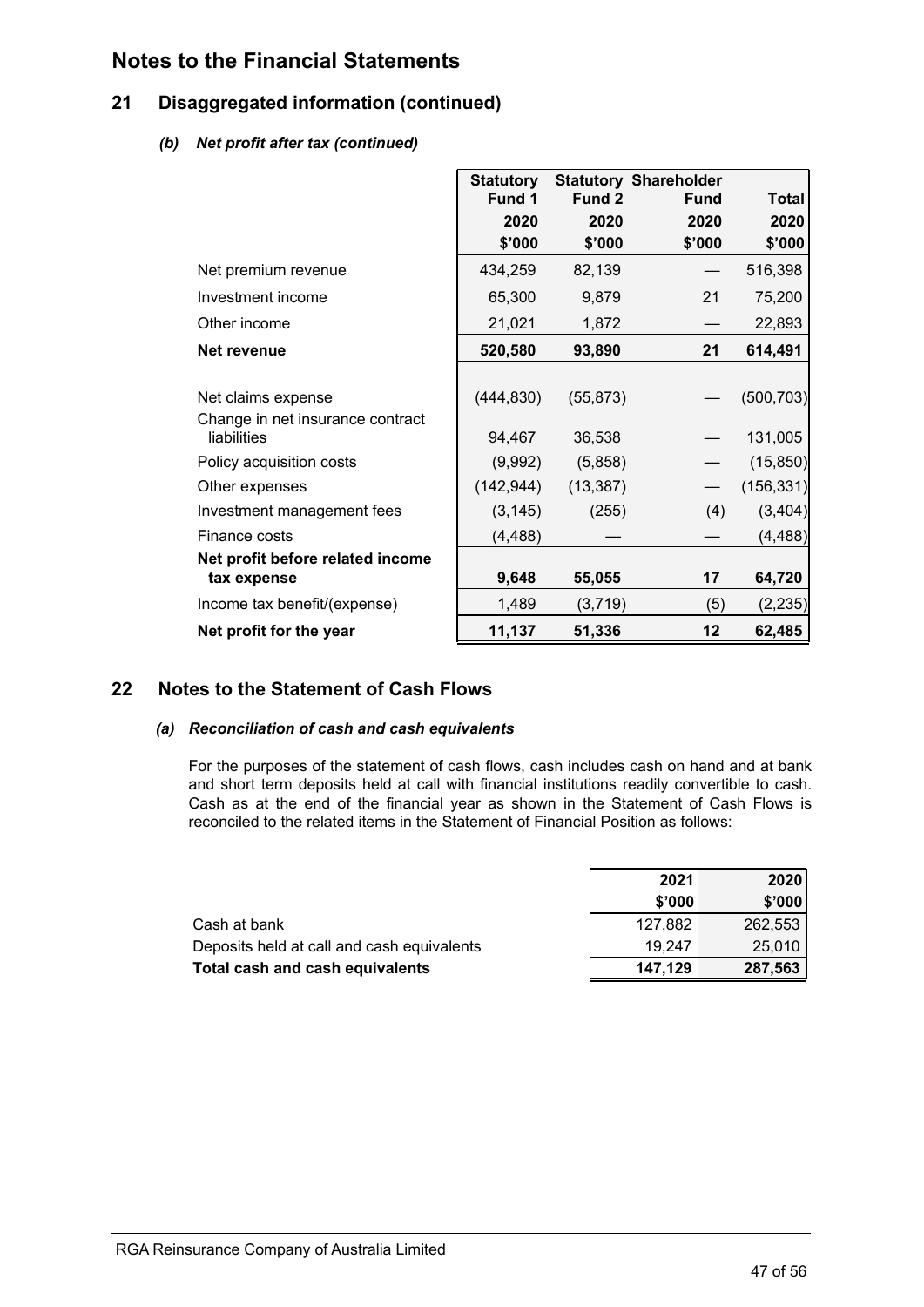### <span id="page-50-0"></span>**22 Notes to the Statement of Cash Flows (continued)**

*(b) Reconciliation of net (loss)/profit after income tax to net cash from operating activities*

|                                                             | 2021      | 2020      |
|-------------------------------------------------------------|-----------|-----------|
|                                                             | \$'000    | \$'000    |
| Net (loss)/ profit for the year                             | (29, 808) | 62,485    |
| Adjustments for non-cash and investing activities:          |           |           |
| Decrease/(Increase) in investment values                    | 91,135    | (25, 938) |
| Change in assets and liabilities during the financial year: |           |           |
| (Increase)/Decrease in premiums receivable                  | (8, 787)  | 48,946    |
| Decrease in other receivables                               | 7,986     | 1,767     |
| Decrease in insurance contract liabilities ceded            | 206,248   | 146,946   |
| Increase in deferred tax asset                              | (15,000)  |           |
| (Decrease)/Increase in outstanding claims                   | (18, 351) | 8,840     |
| Increase/(Decrease) in payables                             | 3,942     | (23, 904) |
| (Decrease)/Increase in deferred tax liability               | (893)     | 3,622     |
| Decrease in insurance contract liabilities assumed          | (170,178) | (50,378)  |
| Net cash generated from operating activities                | 66,294    | 172,386   |

### **23 Financial risk management**

The Company undertakes transactions in a range of financial instruments including cash assets, receivables, payables and fixed income investments. These activities result in exposure to a number of financial risks including market risk, credit risk, operational risk and liquidity risk.

Financial risks are generally monitored and controlled by selecting appropriate assets to back insurance contract liabilities. The Company has developed and implemented risk and capital management policies, which are described in Note 4. The assets are regularly monitored by management to ensure asset and liability mismatching and other risks such as liquidity risk and credit risk are maintained within acceptable limits.

Throughout 2021, the Company held no derivative financial instrument contracts (2020: nil).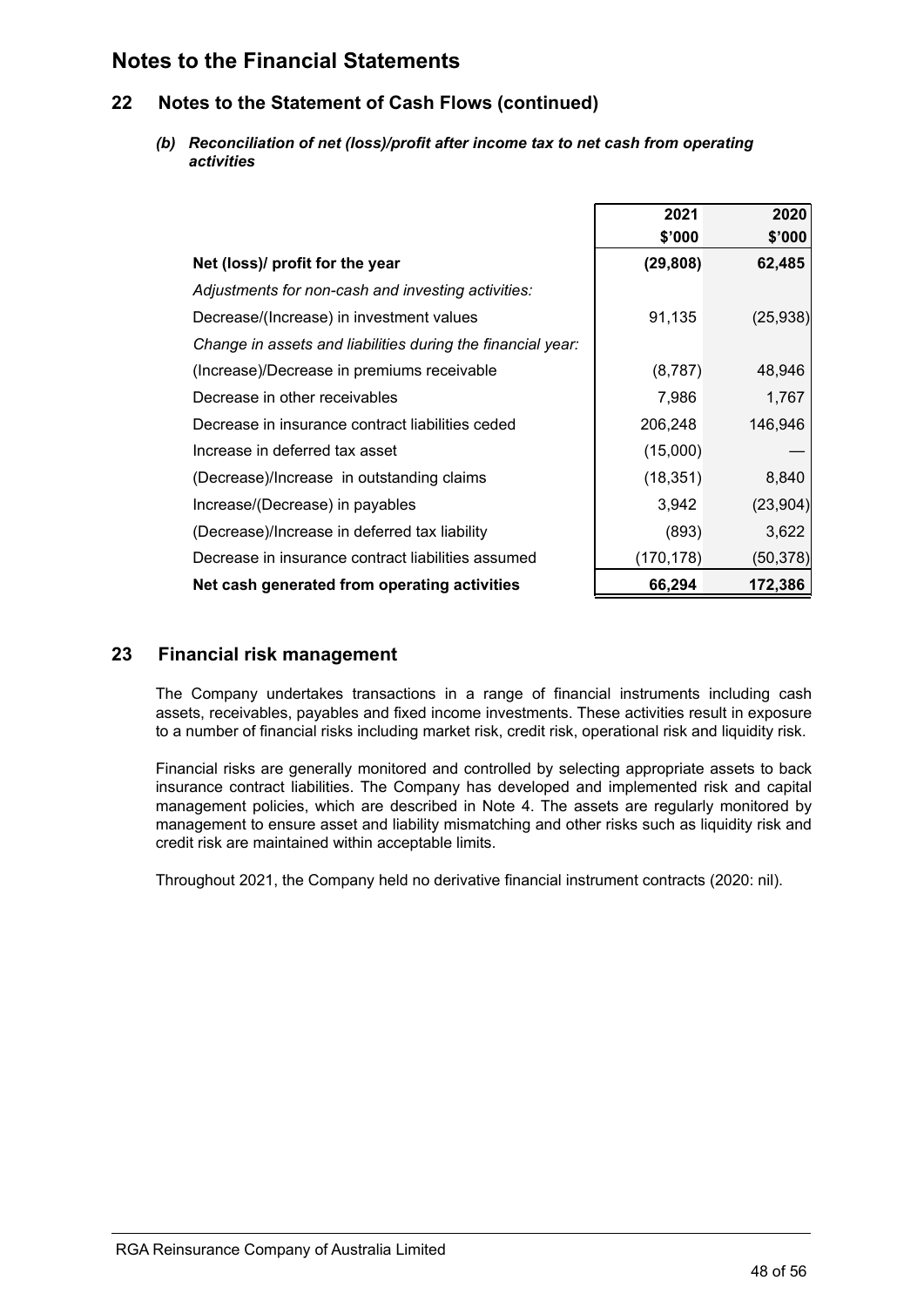### **23 Financial risk management (continued)**

### *(a) Interest rate risk*

The Company's financial assets and liabilities and their effective interest rates at balance date are as follows:

| interest<br>interest<br>interest<br>interest<br>interest<br>average<br>rate<br>rate<br>rate<br>interest<br>rate<br>bearing<br>1 year<br>over 1<br>over 5<br>1 year<br>rate<br>or less<br>or less<br>up to 5<br>years<br>years<br>2021<br>2021<br>2021<br>2021<br>2021<br>2021<br>2021<br>\$'000<br>\$'000<br>\$'000<br>\$'000<br>\$'000<br>\$'000<br>$\%$<br><b>Financial assets</b><br>Cash and cash<br>147,129<br>0.19<br>equivalents<br>147,129<br>Receivables and<br>outstanding<br>169,274<br>169,274<br>premiums<br>n/a<br>1.57<br>Investments<br>214,444<br>63,249<br>696,627<br>711,471<br>1,685,791<br><b>Total</b><br>361,573<br>63,249<br>696,627<br>711,471<br>169,274<br>2,002,194<br><b>Financial</b><br><b>liabilities</b><br>Outstanding<br>Claims<br>386,477<br>386,477<br>Payables<br>37,545<br>37,545<br><b>Total</b><br>424,022<br>424,022<br>Variable<br><b>Fixed</b><br><b>Fixed</b><br><b>Fixed</b><br>Non-<br><b>Total</b><br>Weighted<br>interest<br>interest<br>interest<br>interest<br>interest<br>average<br>bearing<br>rate<br>rate<br>rate<br>rate<br>1 year<br>over 1<br>over 5<br>1 year<br>rate<br>or less<br>or less<br>up to 5<br>years<br>years<br>2020<br>2020<br>2020<br>2020<br>2020<br>2020<br>2020<br>\$'000<br>\$'000<br>\$'000<br>\$'000<br>\$'000<br>\$'000<br>%<br><b>Financial assets</b><br>Cash and cash<br>equivalents<br>287,563<br>287,563<br>0.11<br>Receivables and<br>outstanding<br>premiums<br>168,584<br>168,584<br>Investments<br>310,883<br>126,575<br>654,926<br>1,569,977<br>1.44<br>477,593<br>598,446<br><b>Total</b><br>126,575<br>654,926<br>168,584<br>2,026,124<br>477,593<br><b>Financial</b><br>liabilities<br>Outstanding<br>Claims<br>404,771<br>404,771<br>Payables<br>33,873<br>33,873<br><b>Total</b><br>438,644<br>438,644 | <b>Variable</b> | <b>Fixed</b> | <b>Fixed</b> | <b>Fixed</b> | Non- | <b>Total</b> | Weighted        |
|-------------------------------------------------------------------------------------------------------------------------------------------------------------------------------------------------------------------------------------------------------------------------------------------------------------------------------------------------------------------------------------------------------------------------------------------------------------------------------------------------------------------------------------------------------------------------------------------------------------------------------------------------------------------------------------------------------------------------------------------------------------------------------------------------------------------------------------------------------------------------------------------------------------------------------------------------------------------------------------------------------------------------------------------------------------------------------------------------------------------------------------------------------------------------------------------------------------------------------------------------------------------------------------------------------------------------------------------------------------------------------------------------------------------------------------------------------------------------------------------------------------------------------------------------------------------------------------------------------------------------------------------------------------------------------------------------------------------------------------------------------------------------------------------------------|-----------------|--------------|--------------|--------------|------|--------------|-----------------|
|                                                                                                                                                                                                                                                                                                                                                                                                                                                                                                                                                                                                                                                                                                                                                                                                                                                                                                                                                                                                                                                                                                                                                                                                                                                                                                                                                                                                                                                                                                                                                                                                                                                                                                                                                                                                       |                 |              |              |              |      |              |                 |
|                                                                                                                                                                                                                                                                                                                                                                                                                                                                                                                                                                                                                                                                                                                                                                                                                                                                                                                                                                                                                                                                                                                                                                                                                                                                                                                                                                                                                                                                                                                                                                                                                                                                                                                                                                                                       |                 |              |              |              |      |              |                 |
|                                                                                                                                                                                                                                                                                                                                                                                                                                                                                                                                                                                                                                                                                                                                                                                                                                                                                                                                                                                                                                                                                                                                                                                                                                                                                                                                                                                                                                                                                                                                                                                                                                                                                                                                                                                                       |                 |              |              |              |      |              |                 |
|                                                                                                                                                                                                                                                                                                                                                                                                                                                                                                                                                                                                                                                                                                                                                                                                                                                                                                                                                                                                                                                                                                                                                                                                                                                                                                                                                                                                                                                                                                                                                                                                                                                                                                                                                                                                       |                 |              |              |              |      |              |                 |
|                                                                                                                                                                                                                                                                                                                                                                                                                                                                                                                                                                                                                                                                                                                                                                                                                                                                                                                                                                                                                                                                                                                                                                                                                                                                                                                                                                                                                                                                                                                                                                                                                                                                                                                                                                                                       |                 |              |              |              |      |              |                 |
|                                                                                                                                                                                                                                                                                                                                                                                                                                                                                                                                                                                                                                                                                                                                                                                                                                                                                                                                                                                                                                                                                                                                                                                                                                                                                                                                                                                                                                                                                                                                                                                                                                                                                                                                                                                                       |                 |              |              |              |      |              |                 |
|                                                                                                                                                                                                                                                                                                                                                                                                                                                                                                                                                                                                                                                                                                                                                                                                                                                                                                                                                                                                                                                                                                                                                                                                                                                                                                                                                                                                                                                                                                                                                                                                                                                                                                                                                                                                       |                 |              |              |              |      |              |                 |
|                                                                                                                                                                                                                                                                                                                                                                                                                                                                                                                                                                                                                                                                                                                                                                                                                                                                                                                                                                                                                                                                                                                                                                                                                                                                                                                                                                                                                                                                                                                                                                                                                                                                                                                                                                                                       |                 |              |              |              |      |              |                 |
|                                                                                                                                                                                                                                                                                                                                                                                                                                                                                                                                                                                                                                                                                                                                                                                                                                                                                                                                                                                                                                                                                                                                                                                                                                                                                                                                                                                                                                                                                                                                                                                                                                                                                                                                                                                                       |                 |              |              |              |      |              |                 |
|                                                                                                                                                                                                                                                                                                                                                                                                                                                                                                                                                                                                                                                                                                                                                                                                                                                                                                                                                                                                                                                                                                                                                                                                                                                                                                                                                                                                                                                                                                                                                                                                                                                                                                                                                                                                       |                 |              |              |              |      |              |                 |
|                                                                                                                                                                                                                                                                                                                                                                                                                                                                                                                                                                                                                                                                                                                                                                                                                                                                                                                                                                                                                                                                                                                                                                                                                                                                                                                                                                                                                                                                                                                                                                                                                                                                                                                                                                                                       |                 |              |              |              |      |              |                 |
|                                                                                                                                                                                                                                                                                                                                                                                                                                                                                                                                                                                                                                                                                                                                                                                                                                                                                                                                                                                                                                                                                                                                                                                                                                                                                                                                                                                                                                                                                                                                                                                                                                                                                                                                                                                                       |                 |              |              |              |      |              |                 |
|                                                                                                                                                                                                                                                                                                                                                                                                                                                                                                                                                                                                                                                                                                                                                                                                                                                                                                                                                                                                                                                                                                                                                                                                                                                                                                                                                                                                                                                                                                                                                                                                                                                                                                                                                                                                       |                 |              |              |              |      |              |                 |
|                                                                                                                                                                                                                                                                                                                                                                                                                                                                                                                                                                                                                                                                                                                                                                                                                                                                                                                                                                                                                                                                                                                                                                                                                                                                                                                                                                                                                                                                                                                                                                                                                                                                                                                                                                                                       |                 |              |              |              |      |              |                 |
|                                                                                                                                                                                                                                                                                                                                                                                                                                                                                                                                                                                                                                                                                                                                                                                                                                                                                                                                                                                                                                                                                                                                                                                                                                                                                                                                                                                                                                                                                                                                                                                                                                                                                                                                                                                                       |                 |              |              |              |      |              |                 |
|                                                                                                                                                                                                                                                                                                                                                                                                                                                                                                                                                                                                                                                                                                                                                                                                                                                                                                                                                                                                                                                                                                                                                                                                                                                                                                                                                                                                                                                                                                                                                                                                                                                                                                                                                                                                       |                 |              |              |              |      |              |                 |
|                                                                                                                                                                                                                                                                                                                                                                                                                                                                                                                                                                                                                                                                                                                                                                                                                                                                                                                                                                                                                                                                                                                                                                                                                                                                                                                                                                                                                                                                                                                                                                                                                                                                                                                                                                                                       |                 |              |              |              |      |              |                 |
|                                                                                                                                                                                                                                                                                                                                                                                                                                                                                                                                                                                                                                                                                                                                                                                                                                                                                                                                                                                                                                                                                                                                                                                                                                                                                                                                                                                                                                                                                                                                                                                                                                                                                                                                                                                                       |                 |              |              |              |      |              |                 |
|                                                                                                                                                                                                                                                                                                                                                                                                                                                                                                                                                                                                                                                                                                                                                                                                                                                                                                                                                                                                                                                                                                                                                                                                                                                                                                                                                                                                                                                                                                                                                                                                                                                                                                                                                                                                       |                 |              |              |              |      |              |                 |
|                                                                                                                                                                                                                                                                                                                                                                                                                                                                                                                                                                                                                                                                                                                                                                                                                                                                                                                                                                                                                                                                                                                                                                                                                                                                                                                                                                                                                                                                                                                                                                                                                                                                                                                                                                                                       |                 |              |              |              |      |              |                 |
|                                                                                                                                                                                                                                                                                                                                                                                                                                                                                                                                                                                                                                                                                                                                                                                                                                                                                                                                                                                                                                                                                                                                                                                                                                                                                                                                                                                                                                                                                                                                                                                                                                                                                                                                                                                                       |                 |              |              |              |      |              |                 |
|                                                                                                                                                                                                                                                                                                                                                                                                                                                                                                                                                                                                                                                                                                                                                                                                                                                                                                                                                                                                                                                                                                                                                                                                                                                                                                                                                                                                                                                                                                                                                                                                                                                                                                                                                                                                       |                 |              |              |              |      |              |                 |
|                                                                                                                                                                                                                                                                                                                                                                                                                                                                                                                                                                                                                                                                                                                                                                                                                                                                                                                                                                                                                                                                                                                                                                                                                                                                                                                                                                                                                                                                                                                                                                                                                                                                                                                                                                                                       |                 |              |              |              |      |              |                 |
|                                                                                                                                                                                                                                                                                                                                                                                                                                                                                                                                                                                                                                                                                                                                                                                                                                                                                                                                                                                                                                                                                                                                                                                                                                                                                                                                                                                                                                                                                                                                                                                                                                                                                                                                                                                                       |                 |              |              |              |      |              | <b>interest</b> |
|                                                                                                                                                                                                                                                                                                                                                                                                                                                                                                                                                                                                                                                                                                                                                                                                                                                                                                                                                                                                                                                                                                                                                                                                                                                                                                                                                                                                                                                                                                                                                                                                                                                                                                                                                                                                       |                 |              |              |              |      |              |                 |
|                                                                                                                                                                                                                                                                                                                                                                                                                                                                                                                                                                                                                                                                                                                                                                                                                                                                                                                                                                                                                                                                                                                                                                                                                                                                                                                                                                                                                                                                                                                                                                                                                                                                                                                                                                                                       |                 |              |              |              |      |              |                 |
|                                                                                                                                                                                                                                                                                                                                                                                                                                                                                                                                                                                                                                                                                                                                                                                                                                                                                                                                                                                                                                                                                                                                                                                                                                                                                                                                                                                                                                                                                                                                                                                                                                                                                                                                                                                                       |                 |              |              |              |      |              |                 |
|                                                                                                                                                                                                                                                                                                                                                                                                                                                                                                                                                                                                                                                                                                                                                                                                                                                                                                                                                                                                                                                                                                                                                                                                                                                                                                                                                                                                                                                                                                                                                                                                                                                                                                                                                                                                       |                 |              |              |              |      |              |                 |
|                                                                                                                                                                                                                                                                                                                                                                                                                                                                                                                                                                                                                                                                                                                                                                                                                                                                                                                                                                                                                                                                                                                                                                                                                                                                                                                                                                                                                                                                                                                                                                                                                                                                                                                                                                                                       |                 |              |              |              |      |              |                 |
|                                                                                                                                                                                                                                                                                                                                                                                                                                                                                                                                                                                                                                                                                                                                                                                                                                                                                                                                                                                                                                                                                                                                                                                                                                                                                                                                                                                                                                                                                                                                                                                                                                                                                                                                                                                                       |                 |              |              |              |      |              |                 |
|                                                                                                                                                                                                                                                                                                                                                                                                                                                                                                                                                                                                                                                                                                                                                                                                                                                                                                                                                                                                                                                                                                                                                                                                                                                                                                                                                                                                                                                                                                                                                                                                                                                                                                                                                                                                       |                 |              |              |              |      |              |                 |
|                                                                                                                                                                                                                                                                                                                                                                                                                                                                                                                                                                                                                                                                                                                                                                                                                                                                                                                                                                                                                                                                                                                                                                                                                                                                                                                                                                                                                                                                                                                                                                                                                                                                                                                                                                                                       |                 |              |              |              |      |              |                 |
|                                                                                                                                                                                                                                                                                                                                                                                                                                                                                                                                                                                                                                                                                                                                                                                                                                                                                                                                                                                                                                                                                                                                                                                                                                                                                                                                                                                                                                                                                                                                                                                                                                                                                                                                                                                                       |                 |              |              |              |      |              | n/a             |
|                                                                                                                                                                                                                                                                                                                                                                                                                                                                                                                                                                                                                                                                                                                                                                                                                                                                                                                                                                                                                                                                                                                                                                                                                                                                                                                                                                                                                                                                                                                                                                                                                                                                                                                                                                                                       |                 |              |              |              |      |              |                 |
|                                                                                                                                                                                                                                                                                                                                                                                                                                                                                                                                                                                                                                                                                                                                                                                                                                                                                                                                                                                                                                                                                                                                                                                                                                                                                                                                                                                                                                                                                                                                                                                                                                                                                                                                                                                                       |                 |              |              |              |      |              |                 |
|                                                                                                                                                                                                                                                                                                                                                                                                                                                                                                                                                                                                                                                                                                                                                                                                                                                                                                                                                                                                                                                                                                                                                                                                                                                                                                                                                                                                                                                                                                                                                                                                                                                                                                                                                                                                       |                 |              |              |              |      |              |                 |
|                                                                                                                                                                                                                                                                                                                                                                                                                                                                                                                                                                                                                                                                                                                                                                                                                                                                                                                                                                                                                                                                                                                                                                                                                                                                                                                                                                                                                                                                                                                                                                                                                                                                                                                                                                                                       |                 |              |              |              |      |              |                 |
|                                                                                                                                                                                                                                                                                                                                                                                                                                                                                                                                                                                                                                                                                                                                                                                                                                                                                                                                                                                                                                                                                                                                                                                                                                                                                                                                                                                                                                                                                                                                                                                                                                                                                                                                                                                                       |                 |              |              |              |      |              |                 |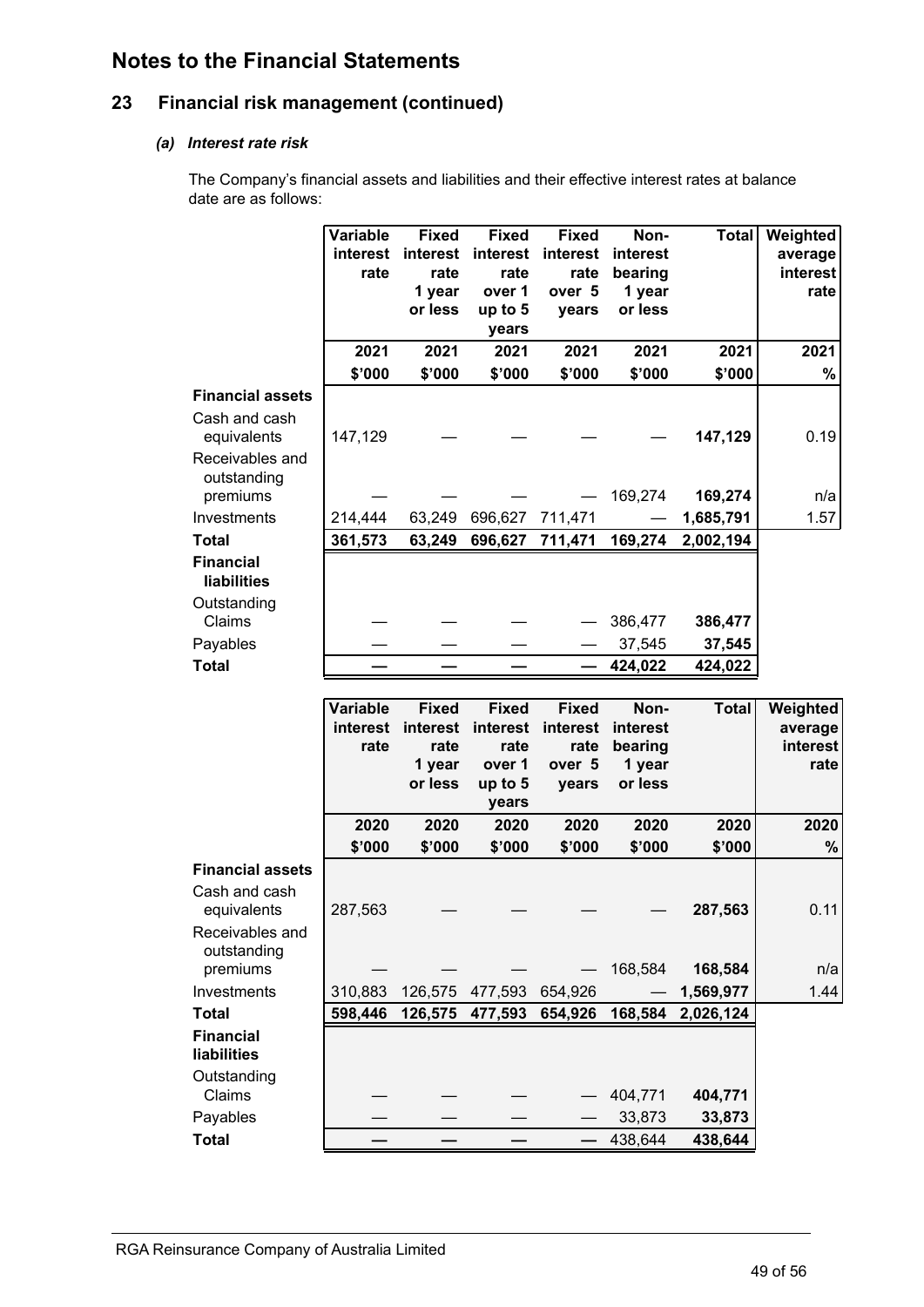### **23 Financial risk management (continued)**

### *(a) Interest rate risk (continued)*

Interest rate risk refers to the risk that the fair value or future cash flows of a financial instrument will fluctuate due to changes in market interest rates. At the balance date, the Company's exposure to interest rate risk arose primarily from its fixed interest securities.

Ignoring the impact of any corresponding changes in the value of insurance contract liabilities and taxation, an increase in interest rates of 0.25% would decrease net profit and equity by approximately \$19.0m (2020: \$13.0m). A corresponding decrease of 0.25% would increase net profit and equity by \$19.5m (2020: \$13.3m). A sensitivity of 0.25% per annum has been selected as this is considered reasonable given the current environment for Australian and New Zealand interest rates.

### *(b) Credit risk*

Credit risk represents the loss that would be recognised if counterparties failed to perform as contracted. The Company seeks to minimise its credit risk by the appropriate selection and spread of assets. The Company currently invests in fixed income and other specified securities, subject to certain issuer limits and restrictions, such that the average long term credit rating of the investment portfolio held within each statutory fund is at least A.

The Company's maximum exposure to credit risk at balance date is the fair value of financial assets as indicated in the Statement of Financial Position.

### *(c) Liquidity risk*

Liquidity risk represents the risk that the Company will have difficulty in meeting its obligations associated with insurance contracts as they fall due as a result of a lack of cash. The Company minimises its liquidity risk by appropriate selection of maturity duration for its investments and by monitoring and managing its emerging needs for liquidity.

The table in Note 23(a) summarises the maturity profile of the company's financial assets and liabilities.

### *(d) Market risk*

The Company is required to record its investment assets at fair value, with unrealised movements in market value recognised as income or expense in the period in which they occur. Accordingly, the full extent of exposure to market movements is reflected in the Statement of Financial Position. The Company manages market risk by maintaining a balanced portfolio with a spread of investment assets.

Most non-cash investment assets are market traded. All fixed interest securities are of investment grade and within the Company's investment policies. The Investment Committee sets the investment policies and mandates. These are reviewed by the Investment Committee on a regular basis.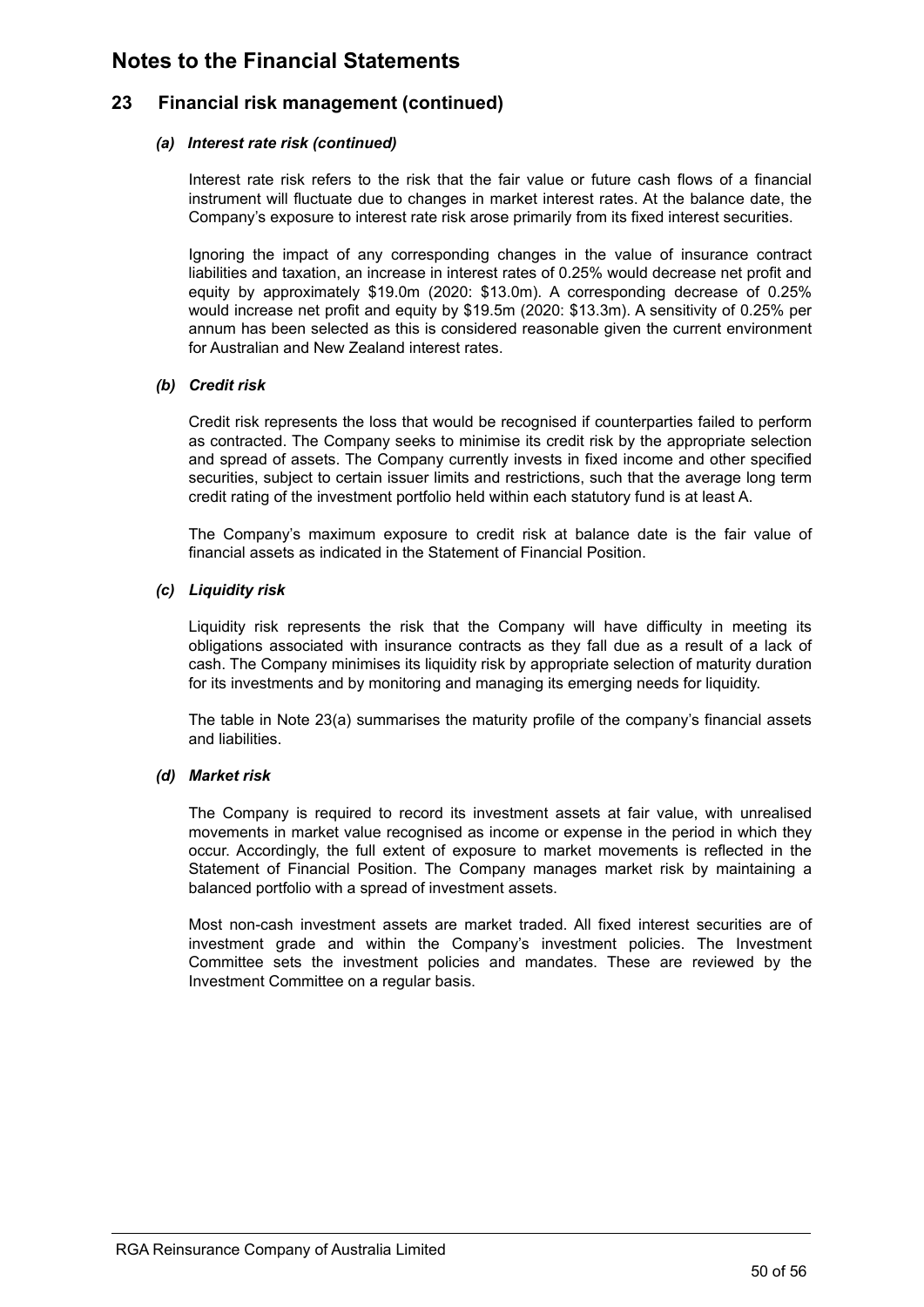### <span id="page-53-0"></span>**23 Financial risk management (continued)**

### *(e) Foreign currency risk*

Foreign currency risk is the risk that the fair value of future cash flows of a financial instrument will fluctuate because of changes in foreign exchange rates. The Company's exposure to the risk of changes in foreign exchange arises where assets or liabilities, revenue or expense items are denominated in a currency other than its functional or presentation currencies.

The Company manages foreign currency risk arising from its insurance operations in New Zealand by holding assets in original currency to match the expected reinsurance contract liabilities and their associated prudential reserves. A residual foreign exchange exposure results on translation of the NZD denominated net assets from NZD into the presentation currency.

As at 31 December 2021, a 10% strengthening of the Australian dollar (AUD) against the NZD would have decreased equity by \$9.4m (2020: \$15.3m). A 10% weakening of AUD against NZD would have had the equal but opposite effect to these amounts. In these scenarios, these changes in equity would be accompanied by an associated change in the Australian dollar value of prudential reserves relating to the New Zealand branch.

The following exchange rates applied during the year:

|             | Average rate |          | <b>Balance date rate</b> |          |  |
|-------------|--------------|----------|--------------------------|----------|--|
|             | 2021         | 2020     | 2021                     | 2020     |  |
| NZD1= AUD I | \$0.9417     | \$0.9424 | \$0.9398                 | \$0.9337 |  |

In addition, the Company incurs certain management charges and investment management services fees from related parties that are denominated in currencies other than its functional currencies. The Company lessens its exposure to foreign exchange risk arising on these transactions by regularly settling outstanding balances with related parties.

### **24 Contingencies**

The Company operates in the insurance industry and is subject to legal proceedings in the normal course of business. Legal proceedings can arise where the Company has a reinsured interest in a dispute between a client and its policyholders; or where there is a direct dispute between the Company and its client.

Where it is determined that the disclosure of information in relation to a contingent liability can be expected to prejudice seriously the position of the Company in a dispute, accounting standards allow the Company not to disclose such information and it is the Company's policy that such information is not disclosed in this note.

There are no other contingent liabilities or assets to be reported as defined under AASB 137.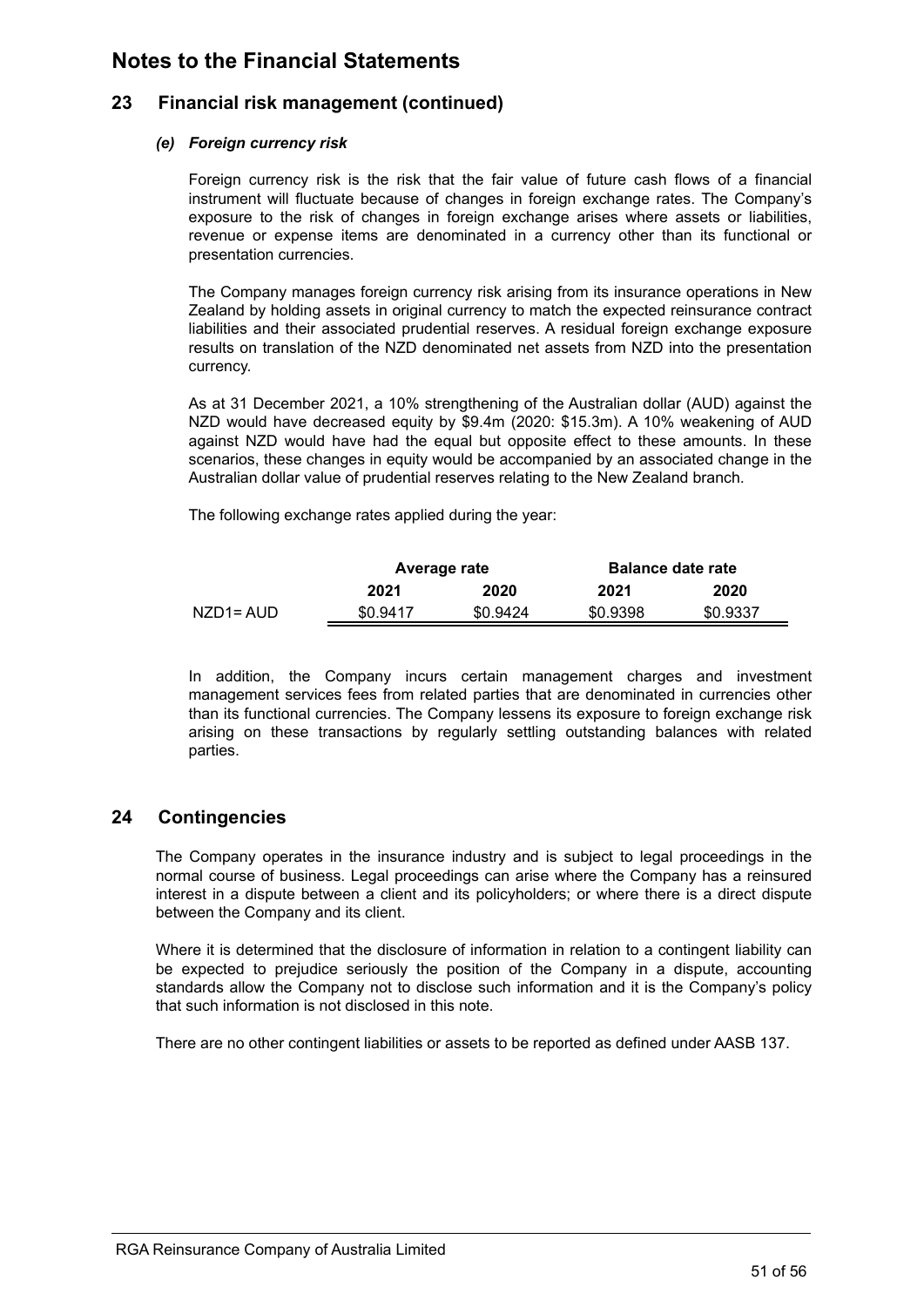### **25 COVID-19**

The COVID-19 global pandemic continues to cause increases in mortality, morbidity and other insurance risks. The risks may have manifested, and may continue to manifest, in the Company's financial statements in the areas of, among others:

- i. investments: increased risk of loss on the Company's investments due to default or deterioration in credit quality or value;
- ii. insurance liabilities and related balances: potential changes to assumptions regarding investment returns, mortality, morbidity and policyholder behavior which are reflected in the Company's insurance liabilities and certain related balances (e.g., DAC, VOBA, etc.); and
- iii. other assets and liabilities

The Company cannot reliably predict the future impact of the pandemic on its business, results of operations and financial condition as the impact will largely depend on, among other factors, the impact of new variants of the virus, vaccination effectiveness and take-up rates, development and deployment of new antiviral therapeutics, measures by public and private institutions, and COVID-19's indirect impact on mortality and morbidity.

### **26 Events subsequent to reporting date**

There are no matters or circumstances that have arisen since the end of the financial year which significantly affect or may significantly affect the operations of the Company, the results of its operations or state of affairs of the Company in subsequent financial years.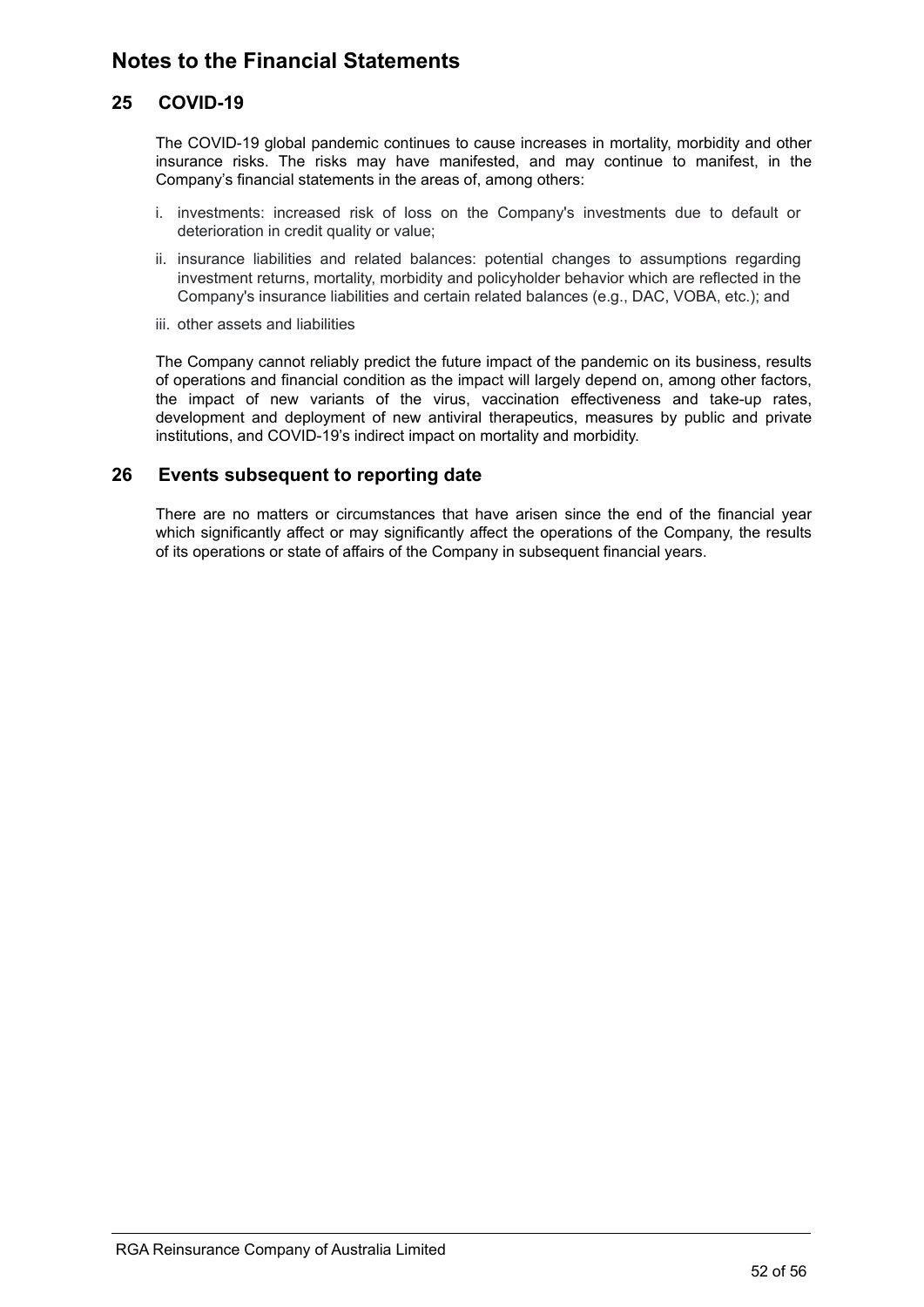### <span id="page-55-0"></span>**Directors' Declaration**

In the opinion of the Directors of RGA Reinsurance Company of Australia Limited ("the Company"):

- (a) the financial statements and notes, set out on pages 5 to 52, are in accordance with the Corporations Act 2001, including:
	- (i) giving a true and fair view of the financial position of the Company as at 31 December 2021 and of its performance, as represented by the results of its operations and cash flows, for the year ended on that date; and
	- (ii) complying with Accounting Standards in Australia and the Corporations Regulations 2001; and
	- (iii) adherence to International Financial Reporting Standards issued by the International Accounting Standards Board; and
- (b) there are reasonable grounds to believe that the Company will be able to pay its debts as and when they become due and payable.

Signed in accordance with a resolution of the Directors made in pursuant to s.295(5) of the *Corporations Act 2001.*

**Ian A. Pollard Mark A. Stewart** *Chairman Managing Director*

Dated at Sydney this 17th day of March 2022

17/03/2022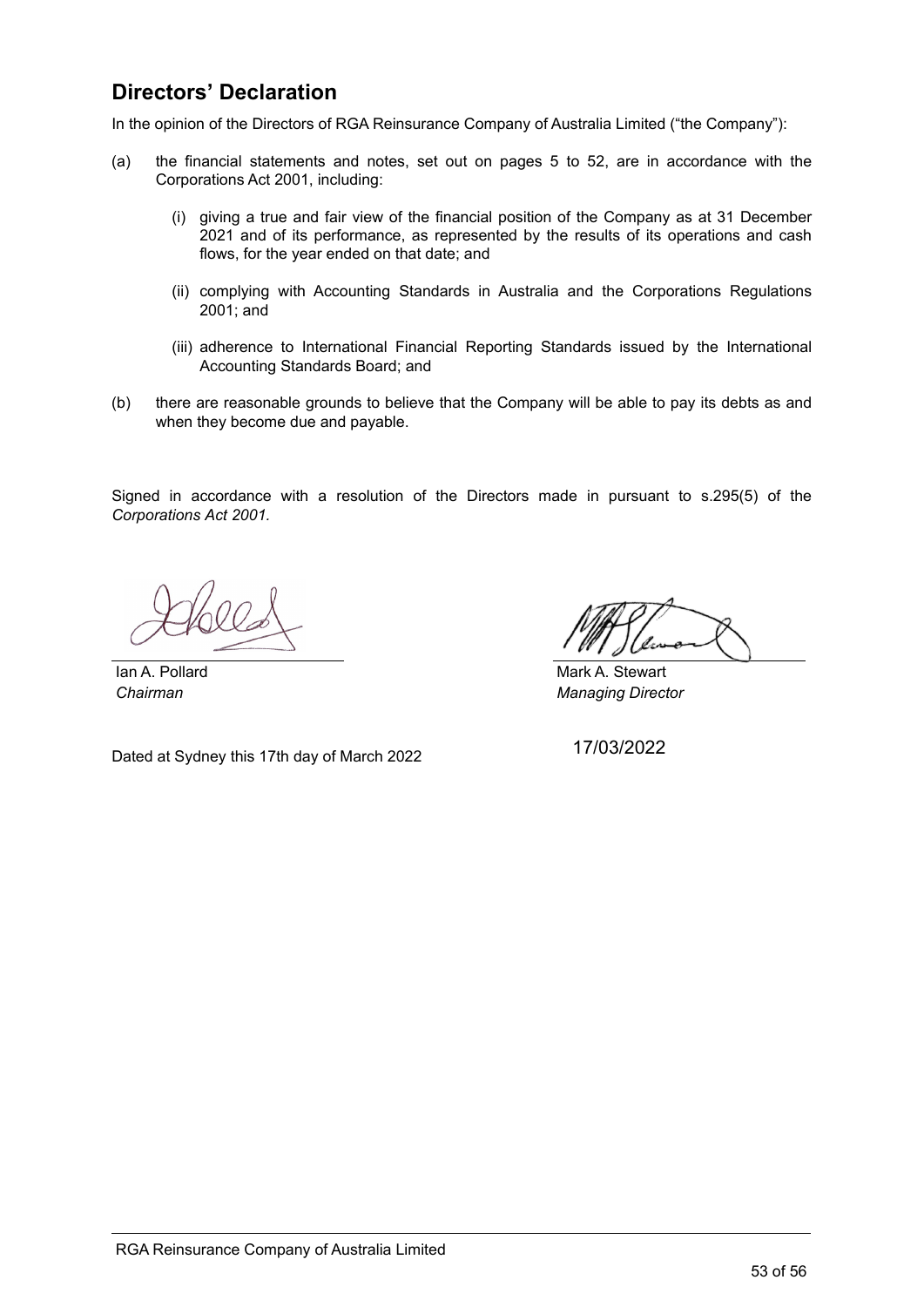Deloitte Touche Tohmatsu ABN 74 490 121 060 Grosvenor Place 225 George Street Sydney, NSW, 2000 Australia

Tel: +61 2 9322 7000 www.deloitte.com.au www.deloitte.com.au

### **Independent Auditor's Report to the Shareholders of RGA Reinsurance Company of Australia Limited**

### *Opinion*

We have audited the financial report of RGA Reinsurance Company of Australia Limited (the "Company") which comprises the statement of financial position as at 31 December 2021, the statement of profit or loss and other comprehensive income, the statement of changes in equity and the statement of cash flows for the year then ended, and notes to the financial statements, including a summary of significant accounting policies and other explanatory information, and the directors' declaration.

In our opinion, the accompanying financial report of the Company is in accordance with the *Corporations Act 2001*, including:

- (i) giving a true and fair view of the Company's financial position as at 31 December 2021 and of its financial performance for the year then ended; and
- (ii) complying with Australian Accounting Standards and the *Corporations Regulations 2001*.

### *Basis for Opinion*

We conducted our audit in accordance with Australian Auditing Standards. Our responsibilities under those standards are further described in the *Auditor's Responsibilities for the Audit of the Financial Report*  section of our report. We are independent of the Company in accordance with the auditor independence requirements of the *Corporations Act 2001* and the ethical requirements of the Accounting Professional & Ethical Standards Board's APES 110 Code of Ethics for Professional Accountants *(including Independence Standards)* (the Code) that are relevant to our audit of the financial report in Australia. We have also fulfilled our other ethical responsibilities in accordance with the Code.

We confirm that the independence declaration required by the *Corporations Act 2001*, which has been given to the directors of the Company**,** would be in the same terms if given to the directors as at the time of this auditor's report.

We believe that the audit evidence we have obtained is sufficient and appropriate to provide a basis for our opinion.

### *Other Information*

The directors are responsible for the other information. The other information comprises the information included in the Company's annual report for the year ended 31 December 2021, but does not include the financial report and our auditor's report thereon.

Our opinion on the financial report does not cover the other information and we do not express any form of assurance conclusion thereon.

Liability limited by a scheme approved under Professional Standards Legislation. Member of Deloitte Asia Pacific Limited and the Deloitte organisation.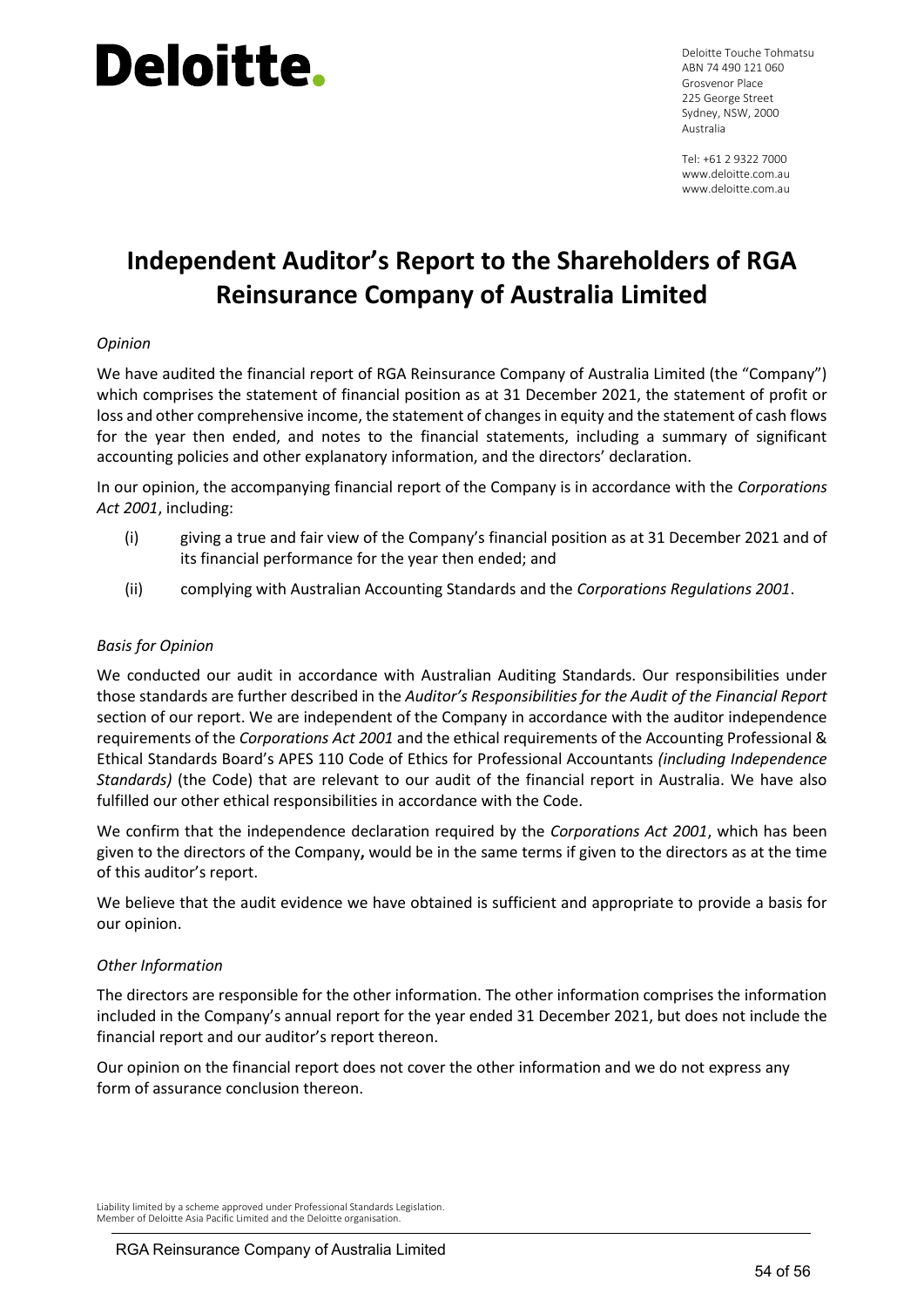In connection with our audit of the financial report, our responsibility is to read the other information and, in doing so, consider whether the other information is materially inconsistent with the financial report or our knowledge obtained in the audit, or otherwise appears to be materially misstated. If, based on the work we have performed, we conclude that there is a material misstatement of this other information, we are required to report that fact. We have nothing to report in this regard.

### *Responsibilities of the Directors for the Financial Report*

The directors of the Company are responsible for the preparation of the financial report that gives a true and fair view in accordance with Australian Accounting Standards and the *Corporations Act 2001* and for such internal control as the directors determine is necessary to enable the preparation of the financial report that gives a true and fair view and is free from material misstatement, whether due to fraud or error.

In preparing the financial report, the directors are responsible for assessing the ability of the Company to continue as a going concern, disclosing, as applicable, matters related to going concern and using the going concern basis of accounting unless the directors either intend to liquidate the Company or to cease operations, or has no realistic alternative but to do so.

### *Auditor's Responsibilities for the Audit of the Financial Report*

Our objectives are to obtain reasonable assurance about whether the financial report as a whole is free from material misstatement, whether due to fraud or error, and to issue an auditor's report that includes our opinion. Reasonable assurance is a high level of assurance, but is not a guarantee that an audit conducted in accordance with the Australian Auditing Standards will always detect a material misstatement when it exists. Misstatements can arise from fraud or error and are considered material if, individually or in the aggregate, they could reasonably be expected to influence the economic decisions of users taken on the basis of this financial report.

As part of an audit in accordance with the Australian Auditing Standards, we exercise professional judgement and maintain professional scepticism throughout the audit. We also:

- Identify and assess the risks of material misstatement of the financial report, whether due to fraud or error, design and perform audit procedures responsive to those risks, and obtain audit evidence that is sufficient and appropriate to provide a basis for our opinion. The risk of not detecting a material misstatement resulting from fraud is higher than for one resulting from error, as fraud may involve collusion, forgery, intentional omissions, misrepresentations, or the override of internal control.
- Obtain an understanding of internal control relevant to the audit in order to design audit procedures that are appropriate in the circumstances, but not for the purpose of expressing an opinion on the effectiveness of the Company's internal control.
- Evaluate the appropriateness of accounting policies used and the reasonableness of accounting estimates and related disclosures made by the directors.